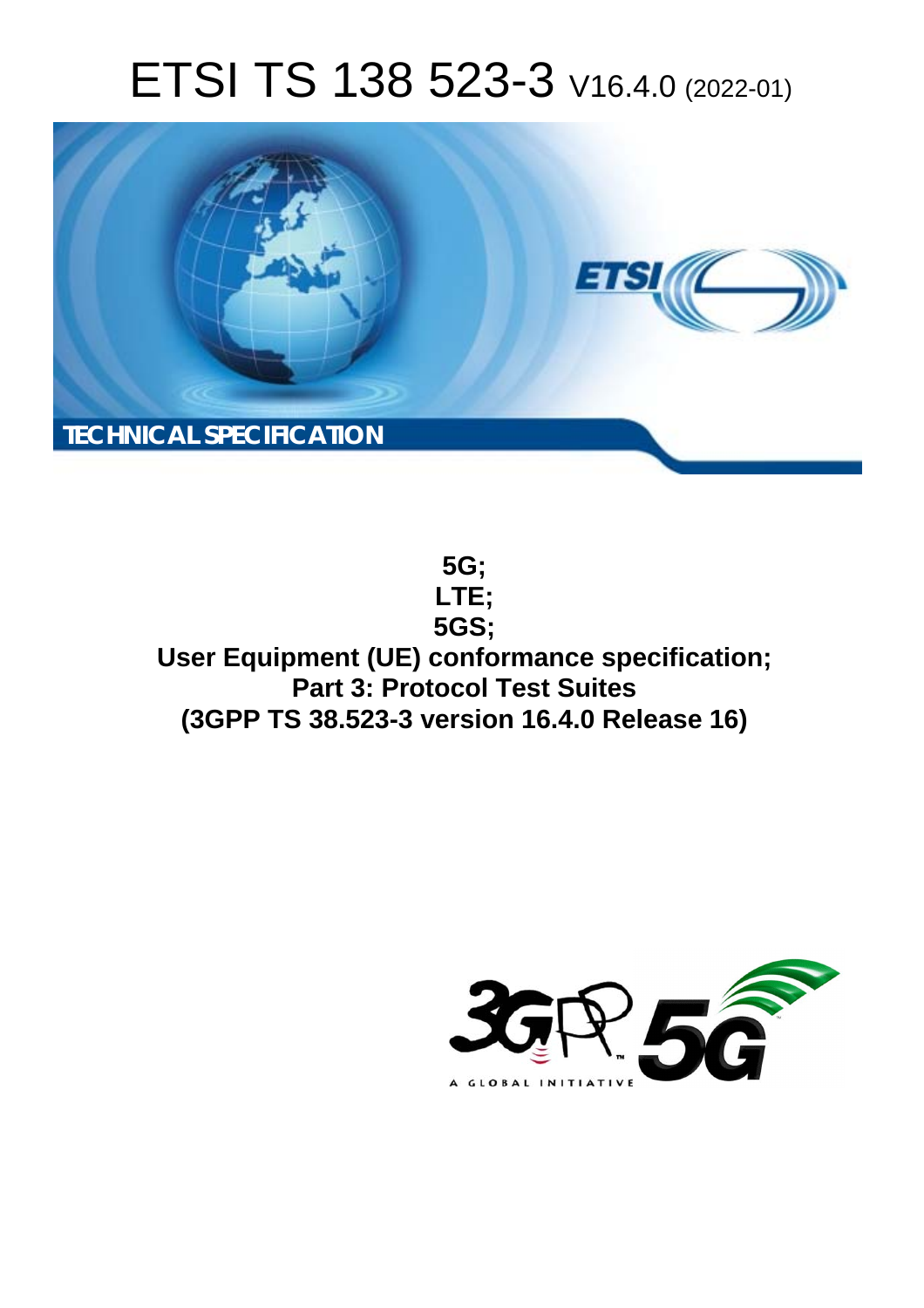Reference RTS/TSGR-0538523-3vg40

Keywords

5G,LTE

#### *ETSI*

650 Route des Lucioles F-06921 Sophia Antipolis Cedex - FRANCE

Tel.: +33 4 92 94 42 00 Fax: +33 4 93 65 47 16

Siret N° 348 623 562 00017 - APE 7112B Association à but non lucratif enregistrée à la Sous-Préfecture de Grasse (06) N° w061004871

#### *Important notice*

The present document can be downloaded from: <http://www.etsi.org/standards-search>

The present document may be made available in electronic versions and/or in print. The content of any electronic and/or print versions of the present document shall not be modified without the prior written authorization of ETSI. In case of any existing or perceived difference in contents between such versions and/or in print, the prevailing version of an ETSI deliverable is the one made publicly available in PDF format at [www.etsi.org/deliver](http://www.etsi.org/deliver).

Users of the present document should be aware that the document may be subject to revision or change of status. Information on the current status of this and other ETSI documents is available at <https://portal.etsi.org/TB/ETSIDeliverableStatus.aspx>

If you find errors in the present document, please send your comment to one of the following services: <https://portal.etsi.org/People/CommiteeSupportStaff.aspx>

#### *Notice of disclaimer & limitation of liability*

The information provided in the present deliverable is directed solely to professionals who have the appropriate degree of experience to understand and interpret its content in accordance with generally accepted engineering or other professional standard and applicable regulations.

No recommendation as to products and services or vendors is made or should be implied.

No representation or warranty is made that this deliverable is technically accurate or sufficient or conforms to any law and/or governmental rule and/or regulation and further, no representation or warranty is made of merchantability or fitness for any particular purpose or against infringement of intellectual property rights.

In no event shall ETSI be held liable for loss of profits or any other incidental or consequential damages.

Any software contained in this deliverable is provided "AS IS" with no warranties, express or implied, including but not limited to, the warranties of merchantability, fitness for a particular purpose and non-infringement of intellectual property rights and ETSI shall not be held liable in any event for any damages whatsoever (including, without limitation, damages for loss of profits, business interruption, loss of information, or any other pecuniary loss) arising out of or related to the use of or inability to use the software.

#### *Copyright Notification*

No part may be reproduced or utilized in any form or by any means, electronic or mechanical, including photocopying and microfilm except as authorized by written permission of ETSI. The content of the PDF version shall not be modified without the written authorization of ETSI.

The copyright and the foregoing restriction extend to reproduction in all media.

© ETSI 2022. All rights reserved.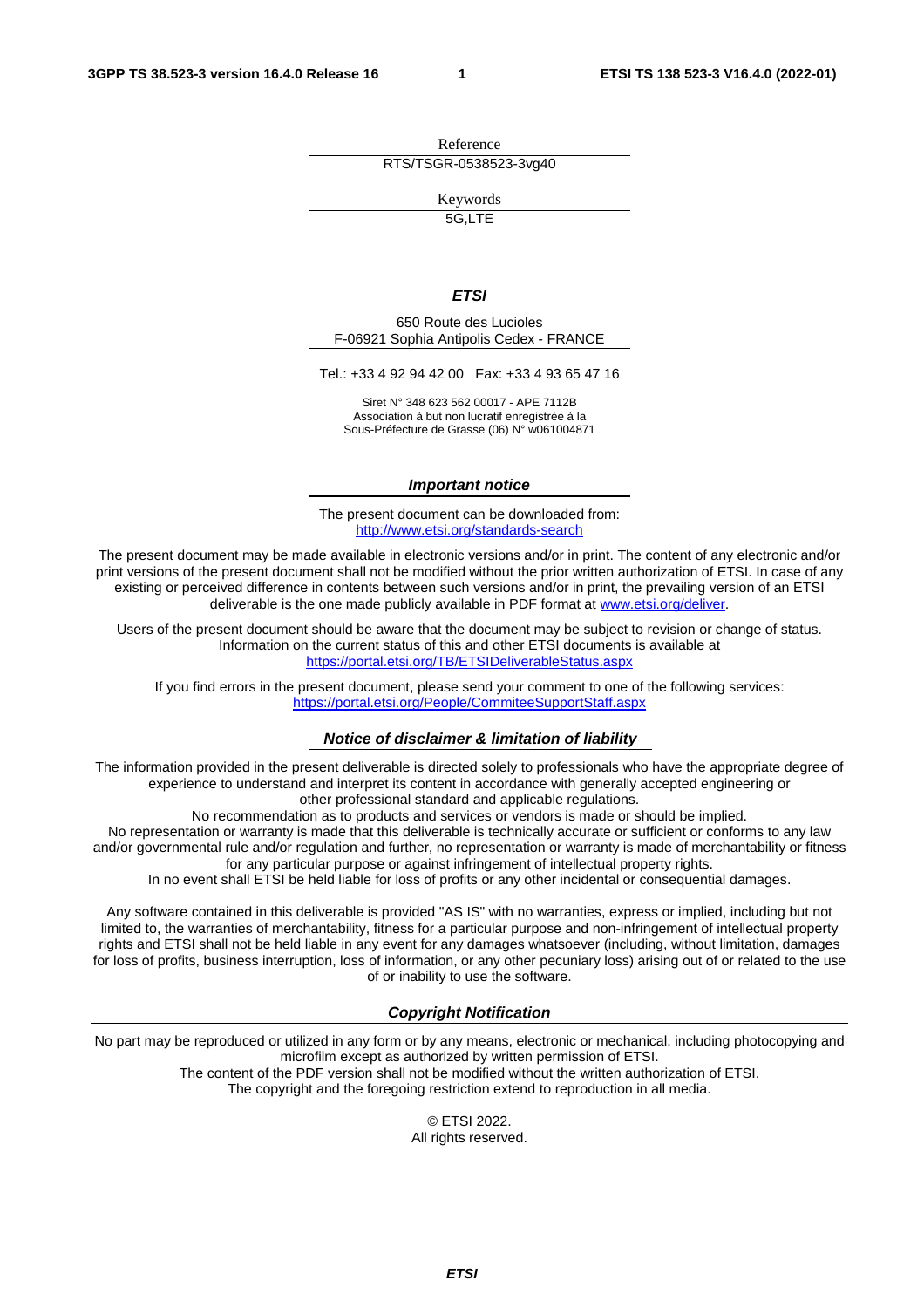### Intellectual Property Rights

#### Essential patents

IPRs essential or potentially essential to normative deliverables may have been declared to ETSI. The declarations pertaining to these essential IPRs, if any, are publicly available for **ETSI members and non-members**, and can be found in ETSI SR 000 314: *"Intellectual Property Rights (IPRs); Essential, or potentially Essential, IPRs notified to ETSI in respect of ETSI standards"*, which is available from the ETSI Secretariat. Latest updates are available on the ETSI Web server ([https://ipr.etsi.org/\)](https://ipr.etsi.org/).

Pursuant to the ETSI Directives including the ETSI IPR Policy, no investigation regarding the essentiality of IPRs, including IPR searches, has been carried out by ETSI. No guarantee can be given as to the existence of other IPRs not referenced in ETSI SR 000 314 (or the updates on the ETSI Web server) which are, or may be, or may become, essential to the present document.

#### **Trademarks**

The present document may include trademarks and/or tradenames which are asserted and/or registered by their owners. ETSI claims no ownership of these except for any which are indicated as being the property of ETSI, and conveys no right to use or reproduce any trademark and/or tradename. Mention of those trademarks in the present document does not constitute an endorsement by ETSI of products, services or organizations associated with those trademarks.

**DECT™**, **PLUGTESTS™**, **UMTS™** and the ETSI logo are trademarks of ETSI registered for the benefit of its Members. **3GPP™** and **LTE™** are trademarks of ETSI registered for the benefit of its Members and of the 3GPP Organizational Partners. **oneM2M™** logo is a trademark of ETSI registered for the benefit of its Members and of the oneM2M Partners. **GSM**® and the GSM logo are trademarks registered and owned by the GSM Association.

#### Legal Notice

This Technical Specification (TS) has been produced by ETSI 3rd Generation Partnership Project (3GPP).

The present document may refer to technical specifications or reports using their 3GPP identities. These shall be interpreted as being references to the corresponding ETSI deliverables.

The cross reference between 3GPP and ETSI identities can be found under<http://webapp.etsi.org/key/queryform.asp>.

#### Modal verbs terminology

In the present document "**shall**", "**shall not**", "**should**", "**should not**", "**may**", "**need not**", "**will**", "**will not**", "**can**" and "**cannot**" are to be interpreted as described in clause 3.2 of the [ETSI Drafting Rules](https://portal.etsi.org/Services/editHelp!/Howtostart/ETSIDraftingRules.aspx) (Verbal forms for the expression of provisions).

"**must**" and "**must not**" are **NOT** allowed in ETSI deliverables except when used in direct citation.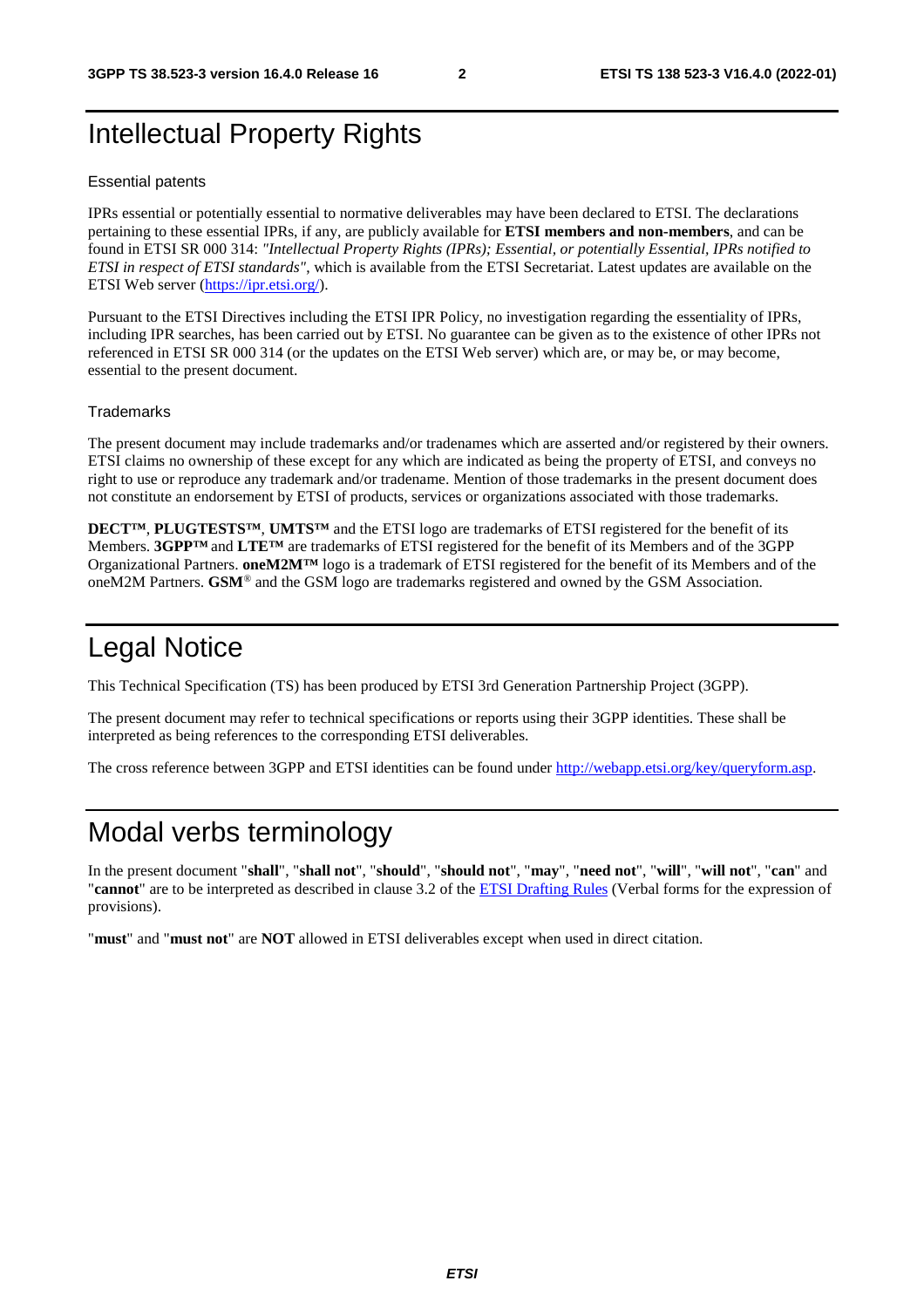$\mathbf{3}$ 

## Contents

| $\mathbf{1}$          |                               |  |  |  |  |  |  |  |  |  |  |  |
|-----------------------|-------------------------------|--|--|--|--|--|--|--|--|--|--|--|
| 2                     |                               |  |  |  |  |  |  |  |  |  |  |  |
| $\mathfrak{Z}$<br>3.1 |                               |  |  |  |  |  |  |  |  |  |  |  |
| $\overline{4}$<br>4.1 |                               |  |  |  |  |  |  |  |  |  |  |  |
|                       |                               |  |  |  |  |  |  |  |  |  |  |  |
|                       | Annex A to D:                 |  |  |  |  |  |  |  |  |  |  |  |
|                       | <b>Annex E</b> (informative): |  |  |  |  |  |  |  |  |  |  |  |
|                       |                               |  |  |  |  |  |  |  |  |  |  |  |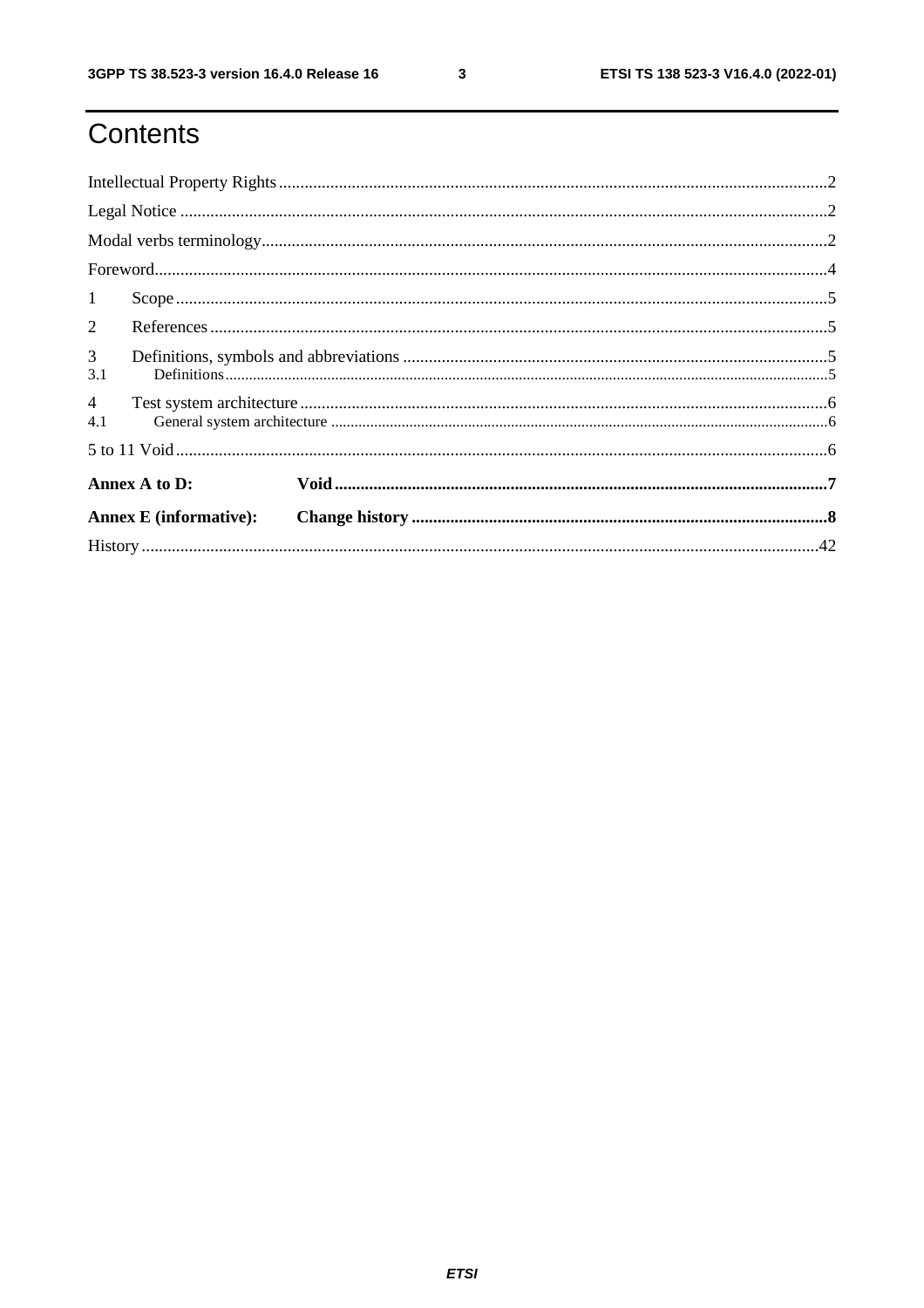#### Foreword

This Technical Specification has been produced by the 3rd Generation Partnership Project (3GPP).

The contents of the present document are subject to continuing work within the TSG and may change following formal TSG approval. Should the TSG modify the contents of the present document, it will be re-released by the TSG with an identifying change of release date and an increase in version number as follows:

Version x.y.z

where:

- x the first digit:
	- 1 presented to TSG for information;
	- 2 presented to TSG for approval;
	- 3 or greater indicates TSG approved document under change control.
- y the second digit is incremented for all changes of substance, i.e. technical enhancements, corrections, updates, etc.
- z the third digit is incremented when editorial only changes have been incorporated in the document.

The present document is part 3 of a multi-part deliverable covering the 5G System (5GS) User Equipment (UE) protocol conformance specification, as identified below:

- 3GPP TS 38.523-1 [8]: "5GS; User Equipment (UE) conformance specification; Part 1: Protocol".
- 3GPP TS 38.523-2 [9]: "5GS; User Equipment (UE) conformance specification; Part 2: Applicability of protocol test cases".
- **3GPP TS 38.523-3: "5GS; User Equipment (UE) conformance specification; Part 3: Protocol Test Suites"** (the present document).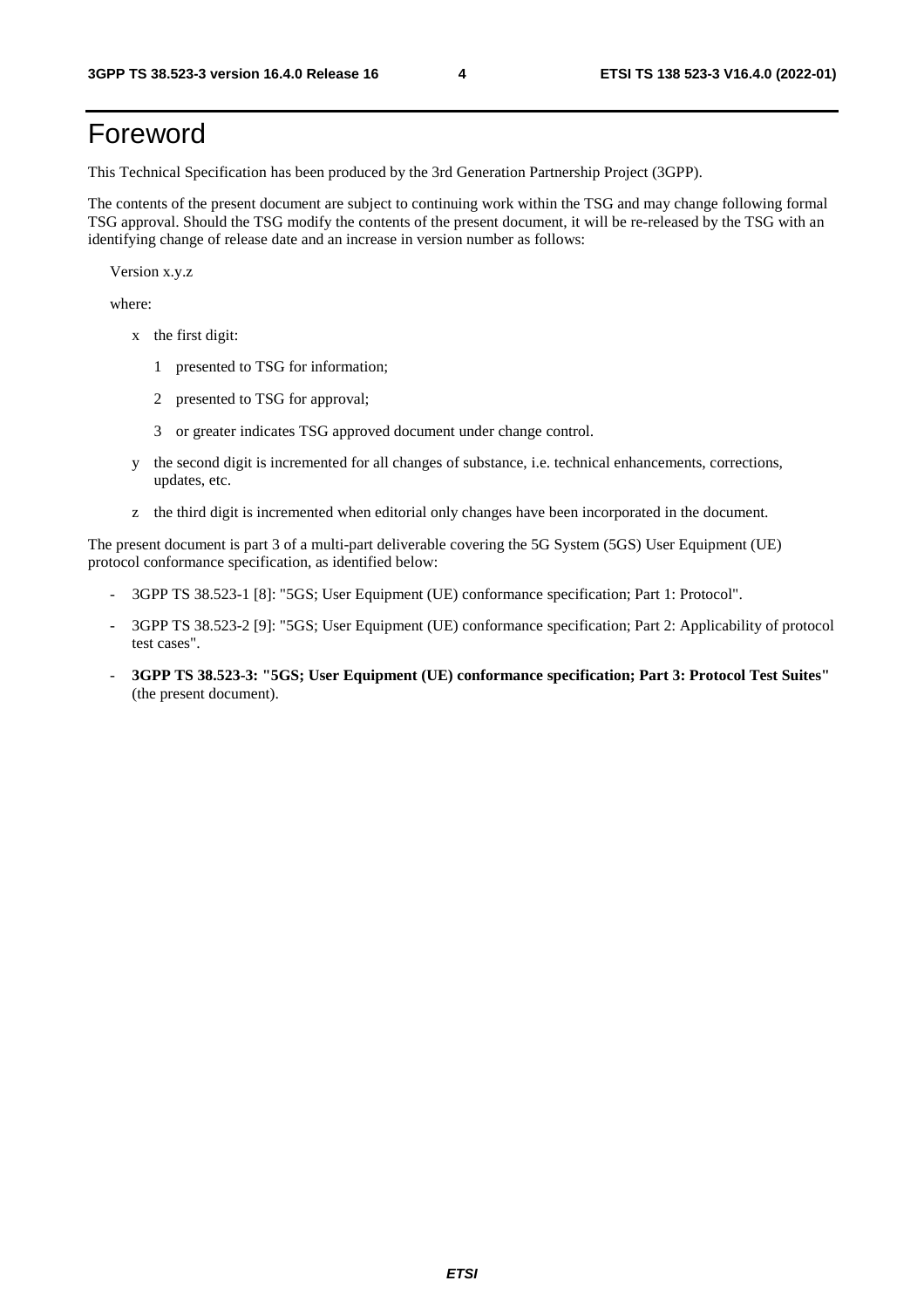#### 1 Scope

The present document specifies the protocol and signalling conformance testing in TTCN-3 for the 3GPP UE connecting to the 5G System (5GS) via its radio interface(s).

The following TTCN test specification and design considerations can be found in the present document:

- the test system architecture:
- the overall test suite structure;
- the test models and ASP definitions:
- the test methods and usage of communication ports definitions;
- the test configurations;
- the design principles and assumptions;
- TTCN styles and conventions;
- the partial PIXIT proforma;
- the test suites.

The Test Suites designed in the document are based on the test cases specified in prose in 3GPP TS 38.523-1 [8]. The applicability of the individual test cases is specified in 3GPP TS 38.523-2 [9].

The present document is valid for TTCN development for 5GS UE conformance test according to 3GPP Releases starting from Release 15 up to the Release indicated on the cover page of the present document.

#### 2 References

The following documents contain provisions which, through reference in this text, constitute provisions of the present document.

- References are either specific (identified by date of publication, edition number, version number, etc.) or non-specific.
- For a specific reference, subsequent revisions do not apply.
- For a non-specific reference, the latest version applies. In the case of a reference to a 3GPP document (including a GSM document), a non-specific reference implicitly refers to the latest version of that document *in the same Release as the present document*.
- $[1]$  to  $[27]$  (void)
- [28] 3GPP TS 38.523-3 Release 17: "5GS; User Equipment (UE) conformance specification; Part 3: Protocol Test Suites"

## 3 Definitions, symbols and abbreviations

#### 3.1 Definitions

Void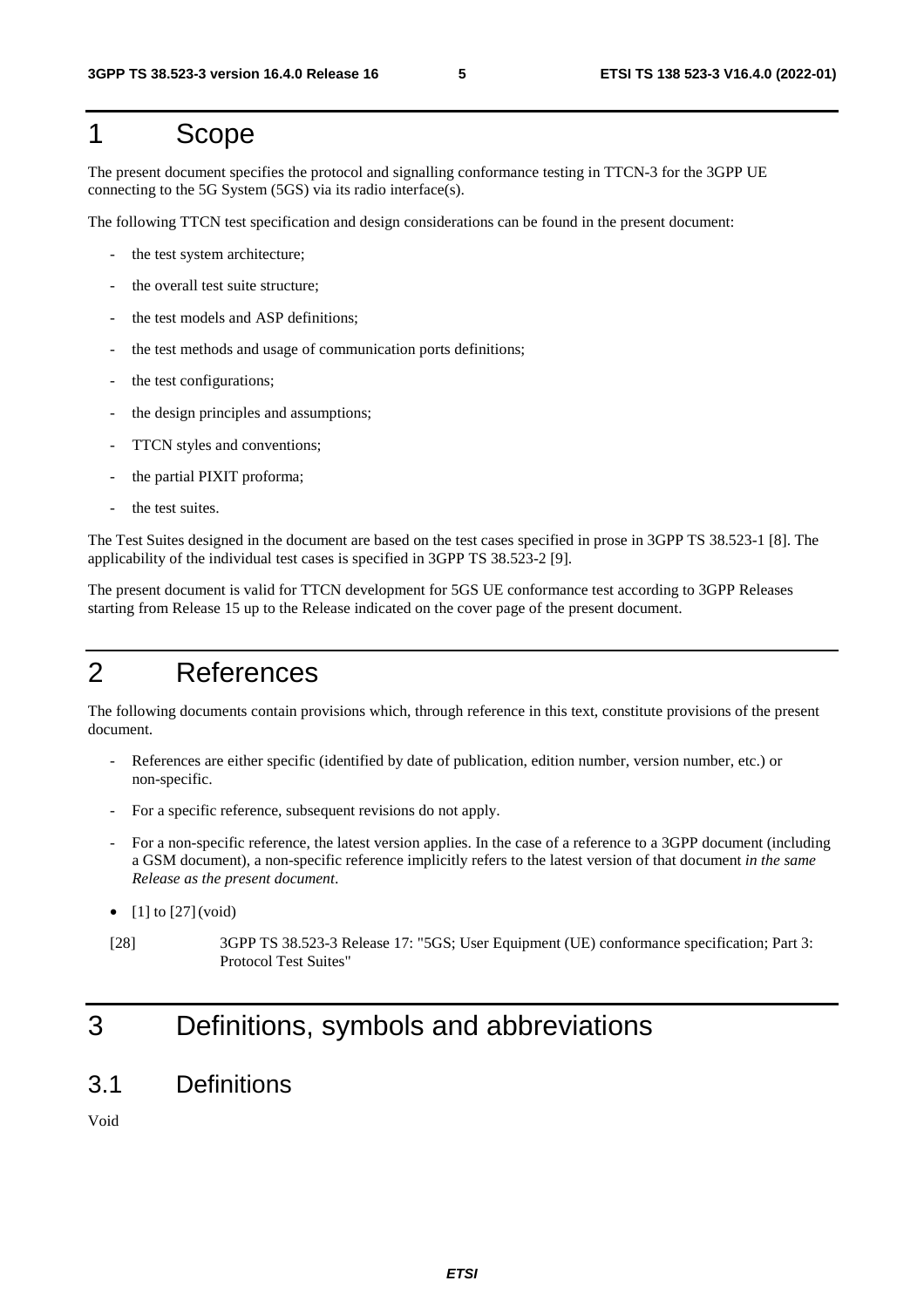## 4 Test system architecture

### 4.1 General system architecture

The requirements of the present document are provided in 3GPP TS 38.523-3 Release 17 [28].

## 5 to 11 Void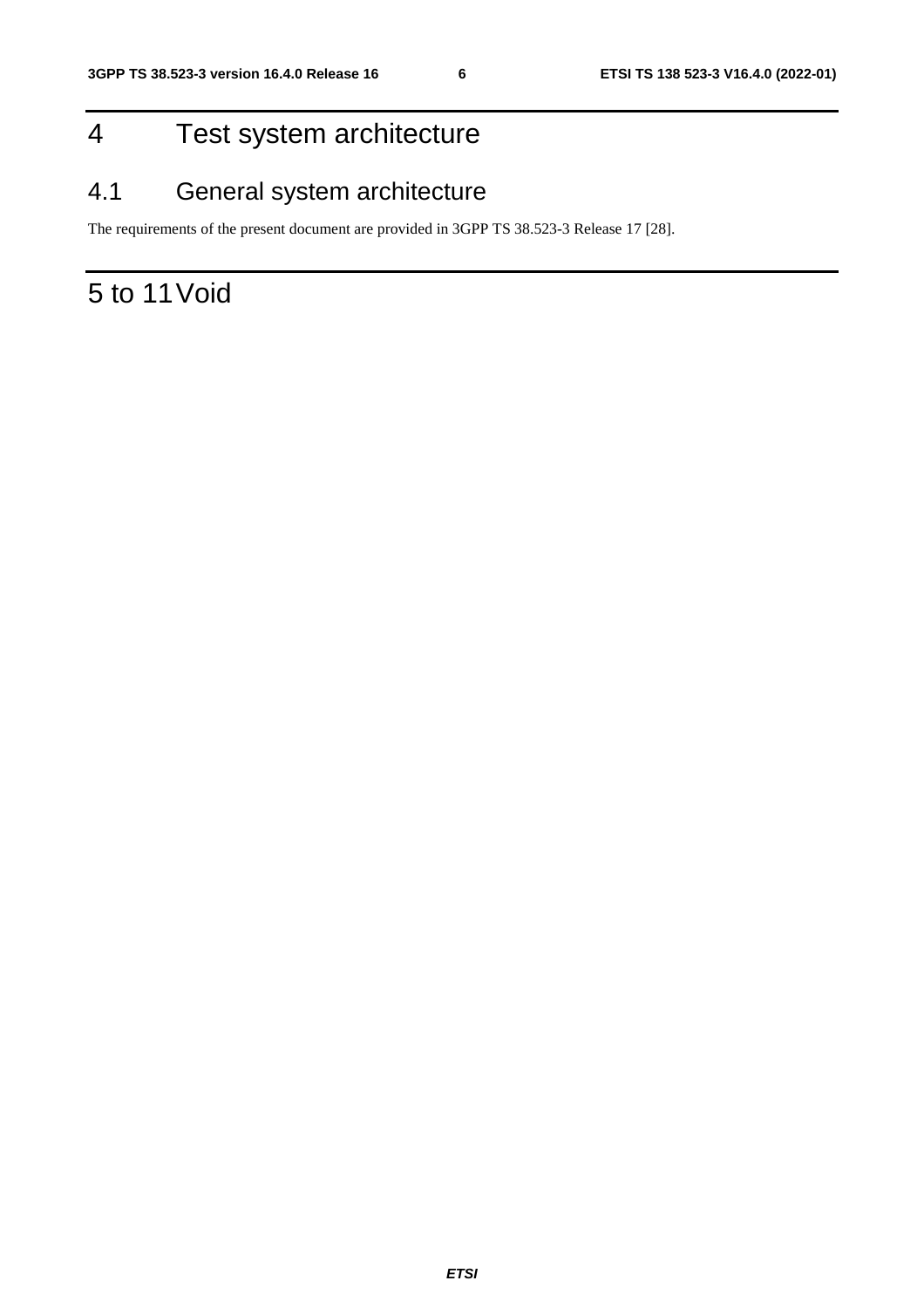## Annex A to D: Void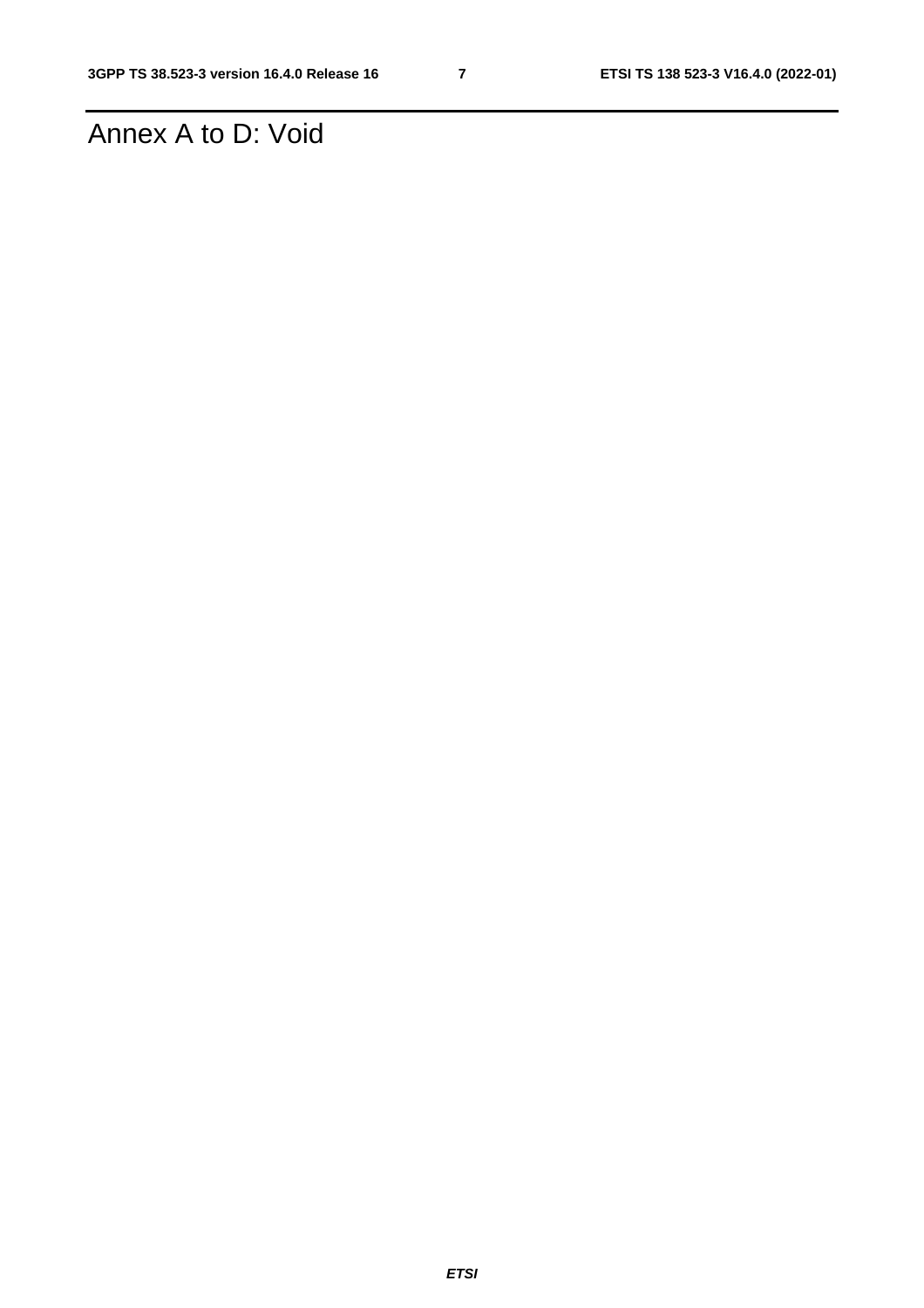Annex E (informative): Change history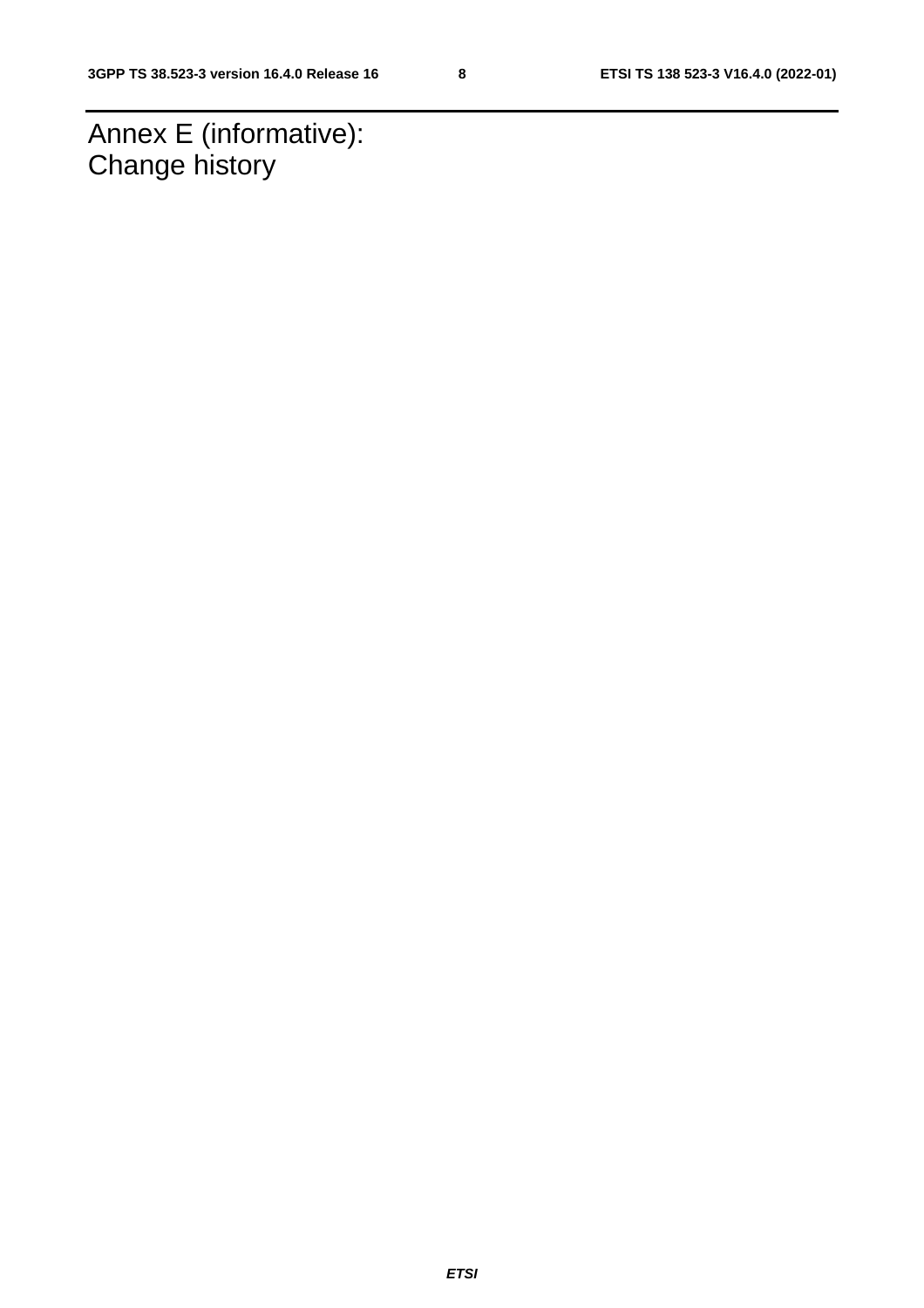| <b>Change history</b> |                |                        |                |                          |                |                                                                    |            |  |  |  |  |
|-----------------------|----------------|------------------------|----------------|--------------------------|----------------|--------------------------------------------------------------------|------------|--|--|--|--|
| Date                  | <b>Meeting</b> | <b>TDoc</b>            | <b>CR</b>      | R                        | Cat            | Subject/Comment                                                    | <b>New</b> |  |  |  |  |
|                       |                |                        |                | ev                       |                |                                                                    | version    |  |  |  |  |
| 2017-08               | R5#76          | R5-174121              | $\blacksquare$ | $\overline{\phantom{a}}$ | $\omega$       | Introduction of TS 38.523-3.                                       | 0.0.1      |  |  |  |  |
| 2018-03               | R5#78          | R5-180678              | $\blacksquare$ | $\blacksquare$           | $\blacksquare$ | Initial Test Model aspects                                         | 0.1.0      |  |  |  |  |
| 2018-04               | R5#2-5G-       | R5-182072              | $\blacksquare$ | $\sim$                   |                | EN-DC: Addition of Test Model aspects                              | 0.2.0      |  |  |  |  |
|                       | NR.            |                        |                |                          |                |                                                                    |            |  |  |  |  |
| 2018-05               | R5#79          | R5-183237              | $\blacksquare$ | $\blacksquare$           | $\blacksquare$ | EN-DC: Test Model updates                                          | 1.0.0      |  |  |  |  |
| 2018-06               | <b>RAN#80</b>  | RP-181212              |                |                          | $\blacksquare$ | put under revision control as v15.0.0 with small editorial changes | 15.0.0     |  |  |  |  |
| 2018-09               | <b>RAN#81</b>  | R5-184333              | 0002           | $\overline{\phantom{a}}$ | F              | Updates to Annex B                                                 | 15.1.0     |  |  |  |  |
| 2018-09               | <b>RAN#81</b>  | R5-184696              | 0003           |                          | F              | EN-DC Test Model: Addition of further aspects                      | 15.1.0     |  |  |  |  |
| 2018-09               | <b>RAN#81</b>  | R5-185172              | 0001           | $\overline{2}$           | F              | EN-DC: Test Model updates                                          | 15.1.0     |  |  |  |  |
| 2018-09               | <b>RAN#81</b>  | R5s180525/             | 0005           |                          | F              | Add updated ASP definitions to 38.523-3 (prose), Annex D           | 15.1.0     |  |  |  |  |
|                       |                | RP-181987              |                |                          |                |                                                                    |            |  |  |  |  |
| 2018-12               | <b>RAN#82</b>  | R5-186727              | 0011           |                          | F              | Default NR TBS Tables for SIG test cases                           | 15.2.0     |  |  |  |  |
| 2018-12               | <b>RAN#82</b>  | R5-186729              | 0013           |                          | F              | EN-DC: Misc. Test Model updates                                    | 15.2.0     |  |  |  |  |
| 2018-12               | <b>RAN#82</b>  | R5-188105              | 0010           | $\mathbf{1}$             | F              | EN-DC test model handling of different types of bearers            | 15.2.0     |  |  |  |  |
| 2018-12               | <b>RAN#82</b>  | R5-188106              | 0012           | $\mathbf{1}$             | F              | SA Option2: Initial Test Model aspects                             | 15.2.0     |  |  |  |  |
| 2018-12               | <b>RAN#82</b>  | R5s180636/             | 0014           |                          | F              | Add updated ASP definitions to 38.523-3 (prose), Annex D           | 15.2.0     |  |  |  |  |
|                       |                |                        |                |                          |                |                                                                    |            |  |  |  |  |
| 2019-03               |                | RP-182298<br>R5-191204 | 0028           |                          | F              | Common aspects: Test Model updates                                 |            |  |  |  |  |
|                       | <b>RAN#83</b>  |                        |                |                          |                |                                                                    | 15.3.0     |  |  |  |  |
| 2019-03               | <b>RAN#83</b>  | R5-191206              | 0030           |                          | F              | EN-DC: Test Model updates                                          | 15.3.0     |  |  |  |  |
| 2019-03               | <b>RAN#83</b>  | R5-192812              | 0029           | 1                        | F              | NR/5GC: Test Model updates                                         | 15.3.0     |  |  |  |  |
| 2019-03               | <b>RAN#83</b>  | R5-192858              | 0031           | $\overline{2}$           | F              | Common aspects: Updates to NR TBS handling                         | 15.3.0     |  |  |  |  |
| 2019-03               | <b>RAN#83</b>  | R5s190019              | 0022           |                          | B              | Addition of EN-DC RRC test case 8.2.3.1.1 in FR1                   | 15.3.0     |  |  |  |  |
| 2019-03               | <b>RAN#83</b>  | R5s190024              | 0023           |                          | B              | Addition of EN-DC RRC test case 8.2.5.2.1 in FR2 path              | 15.3.0     |  |  |  |  |
| 2019-03               | <b>RAN#83</b>  | R5s190027              | 0024           |                          | B              | Addition of EN-DC RRC test case 8.2.5.4.1 in FR1                   | 15.3.0     |  |  |  |  |
| 2019-03               | <b>RAN#83</b>  | R5s190029              | 0025           |                          | B              | Addition of EN-DC RRC test case 8.2.5.2.1 in FR1                   | 15.3.0     |  |  |  |  |
| 2019-03               | <b>RAN#83</b>  | R5s190033              | 0026           |                          | F              | Rel-15 Dec'18 partial baseline upgrade for 5GS TTCN-3 Test Suites  | 15.3.0     |  |  |  |  |
| 2019-03               | <b>RAN#83</b>  | R5s190051              | 0027           |                          | F              | Corrections for Initialisation of NR ENDC component                | 15.3.0     |  |  |  |  |
| 2019-03               | <b>RAN#83</b>  | R5s190060              | 0032           |                          | B              | Addition of EN-DC RRC test case 8.2.3.5.1 in FR1 path              | 15.3.0     |  |  |  |  |
| 2019-03               | <b>RAN#83</b>  | R5s190062              | 0033           |                          | B              | Addition of EN-DC RRC test case 8.2.3.4.1 in FR1 path              | 15.3.0     |  |  |  |  |
| 2019-03               | <b>RAN#83</b>  | R5s190064              | 0034           |                          | F              | Common Corrections to ENDC testcases                               | 15.3.0     |  |  |  |  |
| 2019-03               | <b>RAN#83</b>  | R5s190065              | 0035           | $\overline{a}$           | F              | correction to ENDC test case 10.2.1.2                              | 15.3.0     |  |  |  |  |
| 2019-03               | <b>RAN#83</b>  | R5s190067              | 0037           |                          | B              | Addition of EN-DC RRC test case 8.2.3.12.1 in FR1 path             | 15.3.0     |  |  |  |  |
| 2019-03               | <b>RAN#83</b>  | R5s190069              | 0038           |                          | F              | Correction to ENDC RRC testcase 8.2.3.1.1                          | 15.3.0     |  |  |  |  |
| 2019-03               | <b>RAN#83</b>  | R5s190086              | 0015           | 1                        | В              | Addition of EN-DC NAS test case 10.2.1.2                           | 15.3.0     |  |  |  |  |
|                       |                |                        |                |                          |                |                                                                    |            |  |  |  |  |
| 2019-03               | <b>RAN#83</b>  | R5s190087              | 0016           | $\mathbf{1}$             | B              | Addition of EN-DC NAS test case 10.2.1.1                           | 15.3.0     |  |  |  |  |
| 2019-03               | <b>RAN#83</b>  | R5s190088              | 0017           | 1                        | B              | Addition of EN-DC RRC test case 8.2.5.4.1 in FR2 path              | 15.3.0     |  |  |  |  |
| 2019-03               | <b>RAN#83</b>  | R5s190124/             | 0054           |                          | F              | Add new verified and e-mail agreed TTCN test cases in the TC lists | 15.3.0     |  |  |  |  |
|                       |                | RP-190106              |                |                          |                | in 38.523-3 (prose), Annex A                                       |            |  |  |  |  |
| 2019-06               | <b>RAN#84</b>  | R5-193993              | 0095           |                          | F              | NR: TBS updates                                                    | 15.4.0     |  |  |  |  |
| 2019-06               | <b>RAN#84</b>  | R5-193994              | 0096           |                          | F              | NR: Default UL Grants                                              | 15.4.0     |  |  |  |  |
| 2019-06               | <b>RAN#84</b>  | R5-195240              | 0097           | $\mathbf{1}$             | F              | Intra-NR mobility in RRC_CONNECTED                                 | 15.4.0     |  |  |  |  |
| 2019-06               | <b>RAN#84</b>  | R5-195241              | 0098           | 1                        | F              | NR/5GC: Test Model updates                                         | 15.4.0     |  |  |  |  |
| 2019-06               | <b>RAN#84</b>  | R5-195373              | 0103           | $\overline{11}$          | F              | Handling of signalled absolute threshold values for OTA            | 15.4.0     |  |  |  |  |
| 2019-06               | <b>RAN#84</b>  | R5s190150              | 0060           | ä,                       | F              | NR/5GC: Re-verification of 5GC NAS test case 9.1.6.1.1             | 15.4.0     |  |  |  |  |
| 2019-06               | <b>RAN#84</b>  | R5s190155              | 0061           |                          | В              | Addition of EN-DC RRC test case 8.2.3.6.1 in FR1 path              | 15.4.0     |  |  |  |  |
| 2019-06               | <b>RAN#84</b>  | R5s190157              | 0062           |                          | В              | Addition of EN-DC RRC test case 8.2.3.7.1 in FR1 path              | 15.4.0     |  |  |  |  |
| 2019-06               | <b>RAN#84</b>  | R5s190161              | 0063           |                          | В              | Addition of EN-DC RRC test case 8.2.2.9.1 in FR1 path              | 15.4.0     |  |  |  |  |
| 2019-06               | <b>RAN#84</b>  | R5s190163              | 0064           |                          | В              | Addition of EN-DC RLC test case 7.1.2.2.1 in FR1                   | 15.4.0     |  |  |  |  |
| 2019-06               | <b>RAN#84</b>  | R5s190165              | 0065           |                          | в              | Addition of EN-DC RLC test case 7.1.2.2.2 in FR1                   | 15.4.0     |  |  |  |  |
| 2019-06               | <b>RAN#84</b>  | R5s190168              | 0066           |                          | F              | Correction for EN-DC test cases                                    | 15.4.0     |  |  |  |  |
| 2019-06               | <b>RAN#84</b>  | R5s190169              | 0067           |                          | B              | Addition of EN-DC RRC test case 8.2.3.8.1 in FR1 path              | 15.4.0     |  |  |  |  |
| 2019-06               | <b>RAN#84</b>  | R5s190177              | 0068           |                          | F              | Correction of EN-DC RRC test case 8.2.5.1.1                        | 15.4.0     |  |  |  |  |
| 2019-06               | <b>RAN#84</b>  | R5s190178              | 0069           |                          | F              | Correction to EN-DC RRC test cases 8.2.3.1.1 and 8.2.3.12.1        | 15.4.0     |  |  |  |  |
| 2019-06               |                |                        | 0070           |                          | В              |                                                                    |            |  |  |  |  |
|                       | <b>RAN#84</b>  | R5s190179              |                |                          |                | Addition of EN-DC RRC test case 8.2.5.3.1 in FR1                   | 15.4.0     |  |  |  |  |
| 2019-06               | <b>RAN#84</b>  | R5s190181              | 0071           |                          | B              | Addition of EN-DC RRC test case 8.2.5.3.1 in FR2                   | 15.4.0     |  |  |  |  |
| 2019-06               | <b>RAN#84</b>  | R5s190188              | 0072           |                          | F              | Correction to EN-DC RRC test cases 8.2.2.4.1 and 8.2.2.5.1         | 15.4.0     |  |  |  |  |
| 2019-06               | <b>RAN#84</b>  | R5s190192              | 0073           |                          | В              | Addition of EN-DC RRC test cases 8.2.1.1.1 in FR1 path             | 15.4.0     |  |  |  |  |
| 2019-06               | <b>RAN#84</b>  | R5s190194              | 0074           |                          | B              | Addition of EN-DC RRC test case 8.2.1.1.1 in FR2 path              | 15.4.0     |  |  |  |  |
| 2019-06               | <b>RAN#84</b>  | R5s190196              | 0075           |                          | B              | Addition of EN-DC RRC test case 8.2.2.9.1 in FR2 path              | 15.4.0     |  |  |  |  |
| 2019-06               | <b>RAN#84</b>  | R5s190198              | 0076           |                          | В              | Addition of NR5GC RRC test case 8.1.3.1.1 in FR1 path              | 15.4.0     |  |  |  |  |
| 2019-06               | RAN#84         | R5s190200              | 0077           |                          | F              | Correction to EN-DC RRC test cases 8.2.3.4.1 and 8.2.3.5.1         | 15.4.0     |  |  |  |  |
| 2019-06               | <b>RAN#84</b>  | R5s190205              | 0079           |                          | В              | NR5GC: Addition of 5GMM test case 9.1.2.1                          | 15.4.0     |  |  |  |  |
| 2019-06               | <b>RAN#84</b>  | R5s190207              | 0080           |                          | В              | NR5GC : Addition of 5GMM test case 9.1.5.2.2                       | 15.4.0     |  |  |  |  |
| 2019-06               | <b>RAN#84</b>  | R5s190209              | 0081           |                          | B              | NR5GC FR1: Addition of RRC test case 8.1.1.2.1                     | 15.4.0     |  |  |  |  |
| 2019-06               | <b>RAN#84</b>  | R5s190214              | 0082           |                          | В              | NR5GC FR1: Addition of RRC test case 8.1.1.1.1                     | 15.4.0     |  |  |  |  |
| 2019-06               | <b>RAN#84</b>  | R5s190216              | 0083           |                          | B              | Addition of EN-DC RLC test case 7.1.2.3.1 in FR1                   | 15.4.0     |  |  |  |  |
| 2019-06               | <b>RAN#84</b>  | R5s190219              | 0084           |                          | F              | Correction to cas_NR_DRB_COMMON_REQ_DataPerSlot                    | 15.4.0     |  |  |  |  |
| 2019-06               | <b>RAN#84</b>  | R5s190223              | 0086           |                          | В              | NR5GC : Addition of 5GMM test case 9.1.5.2.4                       | 15.4.0     |  |  |  |  |
|                       |                |                        |                |                          |                |                                                                    |            |  |  |  |  |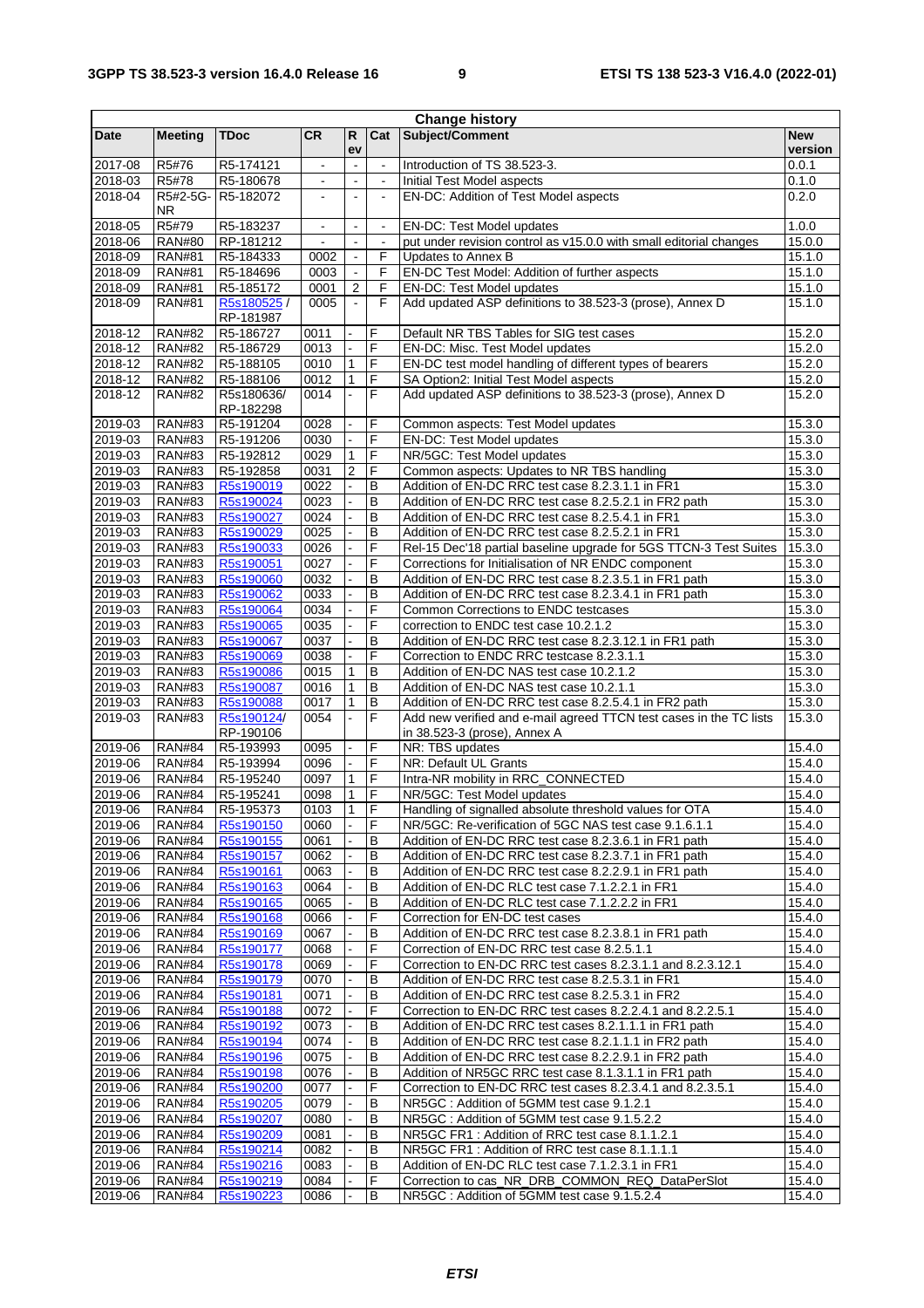| 2019-06 | <b>RAN#84</b> | R5s190236   | 0094 | $\blacksquare$ | B              | Addition of EN-DC RLC test case 7.1.2.2.2 in FR2                   | 15.4.0 |
|---------|---------------|-------------|------|----------------|----------------|--------------------------------------------------------------------|--------|
|         |               |             |      | $\overline{a}$ | F              |                                                                    |        |
| 2019-06 | <b>RAN#84</b> | R5s190244   | 0100 |                |                | ENDC: Correction for RRC test case 8.2.5.2.1                       | 15.4.0 |
| 2019-06 | <b>RAN#84</b> | R5s190245   | 0101 |                | F              | Correction for EN-DC test cases                                    | 15.4.0 |
| 2019-06 | <b>RAN#84</b> | R5s190260   | 0040 | 1              | В              | Addition of EN-DC RRC test case 8.2.5.1.1 in FR2                   | 15.4.0 |
| 2019-06 | <b>RAN#84</b> | R5s190261   | 0041 | $\mathbf{1}$   | F              | Correction for Rel-15 EN-DC ESM test case 10.2.1.1.                | 15.4.0 |
|         |               |             |      |                |                |                                                                    |        |
| 2019-06 | <b>RAN#84</b> | R5s190268   | 0046 | $\mathbf{1}$   | F              | Correction to f_NR_ENDC_PreambleOnEUTRA                            | 15.4.0 |
| 2019-06 | <b>RAN#84</b> | R5s190269   | 0047 | $\mathbf{1}$   | F              | Correction to f_EUTRA38_ENDC_GetDRBIdOfMCG                         | 15.4.0 |
| 2019-06 | <b>RAN#84</b> | R5s190270   | 0048 | $\mathbf{1}$   | F              | Correction to cs_NR_CellConfigPhysicalLayerUplink                  | 15.4.0 |
| 2019-06 | <b>RAN#84</b> | R5s190271   | 0049 | $\mathbf{1}$   | F              | Correction to f_NR_SendRRCReconfigurationContentsToEUTRA           | 15.4.0 |
|         |               |             |      |                |                |                                                                    |        |
| 2019-06 | <b>RAN#84</b> | R5s190272   | 0051 | $\mathbf{1}$   | B              | Addition of EN-DC RRC test case 8.2.2.4.1 in FR1 path              | 15.4.0 |
| 2019-06 | <b>RAN#84</b> | R5s190273   | 0052 | $\mathbf{1}$   | $\overline{B}$ | Addition of EN-DC RRC test case 8.2.2.5.1 in FR1 path              | 15.4.0 |
| 2019-06 | <b>RAN#84</b> | R5s190274   | 0053 | $\mathbf 1$    | F              | Correction to EN-DC TC 10.2.1.1                                    | 15.4.0 |
|         |               |             |      |                |                |                                                                    |        |
| 2019-06 | <b>RAN#84</b> | R5s190278   | 0057 | 1              | B              | Addition of EN-DC RRC test case 8.2.2.5.1 in FR2 path              | 15.4.0 |
| 2019-06 | <b>RAN#84</b> | R5s190279   | 0059 | $\mathbf{1}$   | $\, {\sf B}$   | Addition of EN-DC RRC test case 8.2.5.1.1 in FR1                   | 15.4.0 |
| 2019-06 | <b>RAN#84</b> | R5s190296   | 0043 | $\mathbf{1}$   | B              | Addition of EN-DC RRC test case 8.2.3.3.1 in FR1 path              | 15.4.0 |
|         |               |             |      |                |                |                                                                    |        |
| 2019-06 | <b>RAN#84</b> | R5s190297   | 0044 | 1              | B              | Addition of NR5GC NAS test case 9.1.6.1.1                          | 15.4.0 |
| 2019-06 | <b>RAN#84</b> | R5s190300   | 0055 | $\overline{1}$ | F              | Correction to EN-DC RRC testcase 8.2.3.1.1                         | 15.4.0 |
| 2019-06 | <b>RAN#84</b> | R5s190301   | 0056 | 1              | B              | Addition of EN-DC RRC test case 8.2.2.4.1 in FR2 path              | 15.4.0 |
| 2019-06 | <b>RAN#84</b> | R5s190303   | 0058 | $\mathbf{1}$   | F              | Correction to checking of SINR reporting in Measurement Report in  | 15.4.0 |
|         |               |             |      |                |                |                                                                    |        |
|         |               |             |      |                |                | 5G EN-DC RRC test cases                                            |        |
| 2019-06 | <b>RAN#84</b> | R5s190311   | 0050 | 1              | $\mathsf F$    | Correction to EN-DC RRC test case 8.2.3.5.1                        | 15.4.0 |
| 2019-06 | <b>RAN#84</b> | R5s190309 / | 0121 |                | F              | Add new verified and e-mail agreed TTCN test cases in the TC lists | 15.4.0 |
|         |               | RP-190903   |      |                |                | in 38.523-3 (prose), Annex A                                       |        |
|         |               |             |      |                |                |                                                                    |        |
| 2019-09 | <b>RAN#85</b> | R5-195955   | 0297 |                | F              | EN-DC: Test Model updates                                          | 15.5.0 |
| 2019-09 | <b>RAN#85</b> | R5-196754   | 0324 | $\overline{a}$ | F              | Corrections to Paging calculation in clause 7.3.4                  | 15.5.0 |
| 2019-09 | <b>RAN#85</b> | R5-197222   | 0295 | 1              | F              | Common aspects: Test Model updates                                 | 15.5.0 |
|         |               |             |      |                |                |                                                                    |        |
| 2019-09 | <b>RAN#85</b> | R5-197223   | 0296 | 1              | F              | NR/5GC: Test Model updates                                         | 15.5.0 |
| 2019-09 | <b>RAN#85</b> | R5s190400   | 0163 | L.             | F              | Correction to common ENDC TC preamble function                     | 15.5.0 |
| 2019-09 | <b>RAN#85</b> | R5s190401   | 0164 |                | F              | Corrections for RIcBearerRouting in EN-DC test cases               | 15.5.0 |
| 2019-09 |               | R5s190408   | 0166 |                | F              | Correction to NR RLC test case 7.1.2.3.2                           | 15.5.0 |
|         | <b>RAN#85</b> |             |      |                |                |                                                                    |        |
| 2019-09 | <b>RAN#85</b> | R5s190410   | 0167 | L.             | F              | Correction to ENDC NAS test case 10.2.1.1                          | 15.5.0 |
| 2019-09 | <b>RAN#85</b> | R5s190411   | 0168 |                | F              | Correction to IP address check in Loopback Mode for ENDC TCs       | 15.5.0 |
| 2019-09 | <b>RAN#85</b> | R5s190412   | 0169 |                | F              | Correction to ENDC testcase 8.2.5.3.1                              | 15.5.0 |
|         |               |             |      |                |                |                                                                    |        |
| 2019-09 | <b>RAN#85</b> | R5s190413   | 0170 | ä,             | F              | Correction to ENDC testcase 8.2.5.1.1                              | 15.5.0 |
| 2019-09 | <b>RAN#85</b> | R5s190414   | 0171 |                | F              | Correction to ENDC testcase 8.2.2.4.1                              | 15.5.0 |
| 2019-09 | <b>RAN#85</b> | R5s190416   | 0172 |                | F              | Correction to EN-DC test case 8.2.3.8.1                            | 15.5.0 |
|         |               |             | 0174 | L.             | B              | EN-DC FR1 : Addition of NR RRC test case 8.2.3.15.1                |        |
| 2019-09 | <b>RAN#85</b> | R5s190419   |      |                |                |                                                                    | 15.5.0 |
| 2019-09 | <b>RAN#85</b> | R5s190421   | 0175 |                | F              | Correction to f_Get_NG_SecurityModeCmdMsg                          | 15.5.0 |
| 2019-09 | <b>RAN#85</b> | R5s190424   | 0176 |                | F              | Correction to ENDC testcase 7.1.3.5.4                              | 15.5.0 |
| 2019-09 | <b>RAN#85</b> | R5s190425   | 0177 | ä,             | F              | Correction to fl_NR_InitialiseSiScheduling                         | 15.5.0 |
|         |               |             |      |                |                |                                                                    |        |
| 2019-09 | <b>RAN#85</b> | R5s190426   | 0178 |                | F              | Correction to NR5GC test case 8.1.3.1.1                            | 15.5.0 |
| 2019-09 | <b>RAN#85</b> | R5s190429   | 0181 |                | F              | Correction to ENDC Test case 7.1.2.3.2                             | 15.5.0 |
| 2019-09 | <b>RAN#85</b> | R5s190435   | 0186 |                | F              | Correction to NR5GC test case 9.1.2.1                              | 15.5.0 |
|         |               |             |      |                |                | Correction to function f ContentOf pc nrBandX                      | 15.5.0 |
| 2019-09 | <b>RAN#85</b> | R5s190436   | 0187 |                | F              |                                                                    |        |
| 2019-09 | <b>RAN#85</b> | R5s190442   | 0189 |                | F              | Corrections for TTCN-3 timing functions for 5GNR                   | 15.5.0 |
| 2019-09 | <b>RAN#85</b> | R5s190445   | 0192 | $\blacksquare$ | F              | Correction to TTCN-3 encoding rules for 5G test cases              | 15.5.0 |
| 2019-09 | <b>RAN#85</b> | R5s190446   | 0193 | ä,             | $\mathsf F$    | Correction for PHR-Config in 5G test cases                         | 15.5.0 |
|         |               |             |      |                |                |                                                                    |        |
| 2019-09 | <b>RAN#85</b> | R5s190451   | 0198 |                | F              | Correction to EN-DC RRC test case 8.2.1.1.1                        | 15.5.0 |
| 2019-09 | <b>RAN#85</b> | R5s190455   | 0202 |                | F              | Correction to f_NR_CellInfo_SetPRACH_ConfigurationIndex            | 15.5.0 |
| 2019-09 | <b>RAN#85</b> | R5s190456   | 0203 |                | в              | ENDC FR2: Addition of NR RLC test case 7.1.2.3.7                   | 15.5.0 |
|         |               |             |      |                | F              |                                                                    |        |
| 2019-09 | <b>RAN#85</b> | R5s190464   | 0204 |                |                | Correction for 5GSM PDU SESSION ESTABLISHMENT ACCEPT               | 15.5.0 |
| 2019-09 | <b>RAN#85</b> | R5s190465   | 0205 |                | F              | Correction for common TTCN function f_IntegerList_Search()         | 15.5.0 |
| 2019-09 | <b>RAN#85</b> | R5s190466   | 0206 |                | F              | Correction for 5GMM test case 9.1.6.1.1                            | 15.5.0 |
| 2019-09 | <b>RAN#85</b> | R5s190468   | 0208 |                | F              | Corrections for NAS template function                              | 15.5.0 |
|         |               |             |      |                |                |                                                                    |        |
|         |               |             |      |                |                | f Check NG PDUSessionReleaseComplete                               |        |
| 2019-09 | <b>RAN#85</b> | R5s190470   | 0209 |                | F              | Correction to NAS typedefs QosFlowDescr and Qos_Rule               | 15.5.0 |
| 2019-09 | <b>RAN#85</b> | R5s190471   | 0210 | ä,             | F              | Corrections to NR-MRDC Capability check test case 8.2.1.1.1        | 15.5.0 |
| 2019-09 |               |             | 0213 |                | в              |                                                                    | 15.5.0 |
|         | <b>RAN#85</b> | R5s190476   |      |                |                | Addition of EN-DC PDCP test case 7.1.3.2.1 in FR1                  |        |
| 2019-09 | <b>RAN#85</b> | R5s190478   | 0214 |                | B              | Addition of EN-DC PDCP test case 7.1.3.2.1 in FR2                  | 15.5.0 |
| 2019-09 | <b>RAN#85</b> | R5s190480   | 0215 |                | B              | Addition of EN-DC PDCP test case 7.1.3.2.2 in FR1                  | 15.5.0 |
| 2019-09 | <b>RAN#85</b> | R5s190482   | 0216 |                | B              | Addition of EN-DC PDCP test case 7.1.3.2.2 in FR2                  | 15.5.0 |
|         |               |             |      |                |                |                                                                    |        |
| 2019-09 | <b>RAN#85</b> | R5s190484   | 0217 |                | B              | Addition of EN-DC PDCP test case 7.1.3.2.3 in FR2                  | 15.5.0 |
| 2019-09 | <b>RAN#85</b> | R5s190488   | 0218 |                | B              | Addition of EN-DC PDCP test case 7.1.3.2.3 in FR1                  | 15.5.0 |
| 2019-09 | <b>RAN#85</b> | R5s190489   | 0219 |                | B              | Addition of EN-DC test case 7.1.3.1.2 in FR1                       | 15.5.0 |
|         |               |             |      |                | B              |                                                                    |        |
| 2019-09 | <b>RAN#85</b> | R5s190491   | 0220 |                |                | Addition of EN-DC test case 8.2.3.14.1 in FR1                      | 15.5.0 |
| 2019-09 | <b>RAN#85</b> | R5s190505   | 0224 |                | F              | Correction for NR RRC test case 8.1.1.1.1                          | 15.5.0 |
| 2019-09 | <b>RAN#85</b> | R5s190506   | 0225 |                | B              | Addition of EN-DC test case 7.1.2.3.8 in FR1                       | 15.5.0 |
| 2019-09 | <b>RAN#85</b> | R5s190508   | 0226 |                | F              | Correction to PIXITs px_NR_PrimaryBandDeltas and                   | 15.5.0 |
|         |               |             |      |                |                |                                                                    |        |
|         |               |             |      |                |                | px_NR_SecondaryBandDeltas                                          |        |
| 2019-09 | <b>RAN#85</b> | R5s190509   | 0227 |                | B              | Addition of EN-DC test case 7.1.1.1.1a in FR1                      | 15.5.0 |
| 2019-09 | <b>RAN#85</b> | R5s190511   | 0228 |                | B              | Addition of NR5GC test case 7.1.1.1.1a in FR1                      | 15.5.0 |
|         | <b>RAN#85</b> |             |      |                | B              |                                                                    | 15.5.0 |
| 2019-09 |               | R5s190513   | 0229 |                |                | Addition of NR5GC test case 7.1.2.3.8 in FR1                       |        |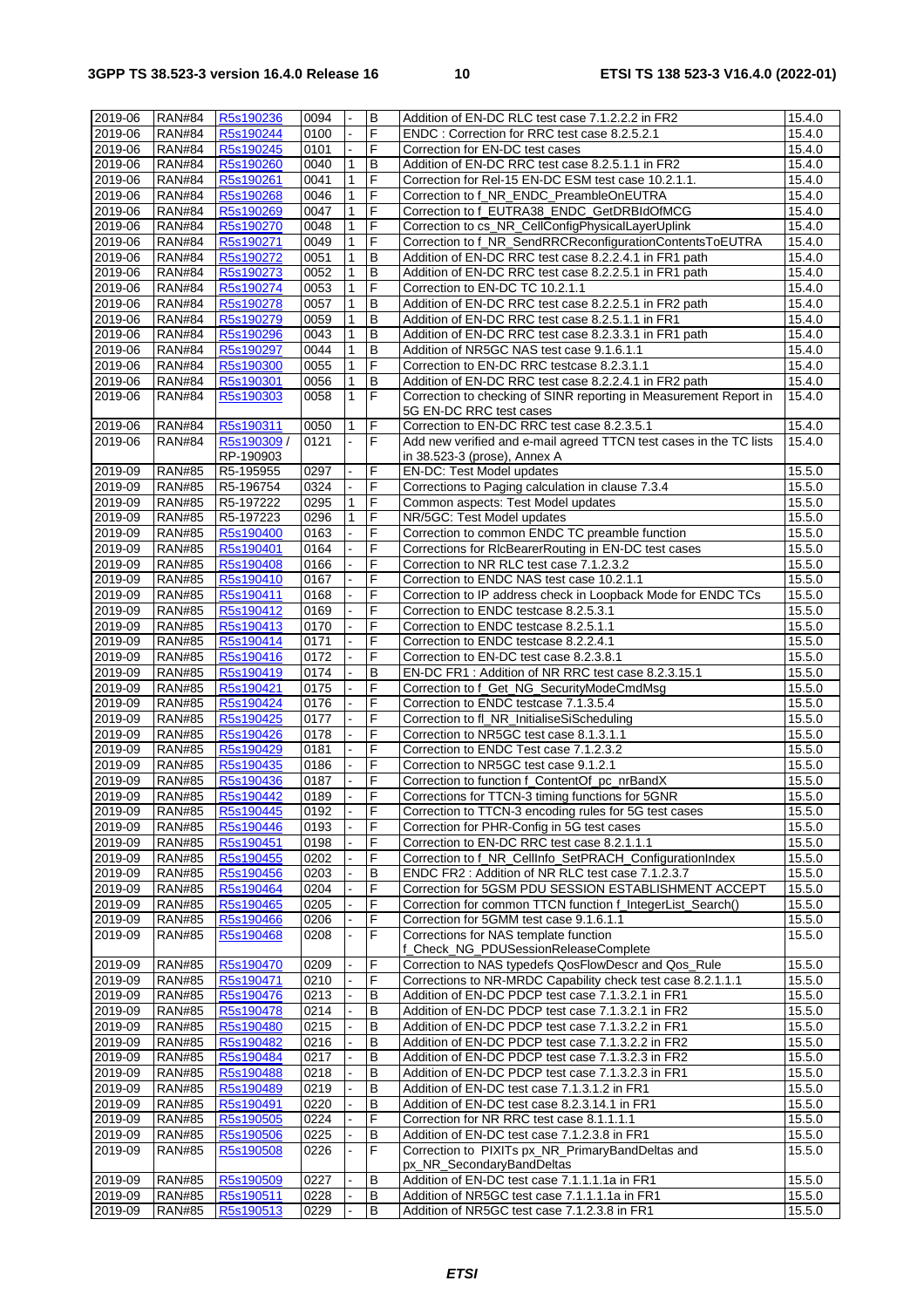| 2019-09 | <b>RAN#85</b> | R5s190528 | 0234 |                  | F              | Correction to EN-DC test case 10.2.2.1                            | 15.5.0 |
|---------|---------------|-----------|------|------------------|----------------|-------------------------------------------------------------------|--------|
| 2019-09 | <b>RAN#85</b> | R5s190529 | 0235 |                  | F              | Correction for EN-DC RRC test case 8.2.2.9.1                      | 15.5.0 |
| 2019-09 | <b>RAN#85</b> | R5s190530 | 0236 |                  | F              | Correction to band combination DC_(n)41AA                         | 15.5.0 |
| 2019-09 | <b>RAN#85</b> | R5s190537 | 0239 |                  | в              | Addition of EN-DC test case 7.1.2.2.6 in FR1                      | 15.5.0 |
| 2019-09 | <b>RAN#85</b> | R5s190543 | 0242 |                  | F              | Rel-15 Jun'19 partial baseline upgrade for 5GS TTCN-3 Test Suites | 15.5.0 |
|         |               |           | 0245 |                  | B              |                                                                   |        |
| 2019-09 | <b>RAN#85</b> | R5s190550 |      |                  |                | Addition of EN-DC RLC test case 7.1.2.3.8 in FR2                  | 15.5.0 |
| 2019-09 | <b>RAN#85</b> | R5s190554 | 0247 |                  | в              | Addition of EN-DC PDCP test case 7.1.3.3.1 in FR1                 | 15.5.0 |
| 2019-09 | <b>RAN#85</b> | R5s190556 | 0248 |                  | B              | Addition of EN-DC PDCP test case 7.1.3.3.1 in FR2                 | 15.5.0 |
| 2019-09 | <b>RAN#85</b> | R5s190558 | 0249 |                  | B              | Addition of EN-DC PDCP test case 7.1.3.3.2 in FR1                 | 15.5.0 |
| 2019-09 | <b>RAN#85</b> | R5s190560 | 0250 |                  | В              | Addition of EN-DC PDCP test case 7.1.3.3.2 in FR2                 | 15.5.0 |
| 2019-09 | <b>RAN#85</b> | R5s190562 | 0251 |                  | B              | Addition of EN-DC PDCP test case 7.1.3.3.3 in FR1                 | 15.5.0 |
| 2019-09 | <b>RAN#85</b> | R5s190564 | 0252 |                  | B              | Addition of EN-DC PDCP test case 7.1.3.3.3 in FR2                 | 15.5.0 |
| 2019-09 | <b>RAN#85</b> | R5s190586 | 0260 |                  | F              | Correction to EN-DC RRC test case 8.2.3.4.1                       | 15.5.0 |
| 2019-09 | <b>RAN#85</b> | R5s190587 | 0261 |                  | B              | EN-DC FR1: Addition of RRC test case 8.2.3.13.1                   | 15.5.0 |
| 2019-09 | <b>RAN#85</b> | R5s190590 | 0263 |                  | F              | Correction to EN-DC test case 7.1.3.5.1                           | 15.5.0 |
| 2019-09 | <b>RAN#85</b> | R5s190593 | 0264 |                  | F              | Correction to EN-DC RRC test case 8.2.3.3.1                       | 15.5.0 |
| 2019-09 | <b>RAN#85</b> | R5s190607 | 0274 |                  | F              | Correction to common EN-DC function                               | 15.5.0 |
|         |               |           |      |                  |                | f_EUTRA38_ENDC_ReConfigAM_UM()                                    |        |
| 2019-09 | <b>RAN#85</b> | R5s190608 | 0275 |                  | B              | Addition of EN-DC RRC test case 8.2.3.1.1 in FR2                  | 15.5.0 |
| 2019-09 | <b>RAN#85</b> | R5s190610 | 0276 |                  | В              | Addition of EN-DC RRC test case 8.2.3.3.1 in FR2                  | 15.5.0 |
| 2019-09 | <b>RAN#85</b> | R5s190612 | 0277 |                  | В              | Addition of EN-DC RRC test case 8.2.3.5.1 in FR2                  | 15.5.0 |
| 2019-09 | <b>RAN#85</b> | R5s190614 | 0278 |                  | B              | Addition of EN-DC RRC test case 8.2.3.6.1 in FR2                  | 15.5.0 |
| 2019-09 | <b>RAN#85</b> | R5s190620 | 0281 |                  | B              | Addition of NR5GC test case 9.1.5.1.6 in FR1                      | 15.5.0 |
| 2019-09 | <b>RAN#85</b> | R5s190624 | 0283 |                  | B              | Addition of NR5GC test case 9.1.5.2.9 in FR1                      | 15.5.0 |
| 2019-09 | <b>RAN#85</b> | R5s190626 | 0284 |                  | B              | Addition of NR5GC test case 10.1.2.2 in FR1                       | 15.5.0 |
|         |               |           | 0286 |                  |                |                                                                   |        |
| 2019-09 | <b>RAN#85</b> | R5s190629 |      |                  | В              | Addition of NR5GC test case 10.1.6.1 in FR1                       | 15.5.0 |
| 2019-09 | <b>RAN#85</b> | R5s190635 | 0078 | 1                | в              | Addition of EN-DC PDCP test case 7.1.3.1.1 in FR1                 | 15.5.0 |
| 2019-09 | <b>RAN#85</b> | R5s190636 | 0085 | 1                | B              | Addition of EN-DC PDCP test case 7.1.3.5.1 in FR2                 | 15.5.0 |
| 2019-09 | <b>RAN#85</b> | R5s190637 | 0087 | 1                | B              | Addition of EN-DC PDCP test case 7.1.3.5.1 in FR1                 | 15.5.0 |
| 2019-09 | <b>RAN#85</b> | R5s190638 | 0088 | 1                | в              | Addition of EN-DC PDCP test case 7.1.3.5.4 in FR2                 | 15.5.0 |
| 2019-09 | <b>RAN#85</b> | R5s190640 | 0289 |                  | B              | Addition of NR5GC test case 7.1.2.3.10 in FR1                     | 15.5.0 |
| 2019-09 | <b>RAN#85</b> | R5s190643 | 0091 |                  | B              | Addition of EN-DC RLC test case 7.1.2.3.2 in FR2                  | 15.5.0 |
| 2019-09 | <b>RAN#85</b> | R5s190644 | 0093 | 1                | в              | Addition of EN-DC RLC test case 7.1.2.3.2 in FR1                  | 15.5.0 |
| 2019-09 | <b>RAN#85</b> | R5s190645 | 0103 | $\boldsymbol{2}$ | $\, {\sf B}$   | Addition of EN-DC PDCP test case 7.1.3.5.2 in FR2                 | 15.5.0 |
| 2019-09 | <b>RAN#85</b> | R5s190647 | 0104 | 1                | B              | Addition of EN-DC PDCP test case 7.1.3.5.2 in FR1                 | 15.5.0 |
| 2019-09 | <b>RAN#85</b> | R5s190648 | 0106 | 2                | в              | Addition of NR test case 9.1.2.2 in FR1                           | 15.5.0 |
| 2019-09 | <b>RAN#85</b> | R5s190649 | 0107 | $\mathbf{1}$     | F              | <b>ENDC: Correction to RLC TCs</b>                                | 15.5.0 |
| 2019-09 | <b>RAN#85</b> | R5s190651 | 0109 | 1                | F              | Correction for IP packet handling for EN-DC test cases            | 15.5.0 |
| 2019-09 | <b>RAN#85</b> | R5s190652 | 0110 | 1                | F              | Correction to fl_NR5GC_QosRulesLength                             | 15.5.0 |
| 2019-09 | <b>RAN#85</b> | R5s190653 | 0111 | 1                | F              | Correction to fl_NR_Common_Init                                   | 15.5.0 |
| 2019-09 | <b>RAN#85</b> | R5s190654 | 0112 | 1                | F              | Correction to IP PTC for NR5GC test cases                         | 15.5.0 |
| 2019-09 | <b>RAN#85</b> | R5s190655 | 0113 | 1                | F              | Correction to SA security mode procedure                          | 15.5.0 |
| 2019-09 | <b>RAN#85</b> | R5s190656 | 0114 | 1                | В              | Addition of EN-DC RLC test case 7.1.2.3.6 in FR1                  | 15.5.0 |
| 2019-09 | <b>RAN#85</b> | R5s190657 | 0115 | 1                | F              | Correction to default value for PDUSessionEstablishmentRequest    | 15.5.0 |
|         |               |           | 0116 | 1                | F              | Correction to Paging in NR5GC                                     |        |
| 2019-09 | <b>RAN#85</b> | R5s190658 |      |                  |                |                                                                   | 15.5.0 |
| 2019-09 | <b>RAN#85</b> | R5s190659 | 0118 | l 1              | B              | ENDC FR1: Addition of NR RLC test case 7.1.2.2.3                  | 15.5.0 |
| 2019-09 | <b>RAN#85</b> | R5s190661 | 0119 | $\mathbf{1}$     | F              | Correction to NR5GC Release function                              | 15.5.0 |
|         |               |           |      |                  |                | f_NR_RRCRelease_Common                                            |        |
| 2019-09 | <b>RAN#85</b> | R5s190662 | 0120 | 1                | В              | Addition of NR5GC test case 9.1.6.2.1 in FR1                      | 15.5.0 |
| 2019-09 | <b>RAN#85</b> | R5s190663 | 0122 | 1                | В              | Addition of NR5GC RLC test case 7.1.2.2.1 in FR1                  | 15.5.0 |
| 2019-09 | <b>RAN#85</b> | R5s190664 | 0123 | 1                | B              | Addition of NR5GC RLC test case 7.1.2.2.2 in FR1                  | 15.5.0 |
| 2019-09 | <b>RAN#85</b> | R5s190666 | 0124 | 1                | в              | ENDC FR1: Addition of NR RLC test case 7.1.2.2.4                  | 15.5.0 |
| 2019-09 | <b>RAN#85</b> | R5s190669 | 0292 |                  | B              | Addition of NR5GC test case 8.1.5.1.1 in FR1                      | 15.5.0 |
| 2019-09 | <b>RAN#85</b> | R5s190675 | 0125 |                  | B              | Addition of NR5GC test case 7.1.2.3.1 in FR1                      | 15.5.0 |
| 2019-09 | <b>RAN#85</b> | R5s190676 | 0126 | 1                | B              | Addition of NR5GC test case 7.1.2.2.3 in FR1                      | 15.5.0 |
| 2019-09 | <b>RAN#85</b> | R5s190677 | 0127 | 1                | В              | Addition of EN-DC Session Management test case 10.2.2.1           | 15.5.0 |
| 2019-09 | <b>RAN#85</b> | R5s190678 | 0128 | 1                | $\overline{B}$ | Addition of NR5GC test case 7.1.2.3.2 in FR1                      | 15.5.0 |
| 2019-09 | <b>RAN#85</b> | R5s190680 | 0129 | 1                | F              | Correction to EN-DC testcase 10.2.1.1                             | 15.5.0 |
| 2019-09 | <b>RAN#85</b> | R5s190681 | 0130 | 1                | В              | Addition of NR5GC test case 7.1.3.1.1 in FR1                      | 15.5.0 |
| 2019-09 | <b>RAN#85</b> | R5s190682 | 0131 | 1                | B              | Addition of NR5GC test case 7.1.3.5.1 in FR1                      | 15.5.0 |
| 2019-09 | <b>RAN#85</b> | R5s190683 | 0132 | 1                | В              | Addition of NR5GC test case 7.1.3.5.4 in FR1                      | 15.5.0 |
| 2019-09 | <b>RAN#85</b> | R5s190685 | 0136 | 1                | F              | Correction to ENDC RRC test case 8.2.1.1.1                        | 15.5.0 |
| 2019-09 | <b>RAN#85</b> | R5s190688 | 0141 | 1                | B              | Addition of NR5GC test case 7.1.3.1.2 in FR1                      | 15.5.0 |
| 2019-09 | <b>RAN#85</b> | R5s190689 | 0142 | 1                | B              | Addition of NR5GC test case 7.1.2.3.3 in FR1                      | 15.5.0 |
| 2019-09 | <b>RAN#85</b> | R5s190690 | 0147 | 1                | F              | Correction to generic function                                    | 15.5.0 |
|         |               |           |      |                  |                | f_EUTRA_InitialRegistration_Step9_11                              |        |
| 2019-09 | <b>RAN#85</b> | R5s190691 | 0148 | 1                | F              | Correction to ENDC testcase 8.2.3.1.1                             | 15.5.0 |
| 2019-09 | <b>RAN#85</b> | R5s190692 | 0154 | 1                | B              | Addition of NR5GC test case 8.1.3.1.2 in FR1                      | 15.5.0 |
| 2019-09 | <b>RAN#85</b> | R5s190693 | 0155 | 1                | В              | Addition of NR5GC test case 7.1.3.3.1 in FR1                      | 15.5.0 |
| 2019-09 | <b>RAN#85</b> | R5s190694 | 0156 |                  | В              | Addition of NR5GC test case 7.1.3.3.2 in FR1                      | 15.5.0 |
| 2019-09 |               | R5s190695 | 0157 | 1<br>1           | B              |                                                                   | 15.5.0 |
|         | <b>RAN#85</b> |           |      |                  |                | Addition of NR5GC test case 7.1.3.3.3 in FR1                      |        |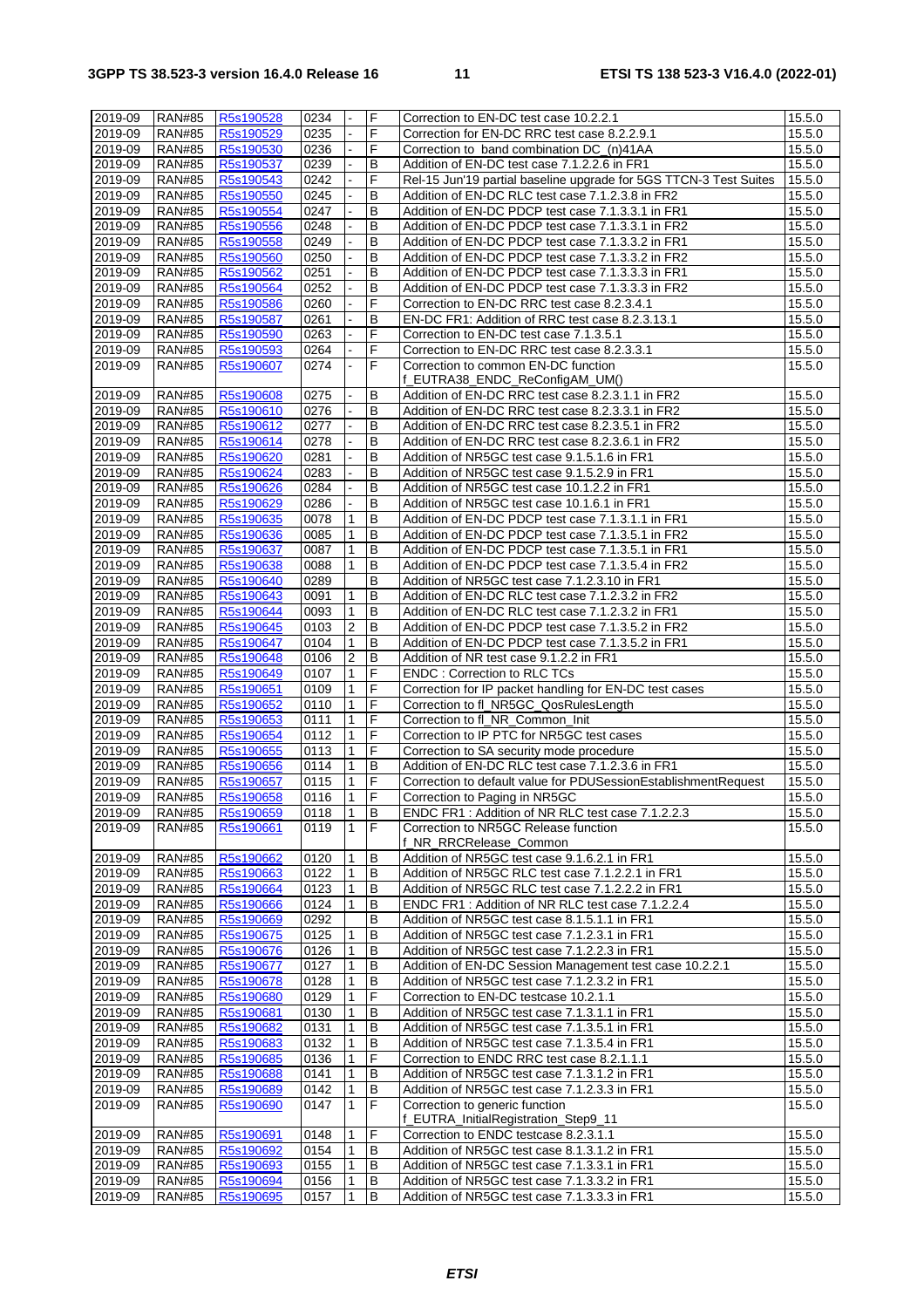| 2019-09 | <b>RAN#85</b> | R5s190696  | 0158 | 1              | B              | Addition of NR5GC test case 8.1.2.1.1 in FR1                              | 15.5.0 |
|---------|---------------|------------|------|----------------|----------------|---------------------------------------------------------------------------|--------|
| 2019-09 | <b>RAN#85</b> | R5s190697  | 0159 | $\mathbf{1}$   | B              | Addition of NR5GC test case 6.1.2.3 in FR1                                | 15.5.0 |
| 2019-09 | <b>RAN#85</b> | R5s190700  | 0161 | $\mathbf{1}$   | F              | Correction to f_NG_Authentication_A4                                      | 15.5.0 |
| 2019-09 | <b>RAN#85</b> | R5s190701  | 0089 | 1              | B              | Addition of EN-DC PDCP test case 7.1.3.5.4 in FR1                         | 15.5.0 |
| 2019-09 | <b>RAN#85</b> | R5s190702  | 0298 | ä,             | $\overline{F}$ | Corrections to EN-DC ESM test case 10.2.2.1                               | 15.5.0 |
| 2019-09 | <b>RAN#85</b> | R5s190703  | 0299 | ÷.             | F              | Correction to cs_NR_ReqAspCommonPart and                                  | 15.5.0 |
|         |               |            |      |                |                |                                                                           |        |
|         |               |            | 0300 |                |                | cr_PDU_SessionType<br>Correction to f_Check_NG_PDUSessionEstablishmentReq |        |
| 2019-09 | <b>RAN#85</b> | R5s190704  |      |                | F              |                                                                           | 15.5.0 |
| 2019-09 | <b>RAN#85</b> | R5s190705  | 0301 | L,             | F              | Correction to f_NR_UE_DeRegisterOnSwitchOff                               | 15.5.0 |
| 2019-09 | <b>RAN#85</b> | R5s190706  | 0302 |                | F              | Correction to f_NR5GC_RegistrationReject                                  | 15.5.0 |
| 2019-09 | <b>RAN#85</b> | R5s190707  | 0303 |                | F              | Correction to NR5GC testcase 9.1.2.2                                      | 15.5.0 |
| 2019-09 | <b>RAN#85</b> | R5s190717  | 0309 |                | В              | Addition of NR5GC test case 10.1.6.2 in FR1                               | 15.5.0 |
| 2019-09 | <b>RAN#85</b> | R5s190723  | 0311 |                | B              | Addition of EN-DC test case 7.1.1.2.1 in FR1                              | 15.5.0 |
| 2019-09 | <b>RAN#85</b> | R5s190725  | 0312 |                | B              | Addition of EN-DC test case 7.1.1.3.1 in FR1                              | 15.5.0 |
| 2019-09 | <b>RAN#85</b> | R5s190739  | 0318 |                | В              | Addition of NR5GC test case 8.1.1.3.1 in FR1                              | 15.5.0 |
| 2019-09 | <b>RAN#85</b> | R5s190751  | 0327 |                | B              | Addition of EN-DC test case 8.2.2.7.1 in FR1                              | 15.5.0 |
| 2019-09 | <b>RAN#85</b> | R5s190770  | 0338 |                | F              | Correction of NR5GC PDCP test case 7.1.3.5.1                              | 15.5.0 |
| 2019-09 | <b>RAN#85</b> | R5s190771  | 0339 | $\blacksquare$ | F              | Correction of NR5GC mobility management test case 9.1.5.2.4               | 15.5.0 |
|         |               |            |      |                |                |                                                                           |        |
| 2019-09 | <b>RAN#85</b> | R5s190803  | 0134 | $\mathbf{1}$   | B              | Addition of EN-DC RLC test case 7.1.2.3.10 in FR2                         | 15.5.0 |
| 2019-09 | <b>RAN#85</b> | R5s190804  | 0135 | $\mathbf{1}$   | B              | Addition of EN-DC RLC test case 7.1.2.3.10 in FR1                         | 15.5.0 |
| 2019-09 | <b>RAN#85</b> | R5s190805  | 0140 | $\mathbf{1}$   | B              | Addition of NR5GC test case 6.1.2.1 in FR1                                | 15.5.0 |
| 2019-09 | <b>RAN#85</b> | R5s190806  | 0143 | $\mathbf{1}$   | B              | Addition of NR5GC test case 7.1.1.2.1 in FR1                              | 15.5.0 |
| 2019-09 | <b>RAN#85</b> | R5s190807  | 0144 | 1              | B              | Addition of NR5GC test case 7.1.1.3.1 in FR1                              | 15.5.0 |
| 2019-09 | <b>RAN#85</b> | R5s190808  | 0149 | $\mathbf{1}$   | B              | ENDC FR1: Addition of NR PDCP test case 7.1.3.4.2                         | 15.5.0 |
| 2019-09 | <b>RAN#85</b> | R5s190809  | 0150 | $\mathbf{1}$   | B              | ENDC FR2: Addition of NR PDCP test case 7.1.3.4.2                         | 15.5.0 |
| 2019-09 | <b>RAN#85</b> | R5s190810  | 0152 | 1              | B              | Addition of ENDC test case 7.1.2.3.9 in FR1                               | 15.5.0 |
| 2019-09 | <b>RAN#85</b> | R5s190820/ | 0356 | ä,             | F              | Add new verified and e-mail agreed TTCN test cases in the TC lists        | 15.5.0 |
|         |               | RP-191720  |      |                |                | in 38.523-3 (prose), Annex A                                              |        |
|         |               |            |      |                |                |                                                                           |        |
| 2019-12 | <b>RAN#86</b> | R5-198992  | 0459 | 1              | F              | Common aspects: Test Model updates                                        | 15.6.0 |
| 2019-12 | <b>RAN#86</b> | R5-198993  | 0460 | $\mathbf{1}$   | F              | NR/5GC: Test Model updates                                                | 15.6.0 |
| 2019-12 | <b>RAN#86</b> | R5-198994  | 0461 | $\mathbf{1}$   | F              | EN-DC: Test Model updates                                                 | 15.6.0 |
| 2019-12 | <b>RAN#86</b> | R5s190869  | 0384 |                | F              | Correction to NR MAC test case 7.1.1.3.2                                  | 15.6.0 |
| 2019-12 | <b>RAN#86</b> | R5s190871  | 0386 |                | F              | Correction for ENDC test case 8.2.3.3.1                                   | 15.6.0 |
| 2019-12 | <b>RAN#86</b> | R5s190872  | 0387 |                | B              | EN-DC FR1: Addition of NR RLC test case 7.1.2.3.11                        | 15.6.0 |
| 2019-12 | <b>RAN#86</b> | R5s190874  | 0388 |                | F              | Corrections to NR5GC Idle Mode test case 6.1.2.1                          | 15.6.0 |
| 2019-12 | <b>RAN#86</b> | R5s190886  | 0389 |                | F              | Corrections to NR MAC test case 7.1.1.2.1                                 | 15.6.0 |
| 2019-12 | <b>RAN#86</b> | R5s190887  | 0390 |                | F              | Corrections to NR MAC test case 7.1.1.3.5                                 | 15.6.0 |
| 2019-12 | <b>RAN#86</b> | R5s190888  | 0391 |                | F              | Corrections to common funcion                                             | 15.6.0 |
|         |               |            |      |                |                | f_NRL2_ReconfigExistingAndAddNewDRBs()                                    |        |
| 2019-12 | <b>RAN#86</b> | R5s190889  | 0392 |                | F              | Corrections to NR MAC test case 7.1.1.3.1                                 |        |
|         |               |            |      |                |                |                                                                           | 15.6.0 |
| 2019-12 | <b>RAN#86</b> | R5s190890  | 0393 |                | F              | Corrections to NR RLC test case 7.1.2.3.9                                 | 15.6.0 |
| 2019-12 | <b>RAN#86</b> | R5s190891  | 0394 |                | F              | Corrections to NR RLC test case 7.1.2.3.8                                 | 15.6.0 |
| 2019-12 | <b>RAN#86</b> | R5s190893  | 0396 |                | F              | Corrections for NR RRC test case 8.1.1.4.2                                | 15.6.0 |
| 2019-12 | <b>RAN#86</b> | R5s190894  | 0397 |                | F              | Correction to NR RLC test case 7.1.2.3.7                                  | 15.6.0 |
| 2019-12 | <b>RAN#86</b> | R5s190897  | 0400 |                | F              | Correct to NR measurement test case 8.1.3.1.1                             | 15.6.0 |
| 2019-12 | <b>RAN#86</b> | R5s190898  | 0401 |                | ΙF             | Correction to NR PDCP test case 7.1.3.5.1                                 | 15.6.0 |
| 2019-12 | <b>RAN#86</b> | R5s190899  | 0402 |                | F              | Correction to NR MAC test case 7.1.1.3.4                                  | 15.6.0 |
| 2019-12 | <b>RAN#86</b> | R5s190900  | 0403 |                | F              | Correction to ENDC template cs_RadioBearer_Reconfig                       | 15.6.0 |
| 2019-12 | <b>RAN#86</b> | R5s190901  | 0404 |                | F              | Correction to ENDC test cases 7.1.2.3.1 and 7.1.2.3.2                     |        |
|         | <b>RAN#86</b> |            |      |                |                |                                                                           | 15.6.0 |
| 2019-12 |               | R5s190905  | 0407 |                | F              | Corrections to NR RLC test case 7.1.2.2.6                                 | 15.6.0 |
| 2019-12 | <b>RAN#86</b> | R5s190906  | 0408 |                | F              | Corrections to NR RLC test case 7.1.2.3.5                                 | 15.6.0 |
| 2019-12 | <b>RAN#86</b> | R5s190909  | 0411 |                | F              | Correction to EN-DC RRC test case 8.2.2.7.1                               | 15.6.0 |
| 2019-12 | <b>RAN#86</b> | R5s190910  | 0412 |                | F              | Correction for NR5GC cell intialsiation function                          | 15.6.0 |
| 2019-12 | <b>RAN#86</b> | R5s190911  | 0413 |                | F              | Corrections to NR RLC test case 7.1.2.3.3                                 | 15.6.0 |
| 2019-12 | <b>RAN#86</b> | R5s190914  | 0416 |                | B              | EN-DC FR2: Addition of NR RLC test case 7.1.2.3.11                        | 15.6.0 |
| 2019-12 | <b>RAN#86</b> | R5s190916  | 0417 |                | F              | Corrections for EN-DC PDCP test case 7.1.3.4.2                            | 15.6.0 |
| 2019-12 | <b>RAN#86</b> | R5s190918  | 0419 |                | F              | Corrections for NR PDCP ciphering test cases 7.1.3.3.x                    | 15.6.0 |
| 2019-12 | <b>RAN#86</b> | R5s190919  | 0420 |                | F              | Correction to f_NR5GC_PDUSessionEstablishment                             | 15.6.0 |
| 2019-12 | <b>RAN#86</b> | R5s190920  | 0421 |                | F              | Correction to EN-DC ESM test case 10.2.2.1                                | 15.6.0 |
| 2019-12 | <b>RAN#86</b> | R5s190925  | 0424 |                | в              | EN-DC FR2: Addition of EN-DC RRC test case 8.2.3.14.1                     | 15.6.0 |
|         |               |            |      |                |                |                                                                           |        |
| 2019-12 | <b>RAN#86</b> | R5s190927  | 0425 |                | F              | Corrections to NR RLC test cases 7.1.2.2.3 and 7.1.2.2.4                  | 15.6.0 |
| 2019-12 | <b>RAN#86</b> | R5s190928  | 0426 |                | F              | Correction to type record LADN_Ind                                        | 15.6.0 |
| 2019-12 | <b>RAN#86</b> | R5s190929  | 0427 |                | F              | Correction to f_NR5GC_RRC_Idle_Steps5_9_AKA                               | 15.6.0 |
| 2019-12 | <b>RAN#86</b> | R5s190930  | 0428 |                | F              | Correction to NR5GC testcase 9.1.2.1                                      | 15.6.0 |
| 2019-12 | <b>RAN#86</b> | R5s190931  | 0429 |                | F              | NR5GC FR1: Re-verification of NR5GC RRC test case 8.1.1.2.1               | 15.6.0 |
| 2019-12 | <b>RAN#86</b> | R5s190936  | 0434 |                | F              | Corrections to NR5GC RRC test case 8.1.2.1.1                              | 15.6.0 |
| 2019-12 | <b>RAN#86</b> | R5s190938  | 0435 |                | в              | Addition of NR5GC 5GMM test case 9.1.5.1.5 in FR1                         | 15.6.0 |
| 2019-12 | <b>RAN#86</b> | R5s190943  | 0436 |                | F              | Correction for EN-DC measurement template                                 | 15.6.0 |
| 2019-12 | <b>RAN#86</b> | R5s190944  | 0438 |                | в              | NR5GC FR1: Addition of 5GSM test case 10.1.2.1                            | 15.6.0 |
| 2019-12 | <b>RAN#86</b> |            | 0440 |                | в              | NR5GC FR1: Addition of SDAP test case 7.1.4.2                             |        |
|         |               | R5s190948  |      |                |                |                                                                           | 15.6.0 |
| 2019-12 | <b>RAN#86</b> | R5s190953  | 0441 |                | F              | Correction to Kssb and offset parameters for n71                          | 15.6.0 |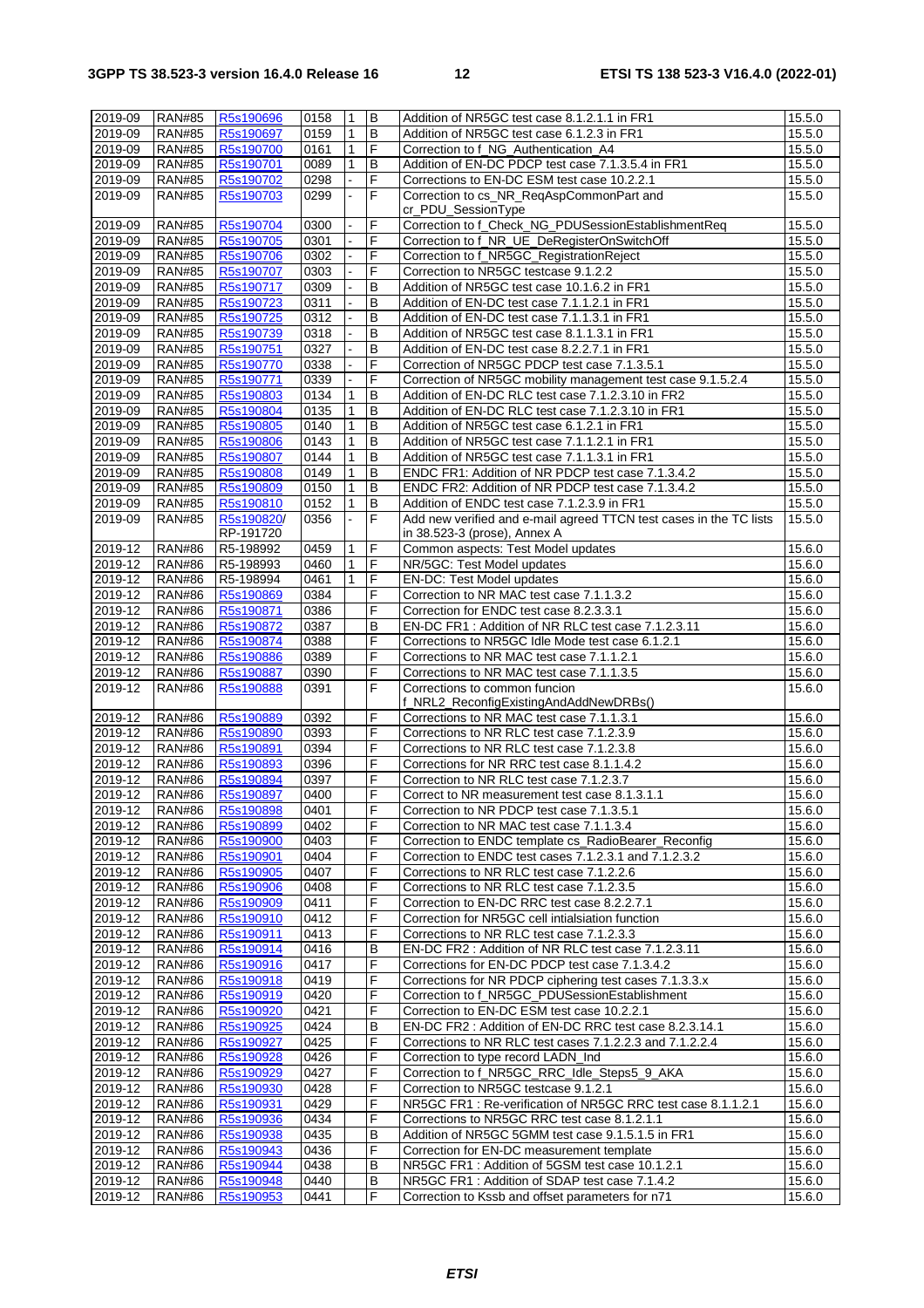| 2019-12     | <b>RAN#86</b> | R5s190954  | 0442 |                | F | Correction to Kssb and offset parameters for n5                    | 15.6.0 |
|-------------|---------------|------------|------|----------------|---|--------------------------------------------------------------------|--------|
| 2019-12     | <b>RAN#86</b> | R5s190957  | 0444 |                | B | NR5GC FR1: Addition of 5GMM test case 9.1.1.4                      | 15.6.0 |
| 2019-12     | <b>RAN#86</b> | R5s190959  | 0445 |                | B | NR5GC FR1: Addition of 5GMM test case 9.1.5.1.11                   | 15.6.0 |
| 2019-12     | <b>RAN#86</b> | R5s190961  | 0446 |                | B | EN-DC FR2: Addition of NR MAC test case 7.1.1.3.2                  | 15.6.0 |
| 2019-12     | <b>RAN#86</b> | R5s190966  | 0449 |                | F | Correction for NR MAC test case 7.1.1.3.5                          | 15.6.0 |
| 2019-12     | <b>RAN#86</b> | R5s190968  | 0451 |                | F | Correction for NR MAC test case 7.1.1.2.1                          | 15.6.0 |
| 2019-12     | <b>RAN#86</b> | R5s190972  | 0145 | 1              | в | Addition of NR5GC test case 7.1.1.3.3 in FR1                       | 15.6.0 |
| 2019-12     | <b>RAN#86</b> |            |      |                | B |                                                                    |        |
|             |               | R5s190973  | 0151 | 1              |   | Addition of NR5GC test case 7.1.1.3.4 in FR1                       | 15.6.0 |
| 2019-12     | <b>RAN#86</b> | R5s190974  | 0160 | 1              | B | Addition of NR5GC test case 7.1.1.3.5 in FR1                       | 15.6.0 |
| 2019-12     | <b>RAN#86</b> | R5s190975  | 0222 | $\mathbf{1}$   | B | Addition of EN-DC test case 7.1.1.3.3 in FR1                       | 15.6.0 |
| 2019-12     | <b>RAN#86</b> | R5s190976  | 0223 | 1              | B | Addition of EN-DC test case 7.1.1.3.5 in FR1                       | 15.6.0 |
| 2019-12     | <b>RAN#86</b> | R5s190977  | 0232 | 1              | B | Addition of EN-DC test case 7.1.1.3.6 in FR1                       | 15.6.0 |
| 2019-12     | <b>RAN#86</b> | R5s190978  | 0233 | $\mathbf{1}$   | B | Addition of NR5GC test case 7.1.1.3.6 in FR1                       | 15.6.0 |
| 2019-12     | <b>RAN#86</b> | R5s190979  | 0240 | 1              | B | ENDC FR2: Addition of RLC AM test case 7.1.2.3.9                   | 15.6.0 |
| 2019-12     | <b>RAN#86</b> | R5s190980  | 0241 | 1              | F | EN-DC: Indication of initial RACH on NR cell                       | 15.6.0 |
| 2019-12     | <b>RAN#86</b> | R5s190981  | 0246 | $\mathbf{1}$   | B | EN-DC FR1: Addition of MAC test case 7.1.1.3.4                     | 15.6.0 |
| 2019-12     | <b>RAN#86</b> | R5s190982  | 0254 | 1              | B | EN-DC FR2: Addition of RLC test case 7.1.2.2.4                     | 15.6.0 |
| 2019-12     | <b>RAN#86</b> |            | 0453 |                | F |                                                                    |        |
|             |               | R5s190984  |      |                |   | Correction to function f_NR_UE_DeRegisterOnSwitchOff               | 15.6.0 |
| 2019-12     | <b>RAN#86</b> | R5s190986  | 0454 |                | F | Correction for NR MAC test case 7.1.1.3.1                          | 15.6.0 |
| 2019-12     | <b>RAN#86</b> | R5s190987  | 0455 |                | F | Corrections to 5GSM test case 10.1.5.1                             | 15.6.0 |
| 2019-12     | <b>RAN#86</b> | R5s190988  | 0258 | $\mathbf{1}$   | В | Addition of EN-DC RLC test cases 7.1.2.3.6 in FR2                  | 15.6.0 |
| 2019-12     | <b>RAN#86</b> | R5s190989  | 0272 | $\mathbf{1}$   | B | EN-DC FR2: Addition of MAC test case 7.1.1.3.4                     | 15.6.0 |
| 2019-12     | <b>RAN#86</b> | R5s190990  | 0273 | $\mathbf{1}$   | B | Addition of NR5GC test case 7.1.2.3.9 in FR1                       | 15.6.0 |
| 2019-12     | <b>RAN#86</b> | R5s190991  | 0456 |                | B | EN-DC FR2: Addition of NR RLC test case 7.1.2.2.1                  | 15.6.0 |
| 2019-12     | <b>RAN#86</b> | R5s190993  | 0457 |                | B | EN-DC FR2: Addition of NR PDCP test case 7.1.3.1.1                 | 15.6.0 |
| 2019-12     | <b>RAN#86</b> | R5s190995  | 0279 | $\mathbf{1}$   | В | EN-DC FR2: Addition of RRC test case 8.2.3.4.1                     | 15.6.0 |
| 2019-12     | <b>RAN#86</b> | R5s190997  | 0458 |                | B | EN-DC FR2: Addition of NR RLC test case 7.1.2.3.1                  | 15.6.0 |
|             |               |            |      |                |   |                                                                    |        |
| 2019-12     | <b>RAN#86</b> | R5s191001  | 0280 | 1              | B | EN-DC FR2: Addition of RRC test case 8.2.3.7.1                     | 15.6.0 |
| 2019-12     | <b>RAN#86</b> | R5s191002  | 0288 | $\mathbf{1}$   | В | Addition of NR test case 7.1.2.2.6 in FR1                          | 15.6.0 |
| 2019-12     | <b>RAN#86</b> | R5s191003  | 0290 | $\mathbf{1}$   | B | Addition of NR test case 8.1.1.1.2 in FR1                          | 15.6.0 |
| 2019-12     | <b>RAN#86</b> | R5s191004  | 0291 | $\mathbf{1}$   | B | Addition of NR5GC test case 8.1.1.4.2 in FR1                       | 15.6.0 |
| 2019-12     | <b>RAN#86</b> | R5s191005  | 0294 | 1              | В | Addition of NR5GC test case 10.1.5.1 in FR1                        | 15.6.0 |
| 2019-12     | <b>RAN#86</b> | R5s191006  | 0137 | $\overline{2}$ | B | Addition of NR5GC test case 7.1.1.3.2 in FR1                       | 15.6.0 |
| $2019 - 12$ | <b>RAN#86</b> | R5s191007  | 0305 | 1              | B | NR5GC FR1: Addition of RLC test case 7.1.2.2.4                     | 15.6.0 |
| 2019-12     | <b>RAN#86</b> | R5s191008  | 0308 | $\mathbf{1}$   | В | NR5GC FR1: Addition of RLC test case 7.1.2.3.6                     | 15.6.0 |
| 2019-12     | <b>RAN#86</b> | R5s191009  | 0310 | 1              | B | Addition of NR5GC test case 9.1.3.1 in FR1                         | 15.6.0 |
| 2019-12     | <b>RAN#86</b> | R5s191011  | 0313 | 1              | В | Addition of EN-DC test case 7.1.2.3.3 in FR1                       | 15.6.0 |
| 2019-12     | <b>RAN#86</b> | R5s191012  | 0314 | 1              | В | Addition of NR5GC test case 7.1.2.3.5 in FR1                       | 15.6.0 |
|             |               |            |      |                |   |                                                                    |        |
| 2019-12     | <b>RAN#86</b> | R5s191013  | 0320 | 1              | В | EN-DC FR2: Addition of NR MAC test case 7.1.1.3.6                  | 15.6.0 |
| 2019-12     | <b>RAN#86</b> | R5s191014  | 0328 | 1              | В | EN-DC FR2: Addition of MAC test case 7.1.1.3.5                     | 15.6.0 |
| 2019-12     | <b>RAN#86</b> | R5s191015  | 0329 | 1              | F | Correction to 5GSM test case 10.1.5.1                              | 15.6.0 |
| 2019-12     | <b>RAN#86</b> | R5s191016  | 0333 | $\mathbf{1}$   | B | Addition of NR5GC test case 9.1.5.2.8 in FR1                       | 15.6.0 |
| $2019 - 12$ | <b>RAN#86</b> | R5s191017  | 0334 | 1              | В | EN-DC FR2: Addition of NR MAC test case 7.1.1.1.1a                 | 15.6.0 |
| 2019-12     | <b>RAN#86</b> | R5s191018  | 0336 | 1              | В | Addition of NR5GC test case 7.1.1.1.6 in FR1                       | 15.6.0 |
| 2019-12     | <b>RAN#86</b> | R5s191019  | 0337 | 1              | B | Addition of NR5GC test case 7.1.1.3.7 in FR1                       | 15.6.0 |
| 2019-12     | <b>RAN#86</b> | R5s191020  | 0340 | 1              | В | Addition of EN-DC test case 7.1.2.3.5 in FR1                       | 15.6.0 |
| 2019-12     | <b>RAN#86</b> | R5s191021  | 0341 | 1              | В | Addition of NR5GC test case 7.1.1.2.3 in FR1                       | 15.6.0 |
| 2019-12     | <b>RAN#86</b> | R5s191022  | 0342 | $\mathbf{1}$   | В | Addition of NR5GC test case 8.1.3.1.5 in FR1                       | 15.6.0 |
|             |               |            |      |                |   |                                                                    |        |
| 2019-12     | <b>RAN#86</b> | R5s191023  | 0343 | 1              | B | Addition of NR5GC test case 8.1.3.1.8 in FR1                       | 15.6.0 |
| 2019-12     | <b>RAN#86</b> | R5s191025  | 0345 | 1              | В | EN-DC FR1: Addition of NR RLC test case 7.1.1.3.2                  | 15.6.0 |
| 2019-12     | <b>RAN#86</b> | R5s191026  | 0346 | 1              | B | Addition of EN-DC test case 7.1.1.3.7 in FR1                       | 15.6.0 |
| 2019-12     | <b>RAN#86</b> | R5s191027  | 0348 | 1              | В | ENDC FR1: Addition of NR RLC AM test case 7.1.2.3.7                | 15.6.0 |
| 2019-12     | <b>RAN#86</b> | R5s191028  | 0349 | 1              | B | Addition of NR test case 7.1.2.3.7 in FR1                          | 15.6.0 |
| 2019-12     | <b>RAN#86</b> | R5s191030  | 0355 | 1              | F | Corrected usage of ULGrant_Period_Type for NR                      | 15.6.0 |
| 2019-12     | <b>RAN#86</b> | R5s191032  | 0360 | 1              | В | Addition of NR MAC test case 7.1.1.4.1.1                           | 15.6.0 |
| 2019-12     | <b>RAN#86</b> | R5s191034  | 0365 | 1              | В | Addition of EN-DC test case 7.1.1.1.1 in FR1                       | 15.6.0 |
| 2019-12     | <b>RAN#86</b> | R5s191035  | 0373 | $\mathbf{1}$   | F | Correction to fl_NR5GC_QoSFlowsLength                              | 15.6.0 |
| 2019-12     | <b>RAN#86</b> | R5s191036  | 0374 | 1              | F | Correction to ENDC Test Case 8.2.5.3.1                             | 15.6.0 |
| 2019-12     | <b>RAN#86</b> | R5s191041  | 0465 |                | F | Correction to function f_NR_UE_DeRegisterOnSwitchOff               | 15.6.0 |
| 2019-12     | <b>RAN#86</b> | R5s191049  | 0468 |                | F | Correction to EN-DC MAC test case 7.1.1.3.6                        | 15.6.0 |
|             |               |            |      |                | F |                                                                    |        |
| 2019-12     | <b>RAN#86</b> | R5s191050  | 0469 |                |   | Correction to capability check functions                           | 15.6.0 |
| 2019-12     | <b>RAN#86</b> | R5s191099  | 0353 | 1              | В | Addition of EN-DC RLC test case 7.1.2.2.6 in FR2                   | 15.6.0 |
| 2019-12     | <b>RAN#86</b> | R5s191100  | 0363 | 1              | F | Correction for EN-DC MAC test case 7.1.1.1.1a                      | 15.6.0 |
| 2019-12     | <b>RAN#86</b> | R5s191101  | 0364 | 1              | В | Addition of EN-DC test case 7.1.1.1.2 in FR1                       | 15.6.0 |
| 2019-12     | <b>RAN#86</b> | R5s191102  | 0366 | 1              | B | Addition of NR5GC test case 7.1.1.1.2 in FR1                       | 15.6.0 |
| 2019-12     | <b>RAN#86</b> | R5s191103  | 0367 | 1              | B | Addition of EN-DC test case 7.1.3.4.1 in FR1                       | 15.6.0 |
| 2019-12     | <b>RAN#86</b> | R5s191104  | 0369 | 1              | F | Corrections for NR DCI formats 0-1 and 1-1                         | 15.6.0 |
| 2019-12     | <b>RAN#86</b> | R5s191144  | 0344 | 1              | B | Addition of NR5GC test case 7.1.1.1.3 in FR1                       | 15.6.0 |
| 2019-12     | <b>RAN#86</b> | R5s191156  | 0354 | 1              | В | Addition of NR5GC test case 9.1.7.1 in FR1                         | 15.6.0 |
| 2019-12     | <b>RAN#86</b> | R5s191157/ | 0520 |                | F | Add new verified and e-mail agreed TTCN test cases in the TC lists | 15.6.0 |
|             |               | RP-192496  |      |                |   | in 38.523-3 (prose), Annex A                                       |        |
|             |               |            |      |                |   |                                                                    |        |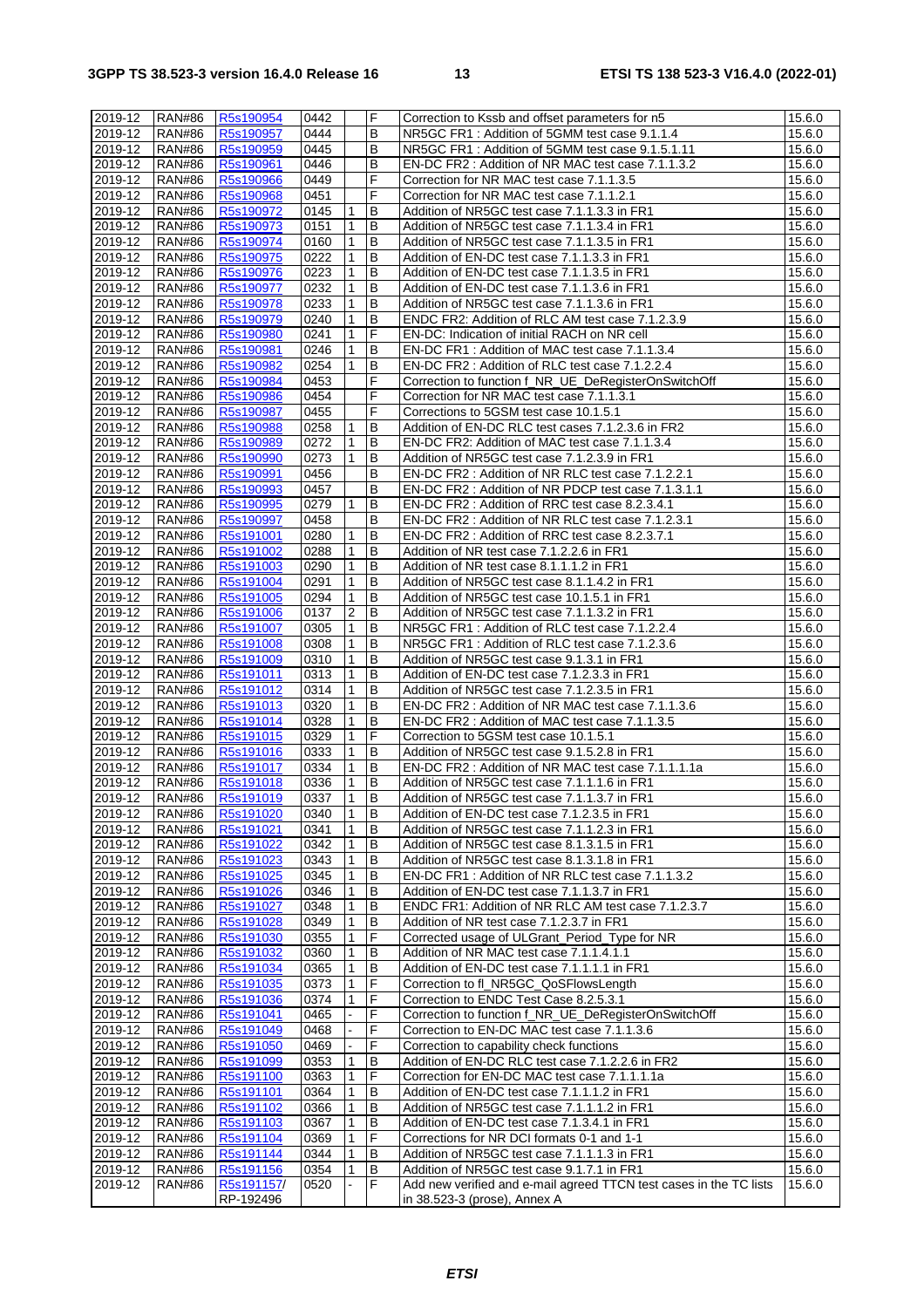| 2020-03 | <b>RAN#87</b> | R5-201150 | 0692 | $\mathbf{1}$ | F              | 5G Test Models updates                                                    | 15.7.0 |
|---------|---------------|-----------|------|--------------|----------------|---------------------------------------------------------------------------|--------|
| 2020-03 | <b>RAN#87</b> | R5s200049 | 0585 |              | в              | NR5GC FR1: Addition of NAS test case 9.1.1.5                              | 15.7.0 |
| 2020-03 | <b>RAN#87</b> | R5s200051 | 0586 |              | F              | Correction to PDCP testcases 7.1.3.2.x and 7.1.3.3.x                      | 15.7.0 |
| 2020-03 | <b>RAN#87</b> | R5s200052 | 0587 | ä,           | $\overline{F}$ | Correction to template cs_RadioBearer_Reconfig                            | 15.7.0 |
| 2020-03 | <b>RAN#87</b> | R5s200053 | 0588 |              | F              | Correction to EN-DC RRC test cases 8.2.2.4.1 and 8.2.2.5.1                | 15.7.0 |
| 2020-03 | <b>RAN#87</b> | R5s200054 | 0589 |              | F              | Corrections for NR RLC test case 7.1.2.3.7                                | 15.7.0 |
| 2020-03 | <b>RAN#87</b> | R5s200055 | 0590 |              | $\overline{F}$ | Correction for 5GMM test case 9.1.2.1                                     | 15.7.0 |
| 2020-03 | <b>RAN#87</b> | R5s200056 | 0591 |              | F              | Correction to NR cell info intiialsiation function                        | 15.7.0 |
| 2020-03 | <b>RAN#87</b> | R5s200057 | 0592 |              | F              | Correction to some NR MAC test cases                                      | 15.7.0 |
| 2020-03 | <b>RAN#87</b> | R5s200059 | 0594 |              | F              | Correction to NR MAC test case 7.1.1.1.1                                  | 15.7.0 |
| 2020-03 | <b>RAN#87</b> | R5s200062 | 0597 |              | F              | Correction to NR MAC test case 7.1.1.3.7                                  | 15.7.0 |
| 2020-03 | <b>RAN#87</b> | R5s200063 | 0598 |              | F              | Correction to NR PDCP test case 7.1.3.4.1                                 | 15.7.0 |
| 2020-03 | <b>RAN#87</b> | R5s200067 | 0601 |              | F              | Correction to NR5GC Test Case 6.1.2.1                                     | 15.7.0 |
| 2020-03 | <b>RAN#87</b> | R5s200069 | 0603 | ä,           | F              | Correction to the function f_NR5GC_RRC_Idle_Steps5_9_AKA                  | 15.7.0 |
| 2020-03 | <b>RAN#87</b> | R5s200071 | 0605 |              | F              | Correction to NR5GC Test Case 7.1.2.2.3, 7.1.2.2.4                        | 15.7.0 |
| 2020-03 | <b>RAN#87</b> | R5s200072 | 0606 |              | F              | Correction to NR5GC Test Case 7.1.1.1.6                                   | 15.7.0 |
| 2020-03 | <b>RAN#87</b> | R5s200074 | 0608 |              | $\overline{F}$ | Correction to NR5GC testcase 7.1.3.1.1                                    | 15.7.0 |
| 2020-03 | <b>RAN#87</b> | R5s200075 | 0609 |              | $\overline{F}$ | Correction to MAC testcase 7.1.1.3.3                                      | 15.7.0 |
| 2020-03 | <b>RAN#87</b> | R5s200076 | 0610 |              | F              | Correction to NR5GC common template<br>cs_NR_RachProcedureConfig_CRNTI_HO | 15.7.0 |
| 2020-03 | <b>RAN#87</b> | R5s200077 | 0611 | L.           | $\overline{F}$ | Correction to NR5GC Test Case 10.1.5.1                                    | 15.7.0 |
| 2020-03 | <b>RAN#87</b> | R5s200078 | 0612 |              | F              | Correction to NR5GC Test Case 7.1.1.1.6                                   | 15.7.0 |
| 2020-03 | <b>RAN#87</b> | R5s200079 | 0613 |              | F              | Correction to NR measurement test cases                                   | 15.7.0 |
| 2020-03 | <b>RAN#87</b> | R5s200080 | 0614 |              | F              | Correction to NR5GC test case7.1.1.2.3                                    | 15.7.0 |
| 2020-03 | <b>RAN#87</b> | R5s200081 | 0615 |              | В              | Addition of NR5GC test case 8.1.3.1.4 in FR1                              | 15.7.0 |
| 2020-03 | <b>RAN#87</b> | R5s200083 | 0616 |              | B              | Addition of NR5GC test case 8.1.3.1.7 in FR1                              | 15.7.0 |
| 2020-03 | <b>RAN#87</b> | R5s200085 | 0617 | ä,           | B              | Addition of NR5GC test case 8.1.3.1.10 in FR1                             | 15.7.0 |
| 2020-03 | <b>RAN#87</b> | R5s200087 | 0618 |              | F              | Correction to NR5GC test case 9.1.7.1                                     | 15.7.0 |
| 2020-03 | <b>RAN#87</b> | R5s200088 | 0619 |              | F              | Correction to NR5GC test case 7.1.1.2.4                                   | 15.7.0 |
| 2020-03 | <b>RAN#87</b> | R5s200090 | 0621 |              | В              | Addition of NR5GC test case 6.1.1.3 in FR1                                | 15.7.0 |
| 2020-03 | <b>RAN#87</b> | R5s200092 | 0622 |              | В              | Addition of NR5GC test case 6.1.1.7 in FR1                                | 15.7.0 |
| 2020-03 | <b>RAN#87</b> | R5s200094 | 0623 |              | F              | Correction to NR MAC test case 7.1.1.3.7                                  | 15.7.0 |
| 2020-03 | <b>RAN#87</b> | R5s200098 | 0627 |              | F              | Correction to NR RLC test case 7.1.2.3.7                                  | 15.7.0 |
| 2020-03 | <b>RAN#87</b> | R5s200101 | 0630 |              | F              | Correction in ENDC TC 7.1.1.1.1                                           | 15.7.0 |
| 2020-03 | <b>RAN#87</b> | R5s200102 | 0631 |              | F              | Correction to NR SA RRC test case 8.1.1.4.1                               | 15.7.0 |
| 2020-03 | <b>RAN#87</b> | R5s200104 | 0633 | ۰            | F              | Correction to 5GMM test case 9.1.5.2.7                                    | 15.7.0 |
| 2020-03 | <b>RAN#87</b> | R5s200106 | 0635 |              | F              | Corrections for SDAP test case 7.1.4.2                                    | 15.7.0 |
| 2020-03 | <b>RAN#87</b> | R5s200108 | 0637 |              | F              | Correction to RLC Test Case 7.1.2.3.9                                     | 15.7.0 |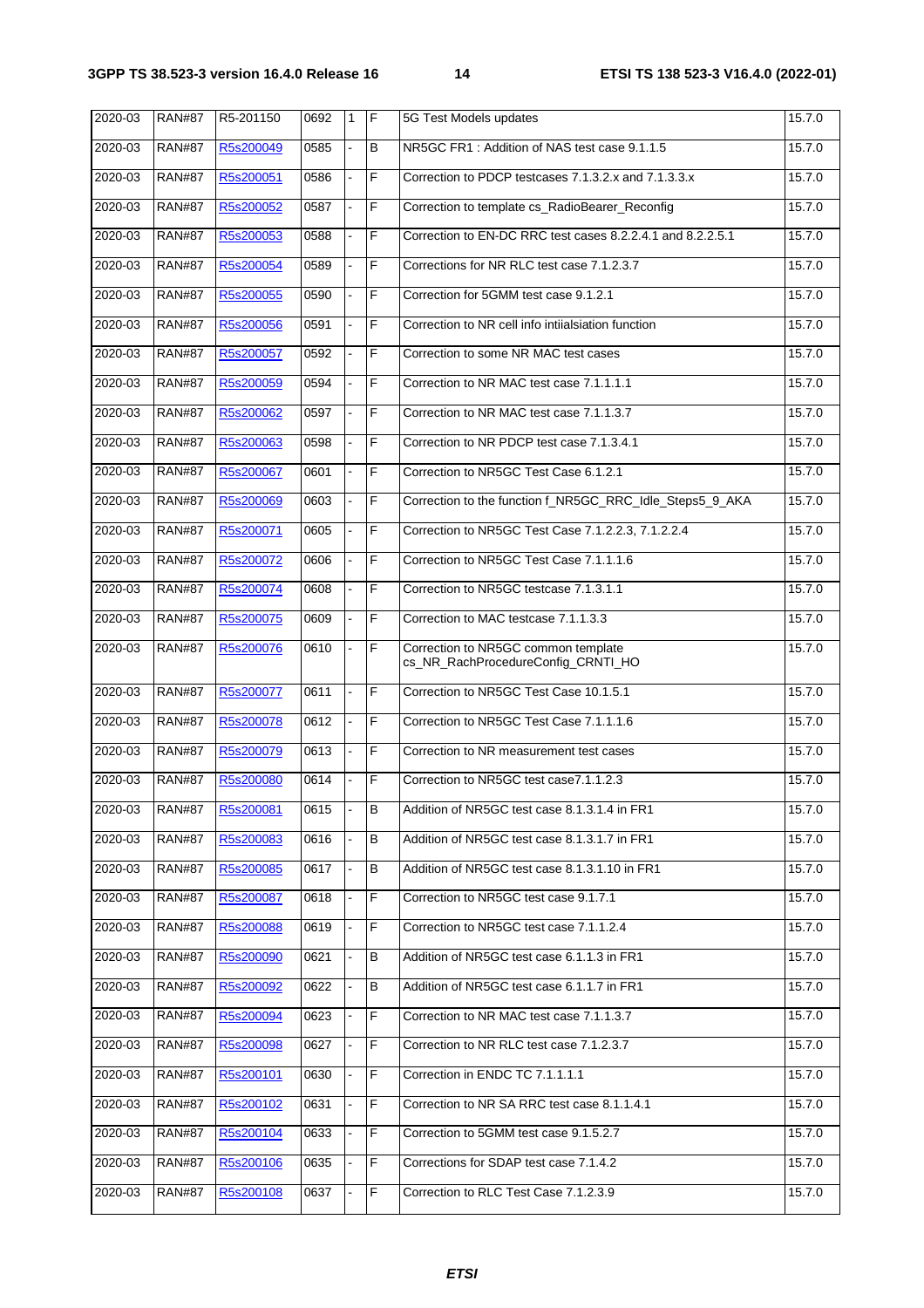| 2020-03 | <b>RAN#87</b> | R5s200109 | 0638 |    | F              | Correction to MAC Test Case 7.1.1.3.7                               | 15.7.0 |
|---------|---------------|-----------|------|----|----------------|---------------------------------------------------------------------|--------|
| 2020-03 | <b>RAN#87</b> | R5s200110 | 0639 |    | F              | Correction to NR5GC Test Case 6.1.2.3                               | 15.7.0 |
| 2020-03 | <b>RAN#87</b> | R5s200111 | 0640 |    | F              | Correction to NR MAC test case 7.1.1.1.2                            | 15.7.0 |
| 2020-03 | <b>RAN#87</b> | R5s200116 | 0642 |    | B              | Addition of NR5GC test case 6.1.1.1 in FR1                          | 15.7.0 |
| 2020-03 | <b>RAN#87</b> | R5s200118 | 0643 |    | B              | Addition of NR5GC test case 9.1.6.1.4 in FR1                        | 15.7.0 |
| 2020-03 | <b>RAN#87</b> | R5s200120 | 0644 |    | F              | Correction to ENDC RLC AM TC 7.1.2.3.10                             | 15.7.0 |
| 2020-03 | <b>RAN#87</b> | R5s200121 | 0645 |    | F              | Correction to ENDC RLC UM TC 7.1.2.2.6                              | 15.7.0 |
| 2020-03 | <b>RAN#87</b> | R5s200122 | 0646 |    | $\overline{F}$ | Correction to IntraBand Non-Contiguous frequency for<br>DC 41A n41A | 15.7.0 |
| 2020-03 | <b>RAN#87</b> | R5s200123 | 0647 |    | F              | Correction to NR RRC test case 8.2.5.1.1                            | 15.7.0 |
| 2020-03 | <b>RAN#87</b> | R5s200125 | 0649 |    | F              | Correction to 5GC test case 9.1.6.1.2                               | 15.7.0 |
| 2020-03 | <b>RAN#87</b> | R5s200126 | 0650 | ÷. | F              | Correction to NR PDCP test case 7.1.3.4.2                           | 15.7.0 |
| 2020-03 | <b>RAN#87</b> | R5s200134 | 0651 |    | B              | Addition of NR5GC test case 9.1.5.1.10 in FR1                       | 15.7.0 |
| 2020-03 | <b>RAN#87</b> | R5s200138 | 0653 |    | В              | Addition of NR5GC test case 9.1.5.1.12 in FR1                       | 15.7.0 |
| 2020-03 | <b>RAN#87</b> | R5s200142 | 0655 |    | B              | Addition of NR5GC test case 9.1.5.1.13 in FR1                       | 15.7.0 |
| 2020-03 | <b>RAN#87</b> | R5s200145 | 0657 | ä, | B              | Addition of NR5GC test case 8.1.5.2.1 in FR1                        | 15.7.0 |
| 2020-03 | <b>RAN#87</b> | R5s200148 | 0659 |    | F              | Correction to NR RLC test case 7.1.2.3.5                            | 15.7.0 |
| 2020-03 | <b>RAN#87</b> | R5s200149 | 0660 |    | B              | Addition of EN-DC RRC test case 8.2.2.7.1 in FR2                    | 15.7.0 |
| 2020-03 | <b>RAN#87</b> | R5s200151 | 0661 | ÷. | B              | Addition of EN-DC PDCP test case 7.1.3.4.1 in FR2                   | 15.7.0 |
| 2020-03 | <b>RAN#87</b> | R5s200153 | 0662 |    | F              | Correction to ENDC PDCP Test Case 7.1.3.5.3                         | 15.7.0 |
| 2020-03 | <b>RAN#87</b> | R5s200154 | 0663 |    | B              | NR5GC FR1: Addition of 5GMM test case 9.1.5.1.8                     | 15.7.0 |
| 2020-03 | <b>RAN#87</b> | R5s200156 | 0664 | L. | B              | NR5GC FR1: Addition of NR Idle Mode test case 6.1.2.9               | 15.7.0 |
| 2020-03 | <b>RAN#87</b> | R5s200158 | 0665 |    | F              | Correction to ENDC testcase 10.2.1.1                                | 15.7.0 |
| 2020-03 | <b>RAN#87</b> | R5s200159 | 0666 |    | F              | Correction to NR5GC testcase 7.1.1.1.1                              | 15.7.0 |
| 2020-03 | RAN#87        | R5s200160 | 0667 | ۰  | $\overline{F}$ | Correction to capability check functions                            | 15.7.0 |
| 2020-03 | <b>RAN#87</b> | R5s200161 | 0668 |    | F              | Correction to template cads_NR_ULGrantAllocation_REQ                | 15.7.0 |
| 2020-03 | <b>RAN#87</b> | R5s200162 | 0669 |    | F              | Correction for common function fl_SDAP_Preamble_Part1()             | 15.7.0 |
| 2020-03 | <b>RAN#87</b> | R5s200165 | 0671 |    | B              | Addition of NR5GC test case 6.1.1.5 in FR1                          | 15.7.0 |
| 2020-03 | <b>RAN#87</b> | R5s200169 | 0673 |    | B              | Addition of NR5GC test case 6.1.1.4 in FR1                          | 15.7.0 |
| 2020-03 | <b>RAN#87</b> | R5s200171 | 0674 |    | B              | Addition of ENDC test case 8.2.2.8.1 in FR1                         | 15.7.0 |
| 2020-03 | <b>RAN#87</b> | R5s200173 | 0675 |    | B              | Addition of NR5GC test case 6.1.1.2 in FR1                          | 15.7.0 |
| 2020-03 | <b>RAN#87</b> | R5s200176 | 0677 |    | В              | Addition of NR5GC test case 9.1.5.2.6 in FR1                        | 15.7.0 |
| 2020-03 | <b>RAN#87</b> | R5s200178 | 0678 |    | B              | NR5GC FR1: Addition of NR RRC IDLE test case 6.1.2.2                | 15.7.0 |
| 2020-03 | <b>RAN#87</b> | R5s200180 | 0679 |    | F              | Correction to NR RLC test case 7.1.2.2.6                            | 15.7.0 |
| 2020-03 | <b>RAN#87</b> | R5s200181 | 0680 |    | F              | Correction to NR5GC RRC test case 8.1.3.2.1                         | 15.7.0 |
| 2020-03 | <b>RAN#87</b> | R5s200182 | 0351 | 1  | B              | Addition of NR5GC test case 7.1.1.1.1 in FR1                        | 15.7.0 |
| 2020-03 | <b>RAN#87</b> | R5s200183 | 0361 | 1  | B              | Addition of NR MAC test case 7.1.1.4.2.1                            | 15.7.0 |
| 2020-03 | <b>RAN#87</b> | R5s200184 | 0395 | 1  | $\mathsf F$    | Corrections to NR MAC test case 7.1.1.4.1.1                         | 15.7.0 |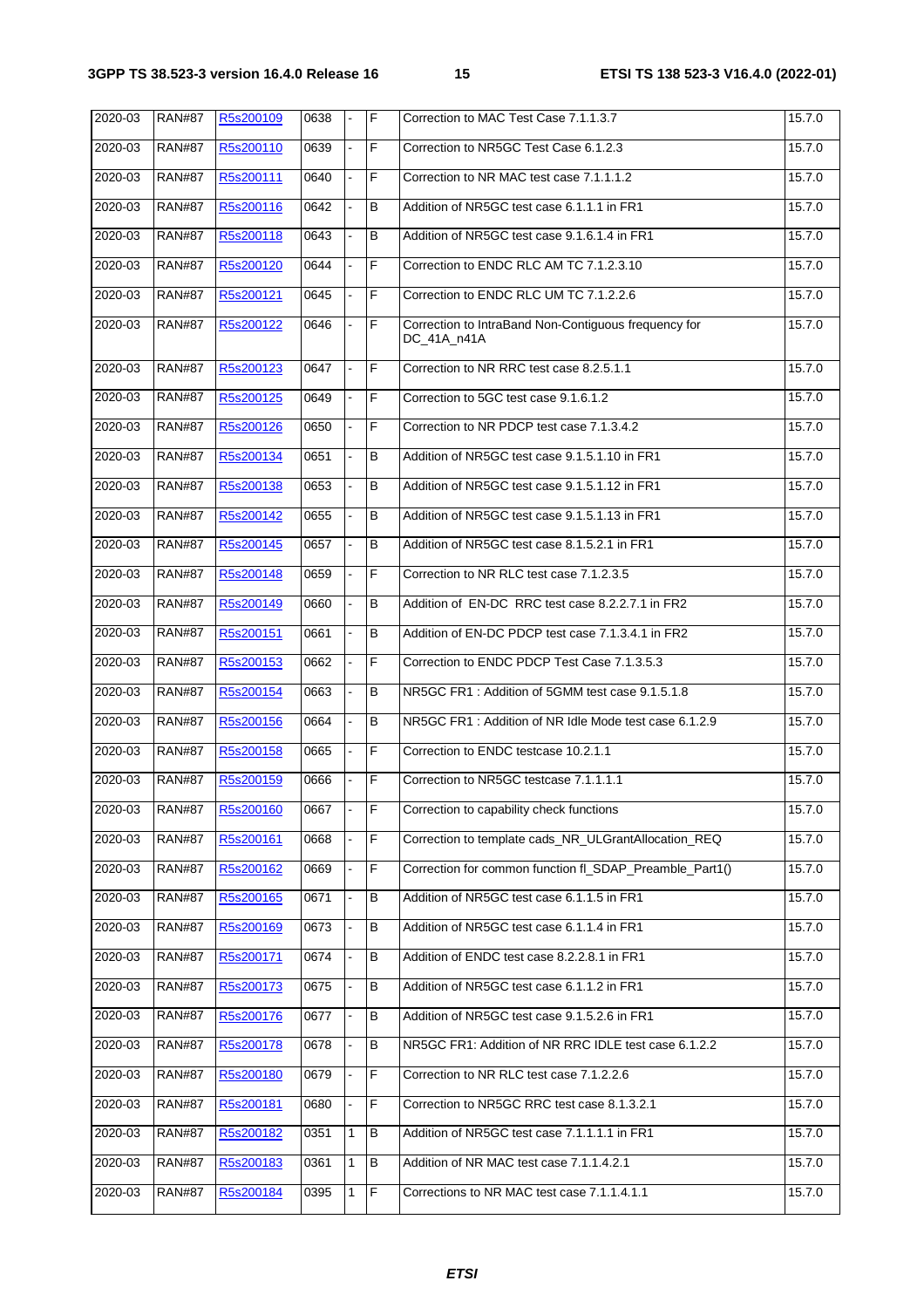| 2020-03 | <b>RAN#87</b> | R5s200185 | 0398 | $\vert$ 1    | IF             | Corrections to NR MAC test case 7.1.1.4.2.1                                                 | 15.7.0 |
|---------|---------------|-----------|------|--------------|----------------|---------------------------------------------------------------------------------------------|--------|
| 2020-03 | <b>RAN#87</b> | R5s200186 | 0431 | $\mathbf{1}$ | IF             | Corrections to NR MAC test case 7.1.1.3.3                                                   | 15.7.0 |
| 2020-03 | <b>RAN#87</b> | R5s200187 | 0432 | $\mathbf{1}$ | IF             | Corrections to NR MAC test case 7.1.1.1.1                                                   | 15.7.0 |
| 2020-03 | <b>RAN#87</b> | R5s200189 | 0452 | 1            | B              | Addition of EN-DC MAC test case 7.1.1.1.1 in FR2                                            | 15.7.0 |
| 2020-03 | <b>RAN#87</b> | R5s200190 | 0463 | 1            | F              | Correction to RLC AM test case 7.1.2.3.9                                                    | 15.7.0 |
| 2020-03 | <b>RAN#87</b> | R5s200191 | 0464 | $\mathbf{1}$ | F              | Correction for EN-DC MAC test case 7.1.1.3.7                                                | 15.7.0 |
| 2020-03 | <b>RAN#87</b> | R5s200192 | 0466 | 1            | B              | Addition of EN-DC PDCP test case 7.1.3.5.3 in FR1                                           | 15.7.0 |
| 2020-03 | <b>RAN#87</b> | R5s200193 | 0467 | 1            | В              | Addition of EN-DC PDCP test case 7.1.3.5.3 in FR2                                           | 15.7.0 |
| 2020-03 | <b>RAN#87</b> | R5s200195 | 0470 | 1            | В              | NR5GC FR1: Addition of NR5GC RRC test case 8.1.1.4.1                                        | 15.7.0 |
| 2020-03 | <b>RAN#87</b> | R5s200196 | 0472 | $\mathbf{1}$ | F              | Corrections for some NR MAC test cases in NR5GC operation                                   | 15.7.0 |
| 2020-03 | <b>RAN#87</b> | R5s200197 | 0473 | $\mathbf{1}$ | B              | NR5GC : Addition of NR PDCP test case 7.1.3.4.2 in FR1                                      | 15.7.0 |
| 2020-03 | <b>RAN#87</b> | R5s200198 | 0474 | $\mathbf{1}$ | F              | Correction to ENDC Test Case 7.1.2.3.8                                                      | 15.7.0 |
| 2020-03 | <b>RAN#87</b> | R5s200199 | 0475 | 1            | F              | Correction to MR-DC capability check                                                        | 15.7.0 |
| 2020-03 | <b>RAN#87</b> | R5s200202 | 0476 | 1            | B              | NR5GC : Addition of NR RRC test case 8.1.5.6.3 in FR1                                       | 15.7.0 |
| 2020-03 | <b>RAN#87</b> | R5s200204 | 0477 | 1            | В              | NR5GC FR1: Addition of NR RLC test case 7.1.2.2.5                                           | 15.7.0 |
| 2020-03 | <b>RAN#87</b> | R5s200205 | 0478 | 1            | B              | EN-DC FR1: Addition of NR RLC test case 7.1.2.2.5                                           | 15.7.0 |
| 2020-03 | <b>RAN#87</b> | R5s200208 | 0681 |              | B              | EN-DC FR1: Addition of NR MAC test case 7.1.1.4.1.1                                         | 15.7.0 |
| 2020-03 | <b>RAN#87</b> | R5s200211 | 0483 | $\mathbf{1}$ | E              | Correction for EN-DC ESM test case 10.2.2.1                                                 | 15.7.0 |
| 2020-03 | <b>RAN#87</b> | R5s200212 | 0486 | 1            | IF             | Correction to NR5GC Test Case 9.1.3.1                                                       | 15.7.0 |
| 2020-03 | <b>RAN#87</b> | R5s200213 | 0487 | $\mathbf{1}$ | B              | NR5GC FR1: Addition of NR5GC RRC test case 8.1.3.1.3                                        | 15.7.0 |
| 2020-03 | <b>RAN#87</b> | R5s200215 | 0488 | $\mathbf{1}$ | B              | NR5GC: Addition of NR RRC test case 9.1.5.2.7 in FR1                                        | 15.7.0 |
| 2020-03 | <b>RAN#87</b> | R5s200216 | 0489 | 1            | B              | Addition of EN-DC RLC test case 7.1.2.3.3 in FR2                                            | 15.7.0 |
| 2020-03 | <b>RAN#87</b> | R5s200217 | 0490 | 1            | B              | NR5GC : Addition of NR RRC test case 8.1.1.2.3 in FR1                                       | 15.7.0 |
| 2020-03 | <b>RAN#87</b> | R5s200218 | 0491 | 1            | $\overline{B}$ | Addition of EN-DC RLC test case 7.1.2.2.3 in FR2                                            | 15.7.0 |
| 2020-03 | <b>RAN#87</b> | R5s200219 | 0492 | $\mathbf{1}$ | B              | NR5GC FR1: Addition of NR5GC RRC test case 8.1.3.1.6                                        | 15.7.0 |
| 2020-03 | <b>RAN#87</b> | R5s200220 | 0493 | 1            | B              | NR5GC FR1: Addition of NR5GC RRC test case 8.1.3.1.9                                        | 15.7.0 |
| 2020-03 | <b>RAN#87</b> | R5s200221 | 0494 | 1            | В              | Addition of EN-DC MAC test case 7.1.1.3.7 in FR2                                            | 15.7.0 |
| 2020-03 | <b>RAN#87</b> | R5s200222 | 0495 | 1            | F              | Correction of ENDC Intra Band Contiguous frequency initialisation<br>for MAC TBS test cases | 15.7.0 |
| 2020-03 | <b>RAN#87</b> | R5s200223 | 0682 |              | F              | Correction for function fl Check featureSetsUplinkPerCC                                     | 15.7.0 |
| 2020-03 | <b>RAN#87</b> | R5s200224 | 0683 |              | F              | Correction to template cs_38508_PCCH_Config                                                 | 15.7.0 |
| 2020-03 | <b>RAN#87</b> | R5s200225 | 0496 | 1            | B              | ENDC FR2: Addition of NR MAC test case 7.1.1.2.1                                            | 15.7.0 |
| 2020-03 | <b>RAN#87</b> | R5s200226 | 0497 | 1            | B              | NR5GC FR1: Addition of NR5GC/EUTRA Inter-RAT test case<br>8.1.3.2.1                         | 15.7.0 |
| 2020-03 | <b>RAN#87</b> | R5s200227 | 0503 | 1            | B              | NR5GC FR1: Addition of SDAP test case 7.1.4.1                                               | 15.7.0 |
| 2020-03 | <b>RAN#87</b> | R5s200231 | 0508 | 1            | B              | Addition of NR5GC test case 6.1.2.17 in FR1                                                 | 15.7.0 |
| 2020-03 | <b>RAN#87</b> | R5s200233 | 0521 | 1            | B              | EN-DC FR1: Addition of EN-DC RRC Measurement test case<br>8.2.3.6.1a                        | 15.7.0 |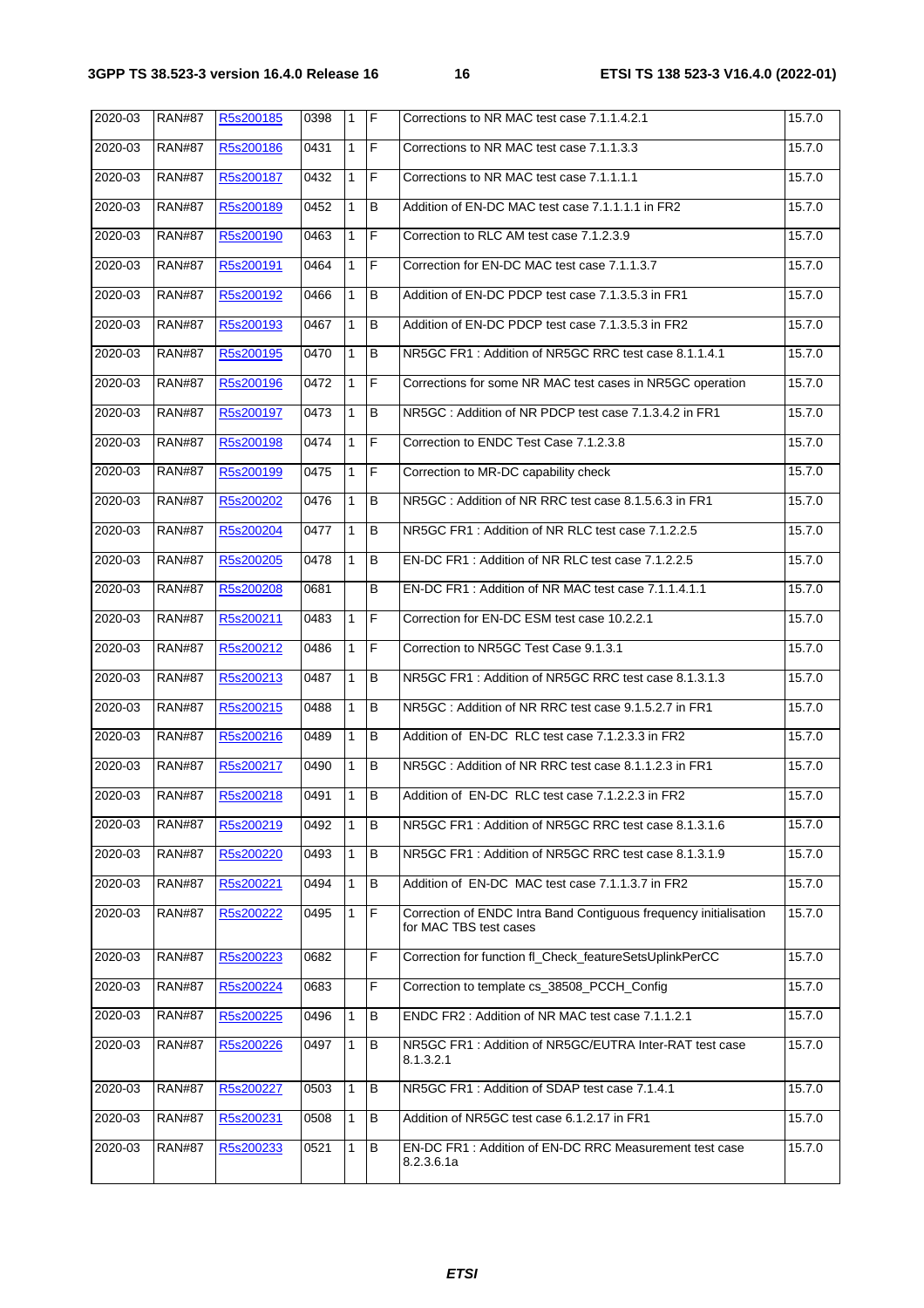| 2020-03 | <b>RAN#87</b> | R5s200234 | 0522 | l 1          | l B            | EN-DC FR1 : Addition of EN-DC RRC Measurement test case<br>8.2.3.7.1a                | 15.7.0 |
|---------|---------------|-----------|------|--------------|----------------|--------------------------------------------------------------------------------------|--------|
| 2020-03 | <b>RAN#87</b> | R5s200235 | 0524 | $\mathbf{1}$ | B              | Addition of NR5GC test case 6.1.2.15 in FR1                                          | 15.7.0 |
| 2020-03 | <b>RAN#87</b> | R5s200236 | 0526 | $\mathbf{1}$ | F              | Correction to EN-DC common handover function                                         | 15.7.0 |
| 2020-03 | <b>RAN#87</b> | R5s200239 | 0527 | $\mathbf{1}$ | lF.            | Correction to common NR5GC function<br>f_NR_DRBInfo_RemoveEntry()                    | 15.7.0 |
| 2020-03 | <b>RAN#87</b> | R5s200240 | 0529 | $\mathbf{1}$ | B              | NR5GC FR1: Addition of NR RRC IDLE test case 6.1.2.12                                | 15.7.0 |
| 2020-03 | <b>RAN#87</b> | R5s200241 | 0531 | $\mathbf{1}$ | B              | Addition of NR5GC test case 7.1.1.2.4 in FR1                                         | 15.7.0 |
| 2020-03 | <b>RAN#87</b> | R5s200242 | 0535 | 1            | B              | EN-DC FR1: Addition of EN-DC RRC Measurement test case<br>8.2.3.6.1b                 | 15.7.0 |
| 2020-03 | <b>RAN#87</b> | R5s200243 | 0536 | $\mathbf{1}$ | B              | EN-DC FR1: Addition of EN-DC RRC Measurement test case<br>8.2.3.7.1b                 | 15.7.0 |
| 2020-03 | <b>RAN#87</b> | R5s200244 | 0538 | $\mathbf{1}$ | B              | NR5GC FR1: Addition of 5GMM test case 9.1.5.1.1                                      | 15.7.0 |
| 2020-03 | <b>RAN#87</b> | R5s200245 | 0539 | $\mathbf{1}$ | F              | Correction to NR test case 8.1.1.4.2                                                 | 15.7.0 |
| 2020-03 | <b>RAN#87</b> | R5s200246 | 0540 | $\mathbf{1}$ | B              | EN-DC FR2: Addition of NR RLC test case 7.1.2.2.5                                    | 15.7.0 |
| 2020-03 | <b>RAN#87</b> | R5s200250 | 0685 |              | F              | Correction to ENDC testcase 7.1.2.3.7                                                | 15.7.0 |
| 2020-03 | <b>RAN#87</b> | R5s200252 | 0546 | 1            | F              | Corrections to EN-DC RRC test case 8.2.3.13.1                                        | 15.7.0 |
| 2020-03 | <b>RAN#87</b> | R5s200253 | 0547 | $\mathbf{1}$ | $\mathsf F$    | Corrections to NR RLC test case 7.1.2.3.9                                            | 15.7.0 |
| 2020-03 | <b>RAN#87</b> | R5s200254 | 0548 | $\mathbf{1}$ | F              | Corrections to NR RLC test case 7.1.2.3.6                                            | 15.7.0 |
| 2020-03 | <b>RAN#87</b> | R5s200255 | 0549 | $\mathbf{1}$ | F              | Corrections for EN-DC measurements test cases                                        | 15.7.0 |
| 2020-03 | <b>RAN#87</b> | R5s200256 | 0552 | $\mathbf{1}$ | F              | Correction to NR MAC test case 7.1.1.2.1                                             | 15.7.0 |
| 2020-03 | <b>RAN#87</b> | R5s200257 | 0554 | 1            | $\overline{F}$ | Correction to NR MAC test case 7.1.1.3.2                                             | 15.7.0 |
| 2020-03 | <b>RAN#87</b> | R5s200258 | 0565 | $\mathbf{1}$ | F              | Correction for NR RLC test case 7.1.2.3.8                                            | 15.7.0 |
| 2020-03 | <b>RAN#87</b> | R5s200259 | 0566 | $\mathbf{1}$ | F              | Correction for EN-DC RRC test cases 8.2.3.3.1                                        | 15.7.0 |
| 2020-03 | <b>RAN#87</b> | R5s200260 | 0568 | $\mathbf{1}$ | F              | Correction to 5GMM test case 9.1.5.1.5                                               | 15.7.0 |
| 2020-03 | <b>RAN#87</b> | R5s200261 | 0569 | $\mathbf{1}$ | $\overline{F}$ | Correction to the function f_NR5GC_RRC_Idle_Steps5_20                                | 15.7.0 |
| 2020-03 | <b>RAN#87</b> | R5s200262 | 0570 | $\mathbf{1}$ | F              | Correction to NR RLC test cases 7.1.2.2.3 and 7.1.2.2.4                              | 15.7.0 |
| 2020-03 | <b>RAN#87</b> | R5s200263 | 0571 | 1            | $\mathsf F$    | Correction for EN-DC capability checking test case 8.2.1.1.1                         | 15.7.0 |
| 2020-03 | <b>RAN#87</b> | R5s200264 | 0575 | 1            | B              | NR5GC FR1: Addition of 5GMM test case 9.1.6.2.2                                      | 15.7.0 |
| 2020-03 | <b>RAN#87</b> | R5s200265 | 0576 | 1            | $\mathsf F$    | Correction to NR5GC testcase 9.1.3.1                                                 | 15.7.0 |
| 2020-03 | <b>RAN#87</b> | R5s200266 | 0578 | $\mathbf{1}$ | F              | Correction to the function f_NR_CellConfig_Def and template<br>cas_NR_CellConfig_REQ | 15.7.0 |
| 2020-03 | <b>RAN#87</b> | R5s200268 | 0580 | 1            | F              | Corrections to NR MAC test case 7.1.1.1.2                                            | 15.7.0 |
| 2020-03 | <b>RAN#87</b> | R5s200269 | 0581 | $\mathbf{1}$ | F              | Corrections for NR5GC RRC test case 8.1.2.1.1                                        | 15.7.0 |
| 2020-03 | <b>RAN#87</b> | R5s200270 | 0582 | 1            | F              | Corrections for EN-DC preamble functions                                             | 15.7.0 |
| 2020-03 | <b>RAN#87</b> | R5s200271 | 0583 | $\mathbf{1}$ | $\mathsf F$    | Corrections for NR PDCP test cases 7.1.3.2.x and 7.1.3.3.x                           | 15.7.0 |
| 2020-03 | <b>RAN#87</b> | R5s200276 | 0686 |              | F              | Correction to the function f_NR_SkipMeasGap                                          | 15.7.0 |
| 2020-03 | <b>RAN#87</b> | R5s200277 | 0687 |              | $\overline{F}$ | Correction to the function<br>fl_Check_Rf_Parameters_NRBand_PICS_Supp                | 15.7.0 |
| 2020-03 | <b>RAN#87</b> | R5s200281 | 0689 |              | B              | Addition of NR5GC test case 6.1.2.7 in FR1                                           | 15.7.0 |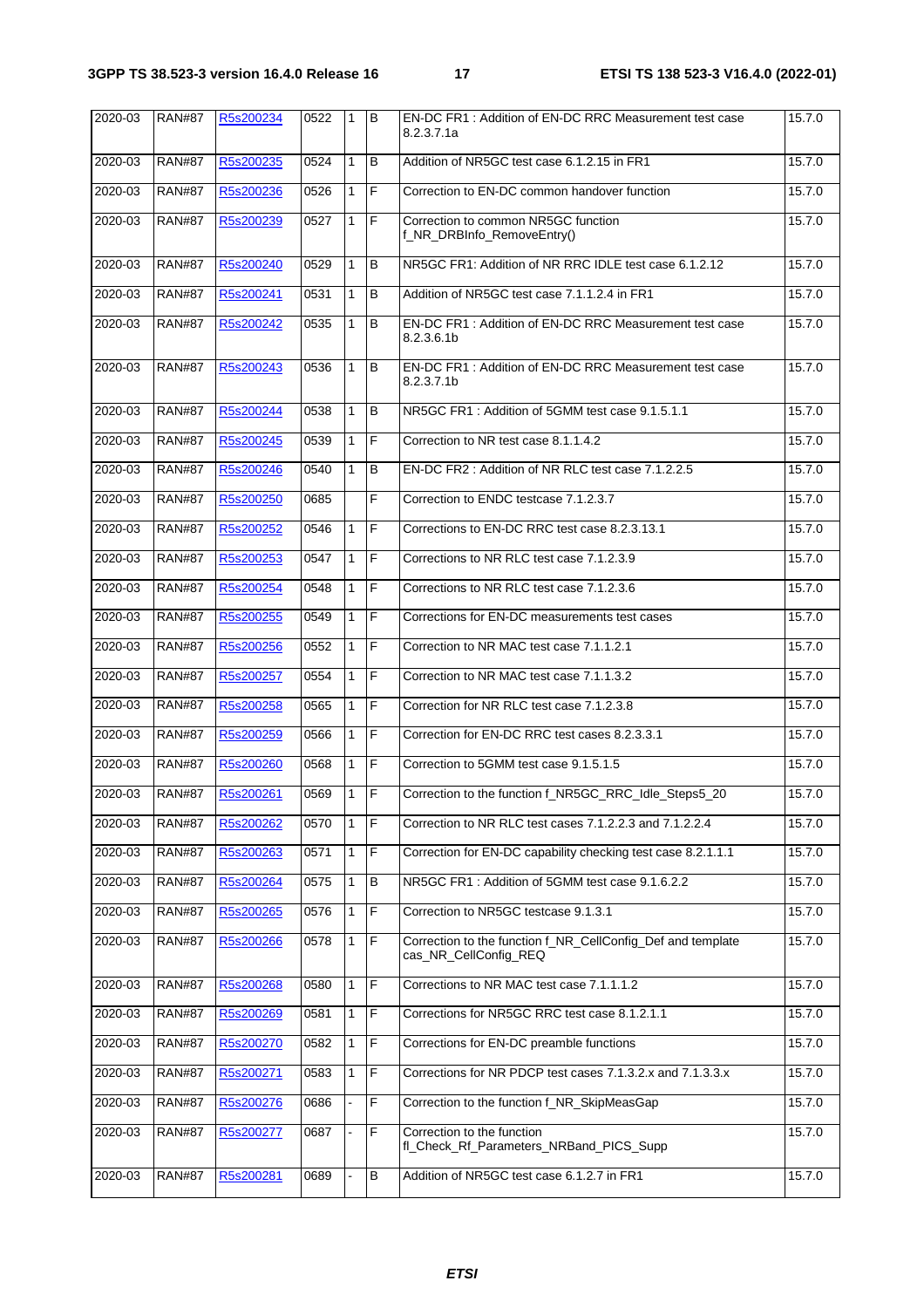| 2020-03 | <b>RAN#87</b> | R5s200283 | 0690 |                | B              | Addition of NR5GC test case 6.1.2.16 in FR1                                                        | 15.7.0 |
|---------|---------------|-----------|------|----------------|----------------|----------------------------------------------------------------------------------------------------|--------|
| 2020-03 | <b>RAN#87</b> | R5s200287 | 0693 | ÷.             | B              | Addition of NR5GC test case 6.1.2.4 in FR1                                                         | 15.7.0 |
| 2020-03 | <b>RAN#87</b> | R5s200288 | 0694 |                | F              | Correction to the templates for EAP message                                                        | 15.7.0 |
| 2020-03 | <b>RAN#87</b> | R5s200290 | 0695 |                | B              | Addition of NR5GC test case 6.1.2.18 in FR1                                                        | 15.7.0 |
| 2020-03 | <b>RAN#87</b> | R5s200292 | 0696 | L.             | B              | Addition of EN-DC RRC RSRQ Measurement test case 8.2.3.2.1 in<br>FR <sub>1</sub>                   | 15.7.0 |
| 2020-03 | <b>RAN#87</b> | R5s200294 | 0697 |                | B              | Addition of NR5GC test case 8.1.3.1.15a in FR1                                                     | 15.7.0 |
| 2020-03 | <b>RAN#87</b> | R5s200296 | 0698 |                | F              | Correction to NR MAC test case 7.1.1.2.1                                                           | 15.7.0 |
| 2020-03 | <b>RAN#87</b> | R5s200313 | 0704 | $\overline{a}$ | B              | EN-DC FR2: Addition of NR RLC test case 7.1.2.3.5                                                  | 15.7.0 |
| 2020-03 | <b>RAN#87</b> | R5s200319 | 0707 |                | $\overline{F}$ | Correction to AM RLC test 7.1.2.3.7                                                                | 15.7.0 |
| 2020-03 | <b>RAN#87</b> | R5s200383 | 0741 |                | F              | Add new verified and e-mail agreed TTCN test cases in the TC lists<br>in 38.523-3 (prose), Annex A | 15.7.0 |
| 2020-03 | <b>RAN#87</b> | R5s200386 | 0484 | $\mathbf{1}$   | F              | Correction for EN-DC ESM test case 10.2.1.1                                                        | 15.7.0 |
| 2020-03 | <b>RAN#87</b> | R5s200387 | 0500 | $\mathbf{1}$   | B              | NR5GC FR1: Addition of NR PDCP test case 7.1.3.2.1                                                 | 15.7.0 |
| 2020-03 | <b>RAN#87</b> | R5s200389 | 0507 | 1              | F              | Correction to Intra NR measurements test 8.1.3.1.1                                                 | 15.7.0 |
| 2020-03 | <b>RAN#87</b> | R5s200390 | 0509 | 1              | B              | Addition of NR5GC test case 9.1.6.1.2 in FR1                                                       | 15.7.0 |
| 2020-03 | <b>RAN#87</b> | R5s200391 | 0511 | 1              | B              | NR5GC FR1: Addition of NR PDCP test case 7.1.3.2.2                                                 | 15.7.0 |
| 2020-03 | <b>RAN#87</b> | R5s200392 | 0512 | 1              | B              | NR5GC FR1: Addition of NR PDCP test case 7.1.3.2.3                                                 | 15.7.0 |
| 2020-03 | <b>RAN#87</b> | R5s200393 | 0513 | 1              | B              | Addition of NR5GC IRAT test case 8.1.3.2.2 in FR1                                                  | 15.7.0 |
| 2020-03 | <b>RAN#87</b> | R5s200394 | 0532 | $\mathbf{1}$   | F              | Correction to NR test case 7.1.2.3.6                                                               | 15.7.0 |
| 2020-03 | <b>RAN#87</b> | R5s200395 | 0567 | $\mathbf{1}$   | F              | Correction to NR RLC test case 7.1.2.2.6 for EN-DC                                                 | 15.7.0 |
| 2020-03 | <b>RAN#87</b> | R5s200396 | 0572 | $\mathbf{1}$   | F              | Correction to NR PDCP test case 7.1.3.5.3                                                          | 15.7.0 |
| 2020-03 | <b>RAN#87</b> | R5s200397 | 0574 | $\mathbf{1}$   | В              | NR5GC FR1: Addition of NR Idle Mode test case 6.1.2.20                                             | 15.7.0 |
| 2020-03 | <b>RAN#87</b> | R5s200398 | 0584 | 1              | В              | NR5GC FR1: Addition of 5GMM test case 9.1.5.1.2                                                    | 15.7.0 |
| 2020-06 | <b>RAN#88</b> | R5-202677 | 0940 | $\mathbf{1}$   | F              | 5G Test Models updates                                                                             | 15.8.0 |
| 2020-06 | <b>RAN#88</b> | R5s200478 | 0800 |                | F              | Correction to 5GMM test case 9.1.5.1.14                                                            | 15.8.0 |
| 2020-06 | <b>RAN#88</b> | R5s200479 | 0801 |                | F              | Correction for upper tester function for AT+C5GPNSSAI                                              | 15.8.0 |
| 2020-06 | <b>RAN#88</b> | R5s200481 | 0803 |                | B              | NR5GC FR1: Addition of NR MAC test case 7.1.1.4.2.3                                                | 15.8.0 |
| 2020-06 | <b>RAN#88</b> | R5s200482 | 0804 |                | F              | Correction for function f_Get_PDUSessionIdForDNNType                                               | 15.8.0 |
| 2020-06 | <b>RAN#88</b> | R5s200485 | 0807 |                | F              | Correction to EN-DC RRC measurement test cases 8.2.3.7.1x                                          | 15.8.0 |
| 2020-06 | <b>RAN#88</b> | R5s200489 | 0810 |                | F              | Correction to NR5GC common functions when<br>pc_noOf_PDUsNewConnection > 0                         | 15.8.0 |
| 2020-06 | <b>RAN#88</b> | R5s200491 | 0811 |                | F              | Correction to EN-DC RRC test case 8.2.2.7.1                                                        | 15.8.0 |
| 2020-06 | <b>RAN#88</b> | R5s200492 | 0812 |                | В              | NR5GC FR1: Addition of RRC test case 8.1.1.3.3                                                     | 15.8.0 |
| 2020-06 | <b>RAN#88</b> | R5s200496 | 0813 |                | F              | Correction for NR5GC RRC test case 8.1.1.3.1                                                       | 15.8.0 |
| 2020-06 | <b>RAN#88</b> | R5s200499 | 0815 |                | F              | Correction for 5GMM test case 9.1.7.1                                                              | 15.8.0 |
| 2020-06 | <b>RAN#88</b> | R5s200501 | 0817 |                | F              | Correction for upper tester function                                                               | 15.8.0 |
| 2020-06 | <b>RAN#88</b> | R5s200504 | 0819 |                | F              | Correction to NR Idle Mode test case 6.1.2.9                                                       | 15.8.0 |
| 2020-06 | <b>RAN#88</b> | R5s200506 | 0821 |                | F              | Correction for EN-DC RRC test case 8.2.1.1.1                                                       | 15.8.0 |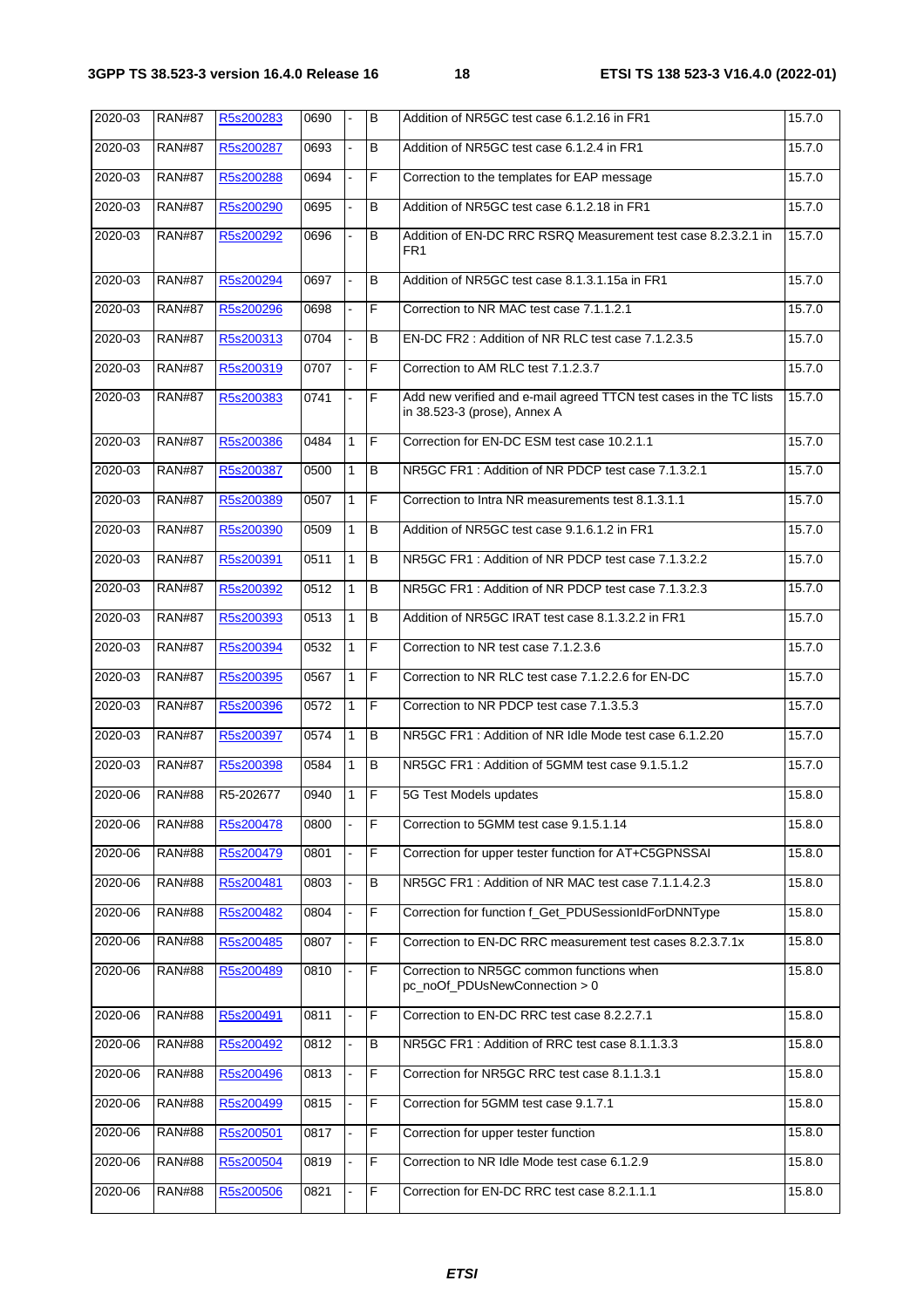| 2020-06 | <b>RAN#88</b> | R5s200509 | 0823 | $\sim$         | B | NR5GC FR1: Addition of NR5GC IRAT test case 8.1.4.2.1.1                             | 15.8.0 |
|---------|---------------|-----------|------|----------------|---|-------------------------------------------------------------------------------------|--------|
| 2020-06 | <b>RAN#88</b> | R5s200510 | 0824 |                | F | Correction for 5GMM test case 9.1.5.2.1                                             | 15.8.0 |
| 2020-06 | <b>RAN#88</b> | R5s200511 | 0825 |                | F | Correction to NR MAC test case 7.1.1.3.4                                            | 15.8.0 |
| 2020-06 | <b>RAN#88</b> | R5s200512 | 0826 | ä,             | F | Correction for NR paging configuration                                              | 15.8.0 |
| 2020-06 | <b>RAN#88</b> | R5s200514 | 0828 |                | F | Corrections for NR PDCP test cases 7.1.3.3.x                                        | 15.8.0 |
| 2020-06 | <b>RAN#88</b> | R5s200516 | 0830 |                | B | EN-DC FR2: Addition of NR PDCP test case 7.1.3.1.2                                  | 15.8.0 |
| 2020-06 | <b>RAN#88</b> | R5s200517 | 0831 | $\blacksquare$ | F | Correction for NR5GC RRC test case 8.1.1.4.1                                        | 15.8.0 |
| 2020-06 | <b>RAN#88</b> | R5s200518 | 0832 |                | F | Correction for NR5GC Idle Mode test case 6.1.2.4                                    | 15.8.0 |
| 2020-06 | <b>RAN#88</b> | R5s200523 | 0837 |                | F | Correction for NR5GC RRC test case 9.1.2.2                                          | 15.8.0 |
| 2020-06 | <b>RAN#88</b> | R5s200524 | 0838 | ÷.             | F | Correction for 5GMM test case 9.1.6.1.2                                             | 15.8.0 |
| 2020-06 | <b>RAN#88</b> | R5s200526 | 0840 |                | F | Correction for NR MAC test cases 7.1.1.1.1 and 7.1.1.1.1a                           | 15.8.0 |
| 2020-06 | <b>RAN#88</b> | R5s200527 | 0841 |                | F | Corrections for EN-DC measurement test cases 8.2.3.6.1x                             | 15.8.0 |
| 2020-06 | <b>RAN#88</b> | R5s200529 | 0843 | $\blacksquare$ | F | Correction for NR RLC test cases 7.1.2.3.3 and 7.1.2.3.4                            | 15.8.0 |
| 2020-06 | <b>RAN#88</b> | R5s200530 | 0844 |                | F | Correction for NR RLC test cases 7.1.2.2.3 and 7.1.2.2.4                            | 15.8.0 |
| 2020-06 | <b>RAN#88</b> | R5s200533 | 0845 |                | F | NR/5GC FR1: Re-verification of test case 8.1.1.3.2                                  | 15.8.0 |
| 2020-06 | <b>RAN#88</b> | R5s200537 | 0848 | ä,             | F | Correction to NR Idle mode test case 6.4.2.1                                        | 15.8.0 |
| 2020-06 | <b>RAN#88</b> | R5s200538 | 0849 |                | F | Correction to NR Idle Mode test case 6.1.2.18                                       | 15.8.0 |
| 2020-06 | <b>RAN#88</b> | R5s200539 | 0850 |                | В | Addition of NR5GC test case 9.3.1.3 in FR1                                          | 15.8.0 |
| 2020-06 | <b>RAN#88</b> | R5s200540 | 0851 | ۰              | F | Corrections to testcase 7.1.2.3.7                                                   | 15.8.0 |
| 2020-06 | <b>RAN#88</b> | R5s200541 | 0852 |                | F | Corrections to NR5GC testcase 8.1.2.1.1                                             | 15.8.0 |
| 2020-06 | <b>RAN#88</b> | R5s200542 | 0853 |                | F | Correction to functions f_NR_NRFullCapabilityCheck                                  | 15.8.0 |
| 2020-06 | <b>RAN#88</b> | R5s200543 | 0854 | ÷.             | F | Correction for NR5GC RRC test case 8.1.3.2.2                                        | 15.8.0 |
| 2020-06 | <b>RAN#88</b> | R5s200544 | 0855 |                | F | Correction of function f_NR_Resourceallocation0_AllowedNPRB for<br>Band n3          | 15.8.0 |
| 2020-06 | <b>RAN#88</b> | R5s200545 | 0856 |                | F | Correction for slot offset calculation in<br>f_NR_ShortMessageIndication_SysinfoMod | 15.8.0 |
| 2020-06 | <b>RAN#88</b> | R5s200546 | 0857 | Ξ.             | F | Correction to the function f_NR_ConvertSSB_IndexToBit                               | 15.8.0 |
| 2020-06 | <b>RAN#88</b> | R5s200547 | 0858 |                | F | Correction to NR5GC test case 8.1.1.3.1                                             | 15.8.0 |
| 2020-06 | <b>RAN#88</b> | R5s200548 | 0859 |                | F | Correction to the function f_Get_PDUSessionForDNNType                               | 15.8.0 |
| 2020-06 | <b>RAN#88</b> | R5s200549 | 0860 | $\overline{a}$ | F | Correction to the template<br>cads_NR_UplinkBWP_List_ConfigCommon_REQ               | 15.8.0 |
| 2020-06 | <b>RAN#88</b> | R5s200550 | 0861 |                | F | Correction to NR5GC test case 6.1.1.3                                               | 15.8.0 |
| 2020-06 | <b>RAN#88</b> | R5s200551 | 0862 |                | F | Correction to NR5GC test case 7.1.1.1.3                                             | 15.8.0 |
| 2020-06 | <b>RAN#88</b> | R5s200552 | 0863 |                | F | Correction to the template cs_NR_RachProcedureConfig_71116                          | 15.8.0 |
| 2020-06 | <b>RAN#88</b> | R5s200553 | 0864 |                | F | Correction to NR5GC test case 7.1.1.3.2                                             | 15.8.0 |
| 2020-06 | <b>RAN#88</b> | R5s200554 | 0865 |                | F | Correction to NR5GC test case 7.1.1.2.1                                             | 15.8.0 |
| 2020-06 | <b>RAN#88</b> | R5s200555 | 0866 |                | F | Correction to NR5GC test case 7.1.1.3.1                                             | 15.8.0 |
| 2020-06 | <b>RAN#88</b> | R5s200556 | 0867 |                | F | Correction to NR5GC test case 7.1.1.1.1a                                            | 15.8.0 |
| 2020-06 | <b>RAN#88</b> | R5s200557 | 0868 |                | F | Correction to the function f_TC_7_1_3_2_X_NR_TestBody                               | 15.8.0 |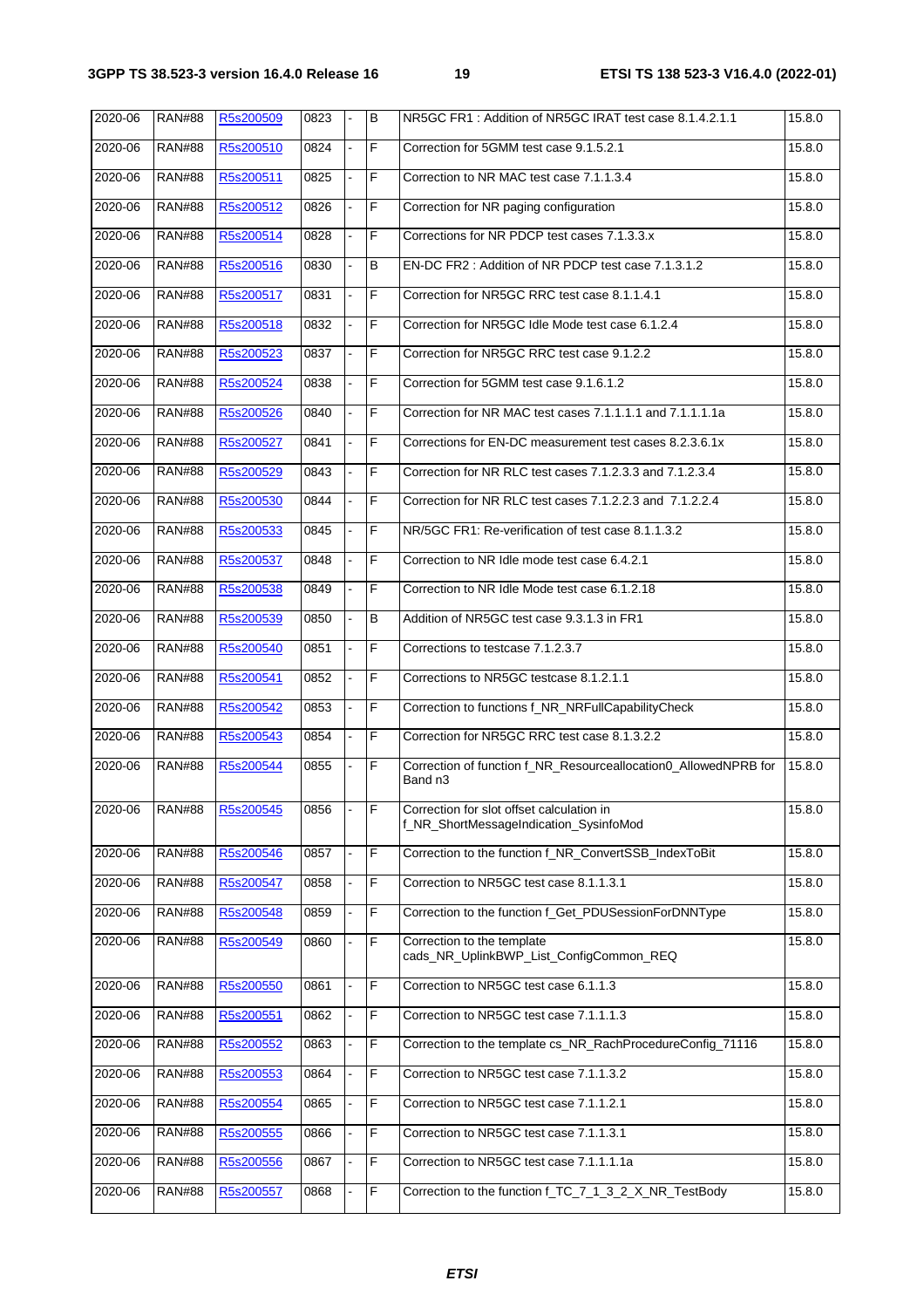| 2020-06 | <b>RAN#88</b> | R5s200558 | 0869 |   | F | Correction to the function<br>f_NR_CellInfo_SetZeroCorrelationZoneConfig     | 15.8.0 |
|---------|---------------|-----------|------|---|---|------------------------------------------------------------------------------|--------|
| 2020-06 | <b>RAN#88</b> | R5s200559 | 0870 |   | F | Correction to NSA test case 10.2.2.1                                         | 15.8.0 |
| 2020-06 | <b>RAN#88</b> | R5s200560 | 0871 | ۰ | F | Correction to definition of EUTRA_PdnInfo_Type                               | 15.8.0 |
| 2020-06 | <b>RAN#88</b> | R5s200561 | 0872 |   | F | Correction to NR5GC test case 9.1.6.1.3                                      | 15.8.0 |
| 2020-06 | <b>RAN#88</b> | R5s200563 | 0874 |   | F | Correction to NR5GC test case 9.1.6.1.4                                      | 15.8.0 |
| 2020-06 | <b>RAN#88</b> | R5s200564 | 0875 |   | F | NR/5GC FR1: Re-verification of IRAT test case 6.2.3.1                        | 15.8.0 |
| 2020-06 | <b>RAN#88</b> | R5s200566 | 0876 |   | F | NR/5GC FR1: Re-verification of IRAT test case 6.4.3.1                        | 15.8.0 |
| 2020-06 | <b>RAN#88</b> | R5s200570 | 0878 |   | F | EN-DC FR2: Re-verification of test case 8.2.2.8.1                            | 15.8.0 |
| 2020-06 | <b>RAN#88</b> | R5s200571 | 0879 |   | F | Corrections to NR5GC testcases 8.1.1.3.1 and 8.1.2.1.1                       | 15.8.0 |
| 2020-06 | <b>RAN#88</b> | R5s200573 | 0880 |   | B | NR5GC FR1: Addition of 5GMM test case 9.1.4.1                                | 15.8.0 |
| 2020-06 | <b>RAN#88</b> | R5s200575 | 0882 |   | B | NR5GC FR1: Addition of Inter-band CA RRC test case 8.1.5.6.5.2               | 15.8.0 |
| 2020-06 | <b>RAN#88</b> | R5s200577 | 0883 |   | B | EN-DC FR1: Addition of NR MAC test case 7.1.1.4.2.1                          | 15.8.0 |
| 2020-06 | <b>RAN#88</b> | R5s200579 | 0884 |   | B | NR5GC FR1: Addition of Intra-band contiguous CA RRC test case<br>8.1.5.6.5.1 | 15.8.0 |
| 2020-06 | <b>RAN#88</b> | R5s200582 | 0885 |   | F | Correction to NR5GC test case 8.1.3.1.15a                                    | 15.8.0 |
| 2020-06 | <b>RAN#88</b> | R5s200583 | 0886 |   | F | NR/5GC FR1: Re-verification of IRAT test case 6.2.3.3                        | 15.8.0 |
| 2020-06 | <b>RAN#88</b> | R5s200585 | 0887 |   | B | Addition of NR5GC test case 10.1.3.2 in FR1                                  | 15.8.0 |
| 2020-06 | <b>RAN#88</b> | R5s200587 | 0888 |   | B | Addition of NR5GC test case 9.1.7.2 in FR1                                   | 15.8.0 |
| 2020-06 | <b>RAN#88</b> | R5s200589 | 0889 |   | B | Addition of NR5GC test case 9.1.2.3 in FR1                                   | 15.8.0 |
| 2020-06 | <b>RAN#88</b> | R5s200591 | 0890 |   | B | Addition of NR5GC test case 9.1.2.4 in FR1                                   | 15.8.0 |
| 2020-06 | <b>RAN#88</b> | R5s200593 | 0891 |   | B | Addition of NR5GC test case 9.1.2.5 in FR1                                   | 15.8.0 |
| 2020-06 | <b>RAN#88</b> | R5s200597 | 0893 |   | B | Addition of NR5GC test case 9.1.2.7 in FR1                                   | 15.8.0 |
| 2020-06 | <b>RAN#88</b> | R5s200601 | 0895 |   | B | Addition of NR5GC test case 6.2.3.7 in FR1                                   | 15.8.0 |
| 2020-06 | <b>RAN#88</b> | R5s200603 | 0896 |   | B | Addition of NR5GC test case 6.1.2.19 in FR1                                  | 15.8.0 |
| 2020-06 | <b>RAN#88</b> | R5s200605 | 0897 |   | B | ENDC FR1: Addition of Intra-band contiguous CA RRC test case<br>8.2.4.1.1.1  | 15.8.0 |
| 2020-06 | <b>RAN#88</b> | R5s200607 | 0898 |   | B | Addition of NR5GC test case 6.2.3.9 in FR1                                   | 15.8.0 |
| 2020-06 | <b>RAN#88</b> | R5s200610 | 0900 |   | B | NR5GC FR1: Addition of NR Idle Mode test case 6.1.2.8                        | 15.8.0 |
| 2020-06 | <b>RAN#88</b> | R5s200612 | 0902 |   | F | Correction to EN-DC RRC measurement test cases                               | 15.8.0 |
| 2020-06 | <b>RAN#88</b> | R5s200614 | 0904 |   | В | NR5GC FR1: Addition of 5GMM test case 9.1.2.6                                | 15.8.0 |
| 2020-06 | <b>RAN#88</b> | R5s200617 | 0905 |   | В | NR5GC FR1: Addition of 5GMM test case 9.1.2.8                                | 15.8.0 |
| 2020-06 | <b>RAN#88</b> | R5s200619 | 0906 |   | В | NR5GC FR1: Addition of NR5GC RRC test case 8.1.5.3.4                         | 15.8.0 |
| 2020-06 | <b>RAN#88</b> | R5s200622 | 0907 |   | В | Addition of NR5GC test case 8.1.3.3.1 in FR1                                 | 15.8.0 |
| 2020-06 | <b>RAN#88</b> | R5s200624 | 0908 |   | B | ENDC FR1: Addition of Inter band CA RRC test case 8.2.4.1.1.3                | 15.8.0 |
| 2020-06 | <b>RAN#88</b> | R5s200626 | 0909 |   | F | Corrections to ENDC CA band combinations                                     | 15.8.0 |
| 2020-06 | <b>RAN#88</b> | R5s200627 | 0910 |   | F | Corrections to NR5GC testcase 9.1.5.1.3a                                     | 15.8.0 |
| 2020-06 | <b>RAN#88</b> | R5s200628 | 0911 |   | в | Addition of NR5GC test case 9.3.1.1 in FR1                                   | 15.8.0 |
| 2020-06 | <b>RAN#88</b> | R5s200630 | 0912 |   | В | NR5GC FR1: Addition of NR5GC RRC test case 8.1.5.4.1                         | 15.8.0 |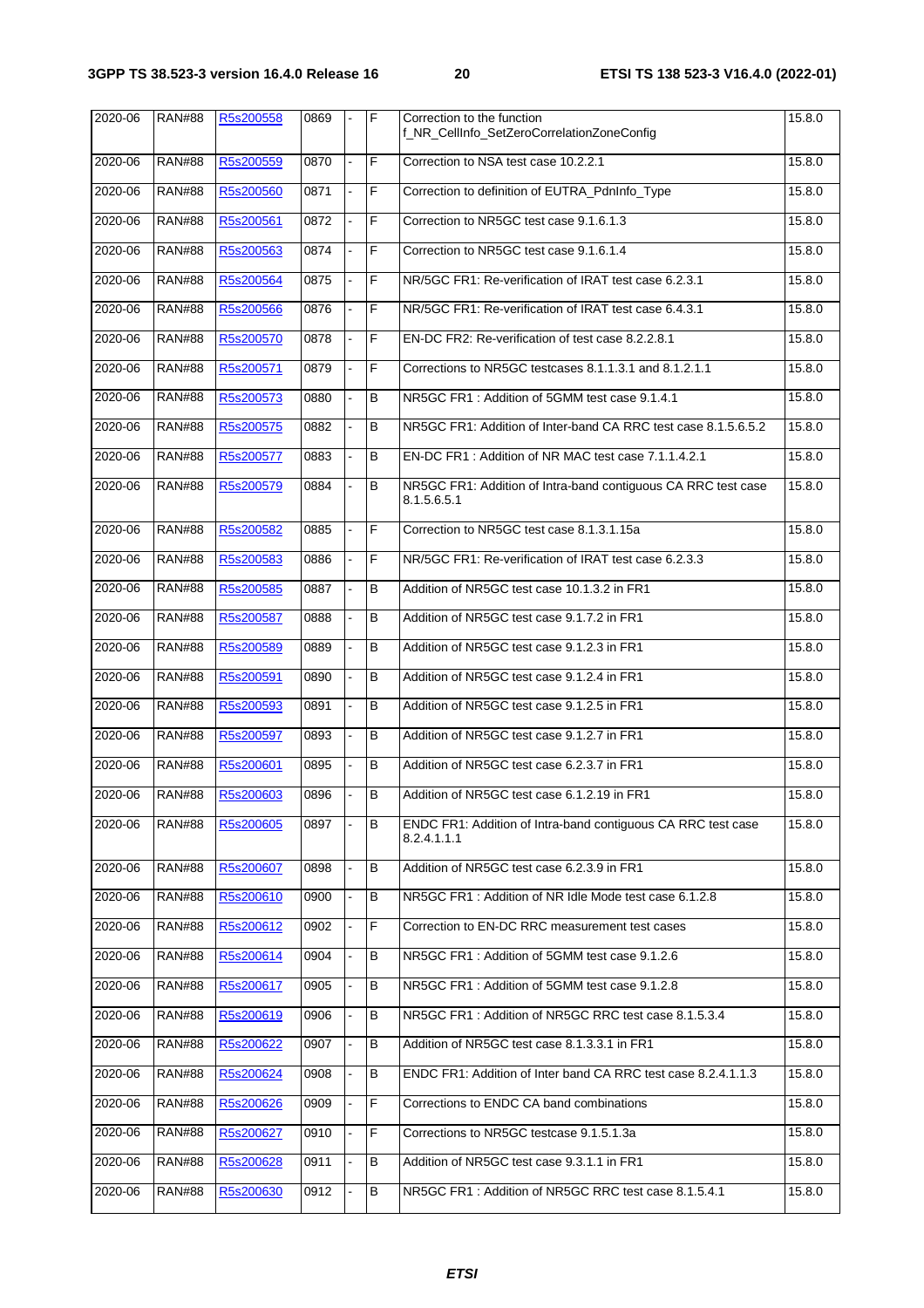| $2020 - 06$ | <b>RAN#88</b> | R5s200633 | 0914 | $\blacksquare$ | B | Addition of NR5GC test case 6.1.2.14 in FR1                         | 15.8.0 |
|-------------|---------------|-----------|------|----------------|---|---------------------------------------------------------------------|--------|
| 2020-06     | <b>RAN#88</b> | R5s200635 | 0915 |                | B | Addition of NR5GC test case 6.1.2.13 in FR1                         | 15.8.0 |
| 2020-06     | <b>RAN#88</b> | R5s200638 | 0917 |                | В | Addition of NR5GC test case 6.4.1.2 in FR1                          | 15.8.0 |
| 2020-06     | <b>RAN#88</b> | R5s200644 | 0919 |                | F | Correction to EN-DC RRC test case 8.2.1.1.1                         | 15.8.0 |
| 2020-06     | <b>RAN#88</b> | R5s200647 | 0922 |                | F | Correction to common ENDC function for security key exchange        | 15.8.0 |
| 2020-06     | <b>RAN#88</b> | R5s200648 | 0923 |                | B | Addition of NR5GC test case 6.2.1.1 in FR1                          | 15.8.0 |
| 2020-06     | <b>RAN#88</b> | R5s200650 | 0924 |                | B | Addition of EN-DC RRC test case 8.2.2.6.1 in FR1                    | 15.8.0 |
| 2020-06     | <b>RAN#88</b> | R5s200651 | 0925 |                | B | Addition of EN-DC RRC test case 8.2.2.6.1 in FR2                    | 15.8.0 |
| 2020-06     | <b>RAN#88</b> | R5s200657 | 0929 |                | B | Addition of NR5GC test case 6.4.1.1 in FR1                          | 15.8.0 |
| 2020-06     | <b>RAN#88</b> | R5s200659 | 0930 |                | В | Addition of NR5GC test case 6.2.1.2 in FR1                          | 15.8.0 |
| 2020-06     | <b>RAN#88</b> | R5s200661 | 0931 | ä,             | F | Correction to multiPDN in EN-DC tests                               | 15.8.0 |
| 2020-06     | <b>RAN#88</b> | R5s200662 | 0932 |                | F | Correction to test case 9.1.7.1                                     | 15.8.0 |
| 2020-06     | <b>RAN#88</b> | R5s200663 | 0933 |                | B | Addition of NR5GC test case 6.3.1.1 in FR1                          | 15.8.0 |
| 2020-06     | <b>RAN#88</b> | R5s200666 | 0935 | ÷,             | B | EN-DC FR1: Addition of RRC test case 8.2.6.2.1                      | 15.8.0 |
| 2020-06     | <b>RAN#88</b> | R5s200672 | 0939 |                | В | Addition of NR5GC test case 6.3.1.2 in FR1                          | 15.8.0 |
| 2020-06     | <b>RAN#88</b> | R5s200676 | 0942 |                | F | Correction to template cas_NR_SRB_NasPdu_REQ                        | 15.8.0 |
| 2020-06     | <b>RAN#88</b> | R5s200677 | 0943 | ÷.             | F | Correction to NR5GC test case 9.1.7.1                               | 15.8.0 |
| 2020-06     | <b>RAN#88</b> | R5s200680 | 0945 |                | B | Addition of NR5GC test case 6.3.1.3 in FR1                          | 15.8.0 |
| 2020-06     | <b>RAN#88</b> | R5s200682 | 0946 |                | B | Addition of NR5GC test case 6.3.1.4 in FR1                          | 15.8.0 |
| 2020-06     | <b>RAN#88</b> | R5s200684 | 0947 | $\blacksquare$ | B | ENDC FR2: Addition of EN-DC RRC measurement test case<br>8.2.3.6.1a | 15.8.0 |
| 2020-06     | <b>RAN#88</b> | R5s200686 | 0948 |                | B | ENDC FR2: Addition of EN-DC RRC measurement test case<br>8.2.3.7.1a | 15.8.0 |
| 2020-06     | <b>RAN#88</b> | R5s200688 | 0949 |                | B | ENDC FR2: Addition of EN-DC RRC measurement test case<br>8.2.3.8.1a | 15.8.0 |
| 2020-06     | <b>RAN#88</b> | R5s200690 | 0950 |                | В | NR5GC FR1: Addition of NR PDCP test case 7.1.3.4.1                  | 15.8.0 |
| 2020-06     | <b>RAN#88</b> | R5s200696 | 0953 |                | F | Correction to the function f_NR_ENDC_ReConfigAM_UM                  | 15.8.0 |
| 2020-06     | <b>RAN#88</b> | R5s200697 | 0954 |                | F | Correction to NR5GC test case 10.1.1.2                              | 15.8.0 |
| 2020-06     | <b>RAN#88</b> | R5s200701 | 0956 | -              | F | Correction to the template cs_NR_PDCP_Config_UIPath                 | 15.8.0 |
| 2020-06     | <b>RAN#88</b> | R5s200703 | 0958 |                | B | NR5GC FR1: Addition of NR5GC PWS test case 8.1.5.3.1                | 15.8.0 |
| 2020-06     | <b>RAN#88</b> | R5s200705 | 0959 |                | B | NR5GC FR1: Addition of NR5GC PWS test case 8.1.5.3.2                | 15.8.0 |
| 2020-06     | <b>RAN#88</b> | R5s200707 | 0960 | -              | В | NR5GC FR1: Addition of NR5GC PWS test case 8.1.5.3.3                | 15.8.0 |
| 2020-06     | <b>RAN#88</b> | R5s200709 | 0961 |                | F | Correction to NR5GC test case 6.1.1.8                               | 15.8.0 |
| 2020-06     | <b>RAN#88</b> | R5s200710 | 0962 |                | F | Correction to NR5GC/ENDC test case 7.1.2.3.8                        | 15.8.0 |
| 2020-06     | <b>RAN#88</b> | R5s200715 | 0966 | $\overline{a}$ | F | Correction for SDAP test case 7.1.4.2                               | 15.8.0 |
| 2020-06     | <b>RAN#88</b> | R5s200716 | 0967 |                | F | Correction to 5GMM test case 9.1.7.2                                | 15.8.0 |
| 2020-06     | <b>RAN#88</b> | R5s200717 | 0968 |                | B | NR5GC FR1: Addition of RRC CA test case 8.1.3.1.17.1                | 15.8.0 |
| 2020-06     | <b>RAN#88</b> | R5s200719 | 0969 |                | B | NR5GC FR1: Addition of RRC CA test case 8.1.3.1.17.2                | 15.8.0 |
| 2020-06     | <b>RAN#88</b> | R5s200721 | 0970 |                | В | Addition of NR5GC IRAT test case 6.2.3.2 in FR1                     | 15.8.0 |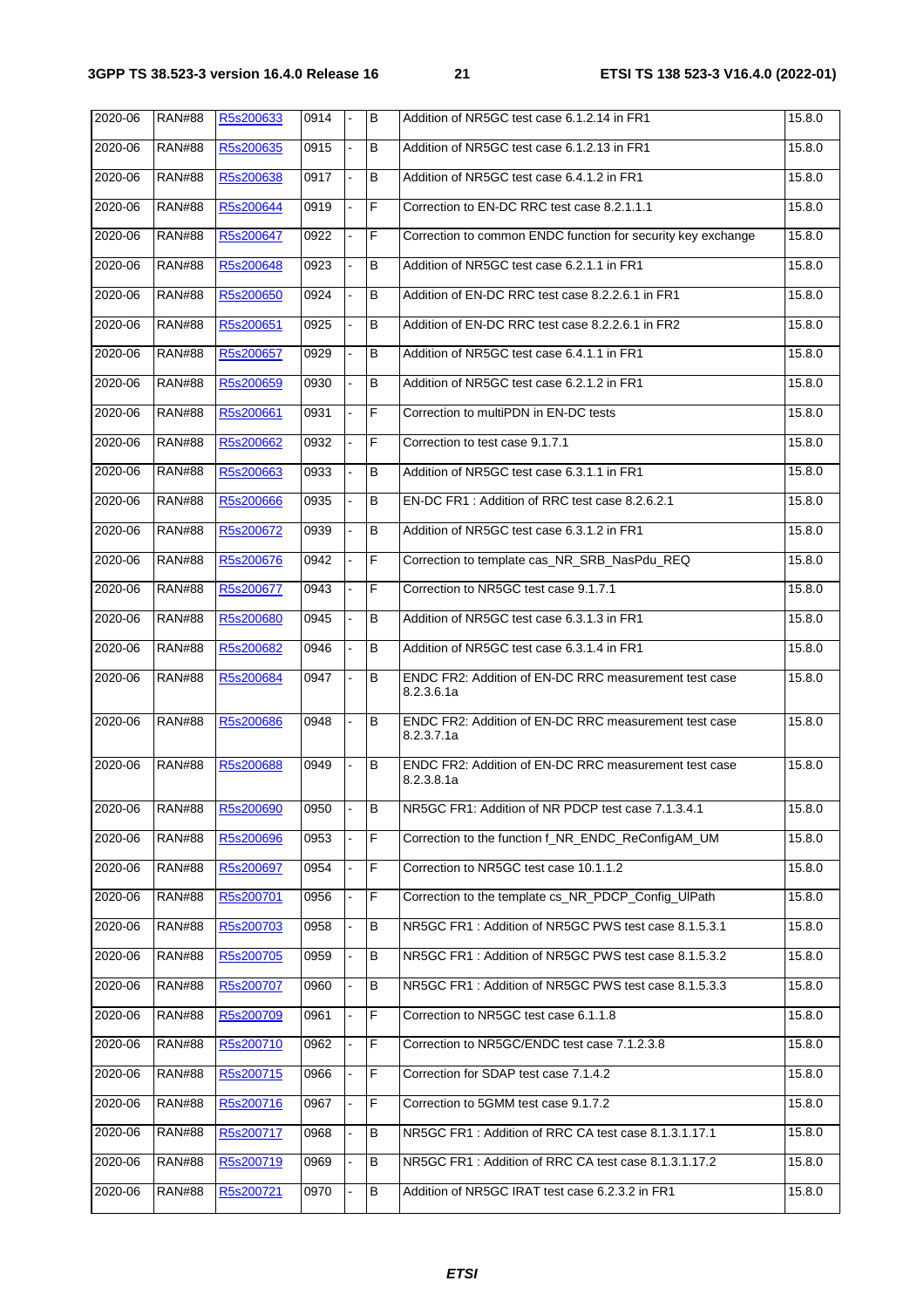| 2020-06 | <b>RAN#88</b> | R5s200723        | 0971 | $\blacksquare$ | B            | Addition of NR5GC IRAT test case 6.2.3.4 in FR1                             | 15.8.0 |
|---------|---------------|------------------|------|----------------|--------------|-----------------------------------------------------------------------------|--------|
| 2020-06 | <b>RAN#88</b> | R5s200725        | 0972 |                | B            | Addition of NR5GC IRAT test case 8.1.3.2.3 in FR1                           | 15.8.0 |
| 2020-06 | <b>RAN#88</b> | R5s200727        | 0973 |                | в            | Addition of NR5GC IRAT test case 8.1.3.2.4 in FR1                           | 15.8.0 |
| 2020-06 | <b>RAN#88</b> | R5s200729        | 0974 | ÷.             | В            | Addition of NR5GC test case 11.3.3 in FR1                                   | 15.8.0 |
| 2020-06 | <b>RAN#88</b> | R5s200731        | 0975 |                | F            | Correction to NR5GC test case 6.1.2.7                                       | 15.8.0 |
| 2020-06 | <b>RAN#88</b> | R5s200732        | 0976 |                | F            | Correction to f EUTRA38 IRAT NAS Init                                       | 15.8.0 |
| 2020-06 | <b>RAN#88</b> | R5s200733        | 0977 |                | F            | Correction to NR5GC RRC test case 8.1.5.4.1                                 | 15.8.0 |
| 2020-06 | <b>RAN#88</b> | R5s200734        | 0978 |                | В            | NR5GC FR1: Addition of RRC CA test case 8.1.3.1.18.1                        | 15.8.0 |
| 2020-06 | <b>RAN#88</b> | R5s200736        | 0979 |                | в            | NR5GC FR1: Addition of RRC CA test case 8.1.3.1.18.2                        | 15.8.0 |
| 2020-06 | <b>RAN#88</b> | R5s200738        | 0980 |                | F            | Correction to NR5GC test case 10.1.1.1                                      | 15.8.0 |
| 2020-06 | <b>RAN#88</b> | R5s200744        | 0983 | $\mathbf{r}$   | F            | Correction to NR5GC test case 8.2.3.2.1                                     | 15.8.0 |
| 2020-06 | <b>RAN#88</b> | R5s200747        | 0985 |                | B            | EN-DC FR2: Addition of NR MAC test case 7.1.1.3.3                           | 15.8.0 |
| 2020-06 | <b>RAN#88</b> | R5s200750        | 0987 |                | F            | Correction to 5GSM test case 9.1.7.1                                        | 15.8.0 |
| 2020-06 | <b>RAN#88</b> | R5s200752        | 0989 | $\blacksquare$ | F            | Correction to the NR5GC testcase 6.1.2.1                                    | 15.8.0 |
| 2020-06 | <b>RAN#88</b> | R5s200753        | 0990 | ÷,             | F            | Correction to the ENDC testcase 7.1.1.3.7                                   | 15.8.0 |
| 2020-06 | <b>RAN#88</b> | R5s200754        | 0991 |                | F            | Correction to NR5GC function<br>f_NR5GC_508RRC_IntraNR_HO_IntraCell_Step1_8 | 15.8.0 |
| 2020-06 | <b>RAN#88</b> | R5s200755        | 0992 | $\blacksquare$ | F            | Correction to NR RLC testcase 7.1.2.2.6                                     | 15.8.0 |
| 2020-06 | <b>RAN#88</b> | R5s200756        | 0993 |                | F            | Correction to the NR5GC testcase 9.1.5.1.2                                  | 15.8.0 |
| 2020-06 | <b>RAN#88</b> | R5s200757        | 0994 |                | F            | Correction to the NR5GC testcase 9.1.7.2                                    | 15.8.0 |
| 2020-06 | <b>RAN#88</b> | R5s200758        | 0995 | ÷.             | B            | Addition of NR5GC test case 9.1.5.1.3 in FR1                                | 15.8.0 |
| 2020-06 | <b>RAN#88</b> | R5s200762        | 0515 | $\mathbf{1}$   | B            | Addition of NR5GC IRAT test case 6.2.3.1 in FR1                             | 15.8.0 |
| 2020-06 | <b>RAN#88</b> | R5s200763        | 0641 | 1              | F            | Correction to NR5GC RRC test case 8.1.1.2.1                                 | 15.8.0 |
| 2020-06 | <b>RAN#88</b> | R5s200764        | 0688 | 1              | B            | Addition of NR5GC test case 8.1.2.1.2                                       | 15.8.0 |
| 2020-06 | RAN#88        | <u>R5s200765</u> | 0699 | 1              | IB.          | NR5GC FR1: Addition of 5GMM test case 9.1.5.1.14                            | 15.8.0 |
| 2020-06 | <b>RAN#88</b> | R5s200766        | 0702 | $\mathbf{1}$   | $\, {\bf B}$ | NR5GC FR1: Addition of NR5GC RRC test case 8.1.4.1.2                        | 15.8.0 |
| 2020-06 | <b>RAN#88</b> | R5s200769        | 0708 | $\mathbf{1}$   | B            | EN-DC FR2 : Addition of EN-DC RRC test case 8.2.3.8.1                       | 15.8.0 |
| 2020-06 | <b>RAN#88</b> | R5s200770        | 0711 | 1              | В            | NR5GC FR1: Addition of 5GMM test case 9.1.5.2.1                             | 15.8.0 |
| 2020-06 | <b>RAN#88</b> | R5s200772        | 0999 |                | В            | Addition of NR5GC test case 6.2.1.4 in FR1                                  | 15.8.0 |
| 2020-06 | <b>RAN#88</b> | R5s200774        | 0714 | 1              | $\mathsf F$  | Correction of function fl Check featureSetsUplinkPerCC                      | 15.8.0 |
| 2020-06 | <b>RAN#88</b> | R5s200775        | 0715 | $\mathbf{1}$   | $\mathsf F$  | Correction for NR PDCP test case 7.1.3.5.2                                  | 15.8.0 |
| 2020-06 | <b>RAN#88</b> | R5s200776        | 0716 | $\mathbf{1}$   | B            | NR5GC FR1: Addition of 5GMM test case 9.1.5.1.3a                            | 15.8.0 |
| 2020-06 | <b>RAN#88</b> | R5s200777        | 0717 | $\mathbf{1}$   | $\mathsf F$  | Correction to NR5GC RRC test case 8.1.2.1.1                                 | 15.8.0 |
| 2020-06 | <b>RAN#88</b> | R5s200778        | 0718 | $\mathbf{1}$   | $\mathsf F$  | Correction to ENDC RRC test case 8.2.3.13.1                                 | 15.8.0 |
| 2020-06 | <b>RAN#88</b> | R5s200779        | 0719 | 1              | B            | Addition of NR5GC test case 6.1.1.8 in FR1                                  | 15.8.0 |
| 2020-06 | <b>RAN#88</b> | R5s200780        | 0725 | 1              | В            | Addition of NR5GC IRAT test case 6.2.3.5 in FR1                             | 15.8.0 |
| 2020-06 | <b>RAN#88</b> | R5s200781        | 0726 | 1              | $\, {\bf B}$ | Addition of NR5GC IRAT test case 6.2.3.6 in FR1                             | 15.8.0 |
| 2020-06 | <b>RAN#88</b> | R5s200784        | 0730 | 1              | $\, {\bf B}$ | Addition of NR5GC test case 6.1.2.22 in FR1                                 | 15.8.0 |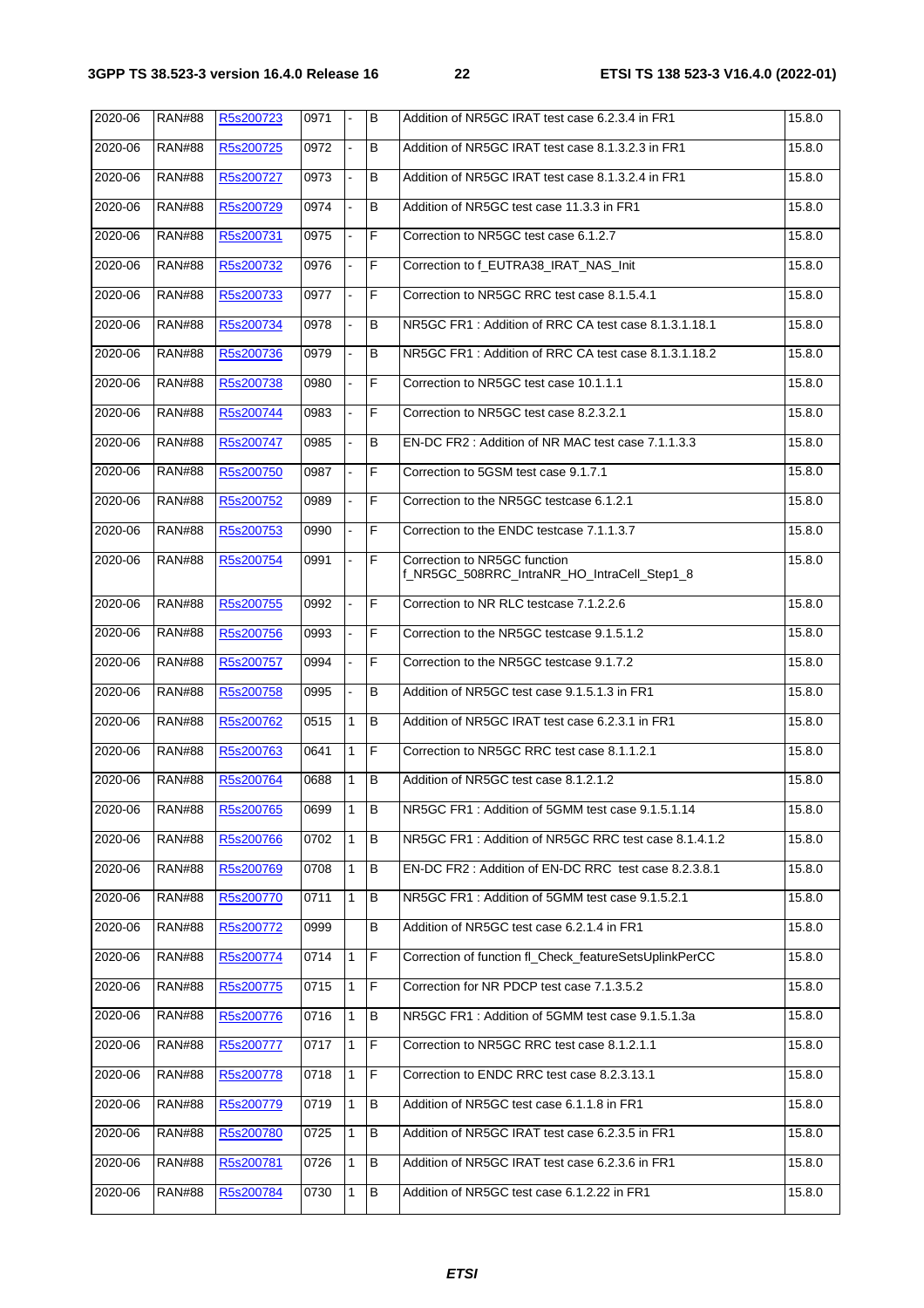| 2020-06 | <b>RAN#88</b> | R5s200785 | 0731 | $\mathbf{1}$ | IF             | Correction to function fl_NR_InitSIB4_FreqInfoList()                      | 15.8.0 |
|---------|---------------|-----------|------|--------------|----------------|---------------------------------------------------------------------------|--------|
| 2020-06 | <b>RAN#88</b> | R5s200786 | 0732 | $\mathbf{1}$ | $\mathsf F$    | Correction to function f_EUTRA38_NR_Capability()                          | 15.8.0 |
| 2020-06 | <b>RAN#88</b> | R5s200787 | 0733 | 1            | F              | Correction to NR Idle Mode test case 6.1.2.7                              | 15.8.0 |
| 2020-06 | <b>RAN#88</b> | R5s200788 | 0734 | $\mathbf{1}$ | F              | Correction to NR5GC RRC test case 8.1.1.2.1                               | 15.8.0 |
| 2020-06 | <b>RAN#88</b> | R5s200789 | 0736 | $\mathbf{1}$ | B              | Addition of NR5GC test case 9.1.1.3 in FR1                                | 15.8.0 |
| 2020-06 | <b>RAN#88</b> | R5s200790 | 0737 | 1            | B              | Addition of NR5GC IRAT test case 6.2.3.8 in FR1                           | 15.8.0 |
| 2020-06 | <b>RAN#88</b> | R5s200791 | 0738 | 1            | B              | Addition of NR5GC test case 6.4.2.1 in FR1                                | 15.8.0 |
| 2020-06 | <b>RAN#88</b> | R5s200792 | 0739 | 1            | $\sf B$        | Addition of NR5GC IRAT test case 9.3.1.2 in FR1                           | 15.8.0 |
| 2020-06 | <b>RAN#88</b> | R5s200793 | 0742 | $\mathbf{1}$ | B              | Addition of NR5GC test case 10.1.1.1 in FR1                               | 15.8.0 |
| 2020-06 | <b>RAN#88</b> | R5s200794 | 0743 | $\mathbf{1}$ | B              | Addition of NR5GC test case 10.1.1.2 in FR1                               | 15.8.0 |
| 2020-06 | <b>RAN#88</b> | R5s200795 | 0753 | $\mathbf{1}$ | F              | Correction for NR5GC common function<br>f_BuildRRCReconfigParamsNewDRBs() | 15.8.0 |
| 2020-06 | <b>RAN#88</b> | R5s200796 | 0757 | 1            | $\mathsf F$    | Corrections for EUTRA registration procedure                              | 15.8.0 |
| 2020-06 | <b>RAN#88</b> | R5s200798 | 1001 | ÷.           | F              | Correction to NR5GC testcase 9.3.1.2                                      | 15.8.0 |
| 2020-06 | <b>RAN#88</b> | R5s200799 | 0759 | $\mathbf{1}$ | $\overline{B}$ | EN-DC FR1: Addition of EN-DC RRC measurement test case<br>8.2.3.8.1a      | 15.8.0 |
| 2020-06 | <b>RAN#88</b> | R5s200800 | 0760 | $\mathbf{1}$ | B              | EN-DC FR1 : Addition of EN-DC RRC measurement test case<br>8.2.3.8.1b     | 15.8.0 |
| 2020-06 | <b>RAN#88</b> | R5s200801 | 0767 | 1            | F              | Correction for 5GC registration                                           | 15.8.0 |
| 2020-06 | <b>RAN#88</b> | R5s200802 | 0768 | 1            | F              | Correction for NR5GC Idle Mode test cases using SIB3                      | 15.8.0 |
| 2020-06 | <b>RAN#88</b> | R5s200803 | 0771 | 1            | F              | Correction for NR grant assignment                                        | 15.8.0 |
| 2020-06 | <b>RAN#88</b> | R5s200804 | 0776 | $\mathbf{1}$ | $\overline{B}$ | NR5GC FR1: Addition of 5GMM test case 9.1.1.6                             | 15.8.0 |
| 2020-06 | <b>RAN#88</b> | R5s200805 | 0781 | $\mathbf{1}$ | F              | Correction for common ENDC handover function                              | 15.8.0 |
| 2020-06 | <b>RAN#88</b> | R5s200806 | 0786 | 1            | F              | Corrections to test frequencies for Intra-band Contiguous NR CA           | 15.8.0 |
| 2020-06 | <b>RAN#88</b> | R5s200807 | 0789 | 1            | F              | Correction for NR5GC authentication function                              | 15.8.0 |
| 2020-06 | <b>RAN#88</b> | R5s200808 | 0792 | $\vert$ 1    | IF             | Correction for common NR5GC configuration function()                      | 15.8.0 |
| 2020-06 | <b>RAN#88</b> | R5s200809 | 0797 | $\mathbf{1}$ | F              | Correction to function f_GetLastConfiguredInternetPDUSessionID            | 15.8.0 |
| 2020-06 | <b>RAN#88</b> | R5s200817 | 1006 |              | F              | Correction to NR5GC test case 6.4.3.1                                     | 15.8.0 |
| 2020-06 | <b>RAN#88</b> | R5s200818 | 1007 |              | F              | Update to Configuration and Activation of VNG                             | 15.8.0 |
| 2020-06 | <b>RAN#88</b> | R5s200819 | 1008 |              | F              | Correction to NR5GC test case 9.1.6.1.2                                   | 15.8.0 |
| 2020-06 | <b>RAN#88</b> | R5s200823 | 1009 |              | B              | EN-DC FR2: Addition of NR MAC test case 7.1.1.1.2                         | 15.8.0 |
| 2020-06 | <b>RAN#88</b> | R5s200839 | 0706 | 1            | B              | Addition of EN-DC RRC test case 8.2.2.8.1 in FR2                          | 15.8.0 |
| 2020-06 | <b>RAN#88</b> | R5s200841 | 0721 | 1            | B              | Addition of NR5GC test case 8.1.3.3.2 in FR1                              | 15.8.0 |
| 2020-06 | <b>RAN#88</b> | R5s200842 | 0723 | 1            | B              | Addition of NR5GC test case 9.1.6.1.3 in FR1                              | 15.8.0 |
| 2020-06 | <b>RAN#88</b> | R5s200844 | 0740 | 1            | B              | NR5GC FR1: Addition of NR Idle Mode test case 6.1.2.5                     | 15.8.0 |
| 2020-06 | <b>RAN#88</b> | R5s200845 | 0744 | 1            | $\sf B$        | NR5GC FR1: Addition of NR Idle Mode test case 6.4.2.2                     | 15.8.0 |
| 2020-06 | <b>RAN#88</b> | R5s200846 | 0748 | 1            | F              | Correction to EN-DC RRC Measurement tests 8.2.3.1.1 and<br>8.2.3.3.1      | 15.8.0 |
| 2020-06 | <b>RAN#88</b> | R5s200847 | 0755 | 1            | B              | EN-DC FR1 : Addition of RRC test case 8.2.2.1.1                           | 15.8.0 |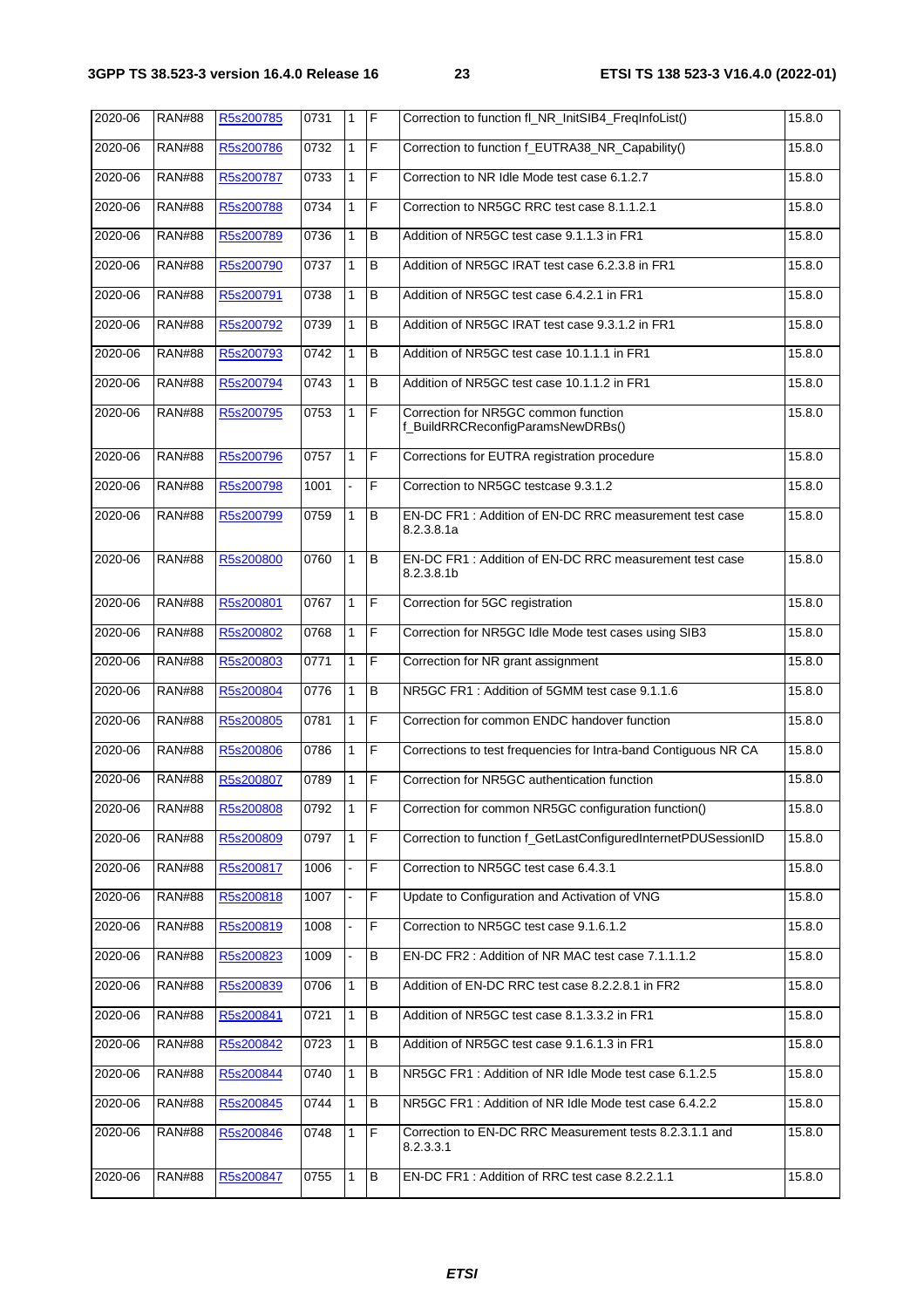| 2020-06 | <b>RAN#88</b> | R5s200848 | 0758 | 1                            | B              | EN-DC FR2: Addition of RRC test case 8.2.2.1.1                                                     | 15.8.0 |
|---------|---------------|-----------|------|------------------------------|----------------|----------------------------------------------------------------------------------------------------|--------|
| 2020-06 | <b>RAN#88</b> | R5s200849 | 0787 | $\mathbf{1}$                 | B              | ENDC FR2: Addition of Intra-band Contiguous CA RRC test case<br>8.2.4.1.1.1                        | 15.8.0 |
| 2020-06 | <b>RAN#88</b> | R5s200850 | 0793 | $\mathbf{1}$                 | F              | Correction for common NR rounding function()                                                       | 15.8.0 |
| 2020-06 | <b>RAN#88</b> | R5s200851 | 0796 | 1                            | B              | Addition of NR5GC test case 8.1.3.1.16 in FR1                                                      | 15.8.0 |
| 2020-06 | <b>RAN#88</b> | R5s200911 | 0691 | $\mathbf{1}$                 | B              | Addition of NR5GC test case 8.1.1.3.2 in FR1                                                       | 15.8.0 |
| 2020-06 | <b>RAN#88</b> | R5s200912 | 0703 | $\mathbf{1}$                 | B              | NR5GC FR1: Addition of 5GMM SMS over NAS test case 9.1.8.1                                         | 15.8.0 |
| 2020-06 | <b>RAN#88</b> | R5s200913 | 0749 | $\mathbf{1}$                 | B              | EN-DC FR2: Addition of NR MAC test case 7.1.1.3.1                                                  | 15.8.0 |
| 2020-06 | <b>RAN#88</b> | R5s200915 | 1057 |                              | F              | Add new verified and e-mail agreed TTCN test cases in the TC lists<br>in 38.523-3 (prose), Annex A | 15.8.0 |
| 2020-06 | <b>RAN#88</b> | R5s200918 | 0516 | $\mathbf{1}$                 | B              | Addition of NR5GC test case 6.4.3.1 in FR1                                                         | 15.8.0 |
| 2020-06 | <b>RAN#88</b> | R5s200919 | 0534 | $\mathbf{1}$                 | B              | NR5GC FR1: Addition of NR5GC inter-RAT test case 6.2.3.3                                           | 15.8.0 |
| 2020-06 | <b>RAN#88</b> | R5s200920 | 0541 | $\mathbf{1}$                 | B              | NR5GC FR1: Addition of NR RLC test case 7.1.2.3.11                                                 | 15.8.0 |
| 2020-09 | <b>RAN#89</b> | R5s201000 | 1125 | ÷.                           | F              | Correction for NR5GC idle mode test case 6.4.2.1                                                   | 15.9.0 |
| 2020-09 | <b>RAN#89</b> | R5s201004 | 1129 |                              | F              | Corrections for NR5GC IRAT Idle mde test cases                                                     | 15.9.0 |
| 2020-09 | <b>RAN#89</b> | R5s201007 | 1132 |                              | F              | Correction to NR MAC test case 7.1.1.3.5                                                           | 15.9.0 |
| 2020-09 | <b>RAN#89</b> | R5s201010 | 1135 |                              | $\overline{F}$ | Correction for NR RLC test cases 7.1.2.3.6 and 7.1.2.3.8 in EN-DC<br>operation                     | 15.9.0 |
| 2020-09 | <b>RAN#89</b> | R5s201011 | 1136 |                              | F              | Corrections for NR5GC idle mode test case 6.4.1.2                                                  | 15.9.0 |
| 2020-09 | <b>RAN#89</b> | R5s201012 | 1137 |                              | F              | Correction to NR MAC test case 7.1.1.3.1                                                           | 15.9.0 |
| 2020-09 | <b>RAN#89</b> | R5s201013 | 1138 | $\overline{a}$               | F              | Correction to ENDC testcase 8.2.3.2.1                                                              | 15.9.0 |
| 2020-09 | <b>RAN#89</b> | R5s201015 | 1139 |                              | F              | NR5GC FR1: Re-verification of NR Idle Mode test case 6.1.2.11                                      | 15.9.0 |
| 2020-09 | <b>RAN#89</b> | R5s201017 | 1140 |                              | F              | Correction to ENDC testcase 8.2.3.12.1                                                             | 15.9.0 |
| 2020-09 | <b>RAN#89</b> | R5s201018 | 1141 | ä,                           | F              | Correction to NR5GC IRAT test case 8.1.3.2.4                                                       | 15.9.0 |
| 2020-09 | <b>RAN#89</b> | R5s201019 | 1142 |                              | F              | Correction to NR PDCP test case 7.1.3.4.1                                                          | 15.9.0 |
| 2020-09 | <b>RAN#89</b> | R5s201020 | 1143 | $\blacksquare$               | F              | Correction to function f_ExtendedEAPAKA_PRF                                                        | 15.9.0 |
| 2020-09 | <b>RAN#89</b> | R5s201021 | 1144 | $\overline{a}$               | B              | Addition of NR5GC test case 9.1.1.1 in FR1                                                         | 15.9.0 |
| 2020-09 | <b>RAN#89</b> | R5s201022 | 1145 |                              | F              | Correction to NR MAC test case 7.1.1.1.1a                                                          | 15.9.0 |
| 2020-09 | <b>RAN#89</b> | R5s201023 | 1146 |                              | F              | Correction to EN-DC RRC test case 8.2.3.3.1                                                        | 15.9.0 |
| 2020-09 | <b>RAN#89</b> | R5s201025 | 1147 | $\qquad \qquad \blacksquare$ | B              | Addition of NR5GC test case 9.1.1.2 in FR1                                                         | 15.9.0 |
| 2020-09 | <b>RAN#89</b> | R5s201028 | 1149 |                              | В              | Addition of NR5GC test case 10.1.4.1 in FR1                                                        | 15.9.0 |
| 2020-09 | <b>RAN#89</b> | R5s201030 | 1150 |                              | F              | Correction to NR5GC test case 11.3.4                                                               | 15.9.0 |
| 2020-09 | <b>RAN#89</b> | R5s201031 | 1151 | L,                           | F              | Correction to NR5GC test case 6.1.2.14                                                             | 15.9.0 |
| 2020-09 | <b>RAN#89</b> | R5s201032 | 1152 |                              | F              | Correction to NR5GC test case 9.1.5.2.9                                                            | 15.9.0 |
| 2020-09 | <b>RAN#89</b> | R5s201034 | 1154 |                              | F              | Correction to NR5GC test case 9.1.5.2.6                                                            | 15.9.0 |
| 2020-09 | <b>RAN#89</b> | R5s201035 | 1155 |                              | $\mathsf F$    | Correction to NR5GC testcase 8.1.1.3.2                                                             | 15.9.0 |
| 2020-09 | <b>RAN#89</b> | R5s201036 | 1156 |                              | F              | Correction to NR MAC test case 7.1.1.4.2.3                                                         | 15.9.0 |
| 2020-09 | <b>RAN#89</b> | R5s201037 | 1157 |                              | F              | Correction to NR idle mode test case 6.1.2.19                                                      | 15.9.0 |
| 2020-09 | <b>RAN#89</b> | R5s201038 | 1158 |                              | F              | Correction to NR MAC test case 7.1.1.2.4                                                           | 15.9.0 |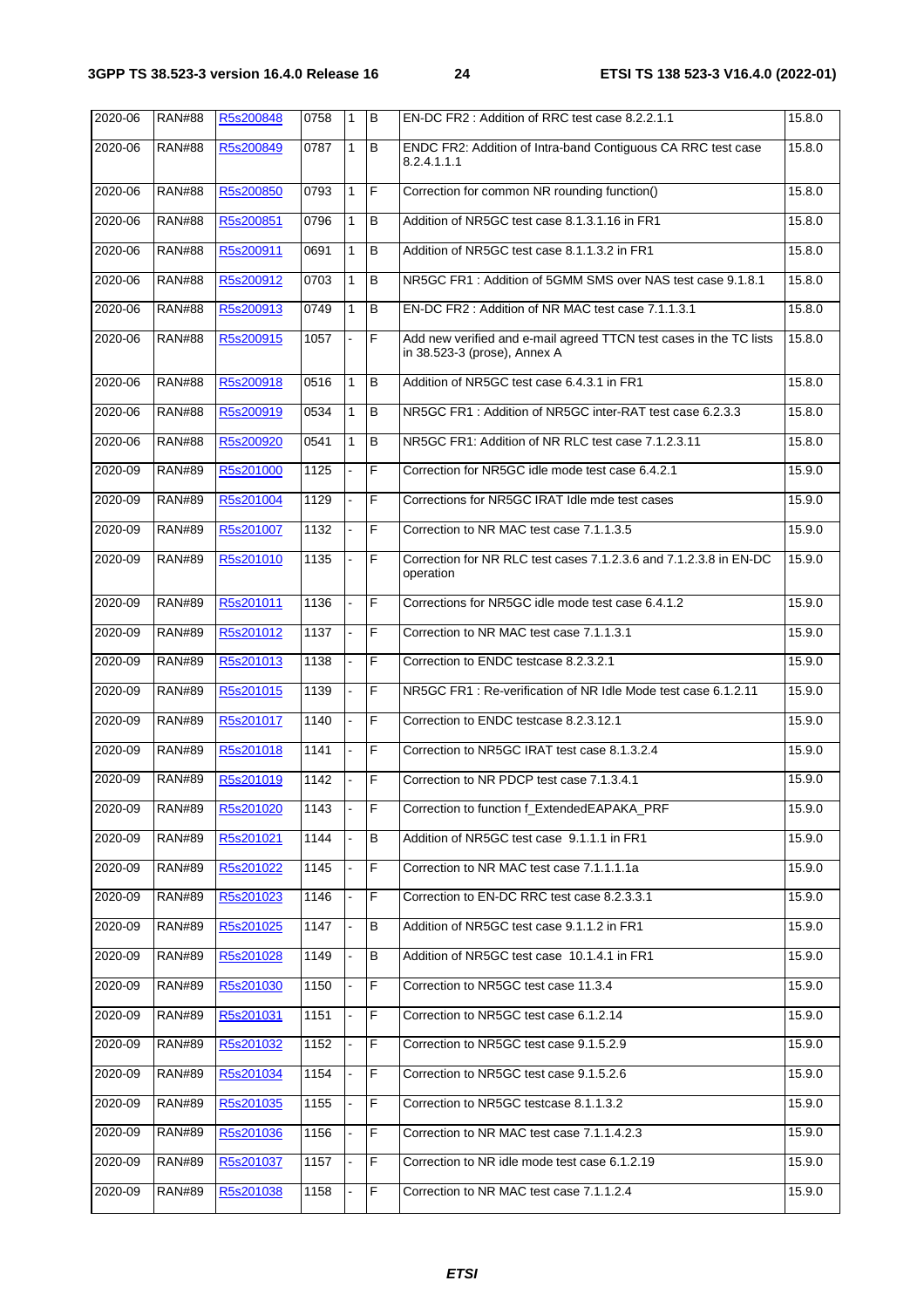| 2020-09 | <b>RAN#89</b> | R5s201039 | 1159 | $\blacksquare$ | F | EN-DC FR1: Re-verification of NR MAC test case 7.1.1.5.1                     | 15.9.0 |
|---------|---------------|-----------|------|----------------|---|------------------------------------------------------------------------------|--------|
| 2020-09 | <b>RAN#89</b> | R5s201041 | 1160 |                | F | EN-DC FR2: Re-verification of NR MAC test case 7.1.1.5.1                     | 15.9.0 |
| 2020-09 | <b>RAN#89</b> | R5s201043 | 1161 | ÷,             | F | Correction to NR5GC test case 6.3.1.1                                        | 15.9.0 |
| 2020-09 | <b>RAN#89</b> | R5s201044 | 1162 | ÷.             | F | Correction to NR5GC test case 6.3.1.2                                        | 15.9.0 |
| 2020-09 | <b>RAN#89</b> | R5s201045 | 1163 |                | F | Correction to NR5GC test case 6.2.1.4                                        | 15.9.0 |
| 2020-09 | <b>RAN#89</b> | R5s201046 | 1164 |                | F | Correction to NR5GC test case 6.2.3.9                                        | 15.9.0 |
| 2020-09 | <b>RAN#89</b> | R5s201047 | 1165 | $\blacksquare$ | F | Correction to NR5GC test case 6.4.1.1                                        | 15.9.0 |
| 2020-09 | <b>RAN#89</b> | R5s201049 | 1167 | ÷.             | F | Correction to NR5GC test case 9.1.2.1                                        | 15.9.0 |
| 2020-09 | <b>RAN#89</b> | R5s201052 | 1170 |                | F | Correction to the NR5GC testcase 9.1.7.1                                     | 15.9.0 |
| 2020-09 | <b>RAN#89</b> | R5s201053 | 1171 | $\blacksquare$ | F | Correction to the NR5GC testcase 7.1.1.5.3                                   | 15.9.0 |
| 2020-09 | <b>RAN#89</b> | R5s201054 | 1172 |                | В | NR5GC FR1: Addition of NR5GC IRAT test case 6.2.1.3                          | 15.9.0 |
| 2020-09 | <b>RAN#89</b> | R5s201060 | 1175 |                | F | Correction to NR5GC IRAT test case 8.1.5.5.1                                 | 15.9.0 |
| 2020-09 | <b>RAN#89</b> | R5s201061 | 1176 | $\blacksquare$ | F | Correction to 5GMM test case 9.1.2.1                                         | 15.9.0 |
| 2020-09 | <b>RAN#89</b> | R5s201062 | 1177 | ÷,             | F | Correction to NR5GC IRAT test case 8.1.1.3.4                                 | 15.9.0 |
| 2020-09 | <b>RAN#89</b> | R5s201063 | 1178 |                | F | Correction to 5GSM test case 10.1.6.1                                        | 15.9.0 |
| 2020-09 | <b>RAN#89</b> | R5s201065 | 1180 | ÷.             | F | Correction to the ENDC testcase 7.1.1.3.5                                    | 15.9.0 |
| 2020-09 | <b>RAN#89</b> | R5s201066 | 1181 |                | F | Correction to NR5GC testcase 9.1.4.1                                         | 15.9.0 |
| 2020-09 | <b>RAN#89</b> | R5s201067 | 1182 |                | F | Correction to NR5GC testcase 6.2.1.5                                         | 15.9.0 |
| 2020-09 | <b>RAN#89</b> | R5s201072 | 1186 | $\blacksquare$ | F | Correction for NR MAC test case 7.1.1.5.3                                    | 15.9.0 |
| 2020-09 | <b>RAN#89</b> | R5s201076 | 1189 | $\blacksquare$ | F | Correction to NR5GC IRAT test case 8.1.4.1.2                                 | 15.9.0 |
| 2020-09 | <b>RAN#89</b> | R5s201077 | 1190 |                | F | Corrections for NR5GC RRC test case 8.1.5.3.4                                | 15.9.0 |
| 2020-09 | <b>RAN#89</b> | R5s201079 | 1192 | ÷.             | F | Correction for NR5GC IRAT measurement test cases                             | 15.9.0 |
| 2020-09 | <b>RAN#89</b> | R5s201080 | 1193 |                | B | EN-DC FR1: Addition of EN-DC RRC test case 8.2.3.16.1                        | 15.9.0 |
| 2020-09 | <b>RAN#89</b> | R5s201082 | 1194 |                | F | Correction to NR5GC idle mode test case 6.1.1.4                              | 15.9.0 |
| 2020-09 | <b>RAN#89</b> | R5s201085 | 1196 |                | B | EN-DC FR2 : Addition of EN-DC RRC test case 8.2.3.16.1                       | 15.9.0 |
| 2020-09 | <b>RAN#89</b> | R5s201090 | 1198 |                | B | NR5GC FR1: Addition of NR5GC CA test case 8.1.3.1.17.3                       | 15.9.0 |
| 2020-09 | <b>RAN#89</b> | R5s201091 | 1199 |                | В | NR5GC FR1: Addition of NR5GC CA test case 8.1.5.6.5.3                        | 15.9.0 |
| 2020-09 | <b>RAN#89</b> | R5s201096 | 1202 |                | F | Correction for NR idle mode test case 6.2.1.4                                | 15.9.0 |
| 2020-09 | <b>RAN#89</b> | R5s201098 | 1204 | L.             | F | Correction for RRCResume in NR5GC test cases                                 | 15.9.0 |
| 2020-09 | <b>RAN#89</b> | R5s201099 | 1205 |                | F | Corrections for NR5GC RRC test case 8.1.3.1.16                               | 15.9.0 |
| 2020-09 | <b>RAN#89</b> | R5s201102 | 1208 |                | F | Correction to NR5GC function<br>f_EUTRA38_NR_AdditionalProtocolConfigOptions | 15.9.0 |
| 2020-09 | <b>RAN#89</b> | R5s201103 | 1209 | ä,             | F | Correction for PDCP test case 7.1.3.1.2                                      | 15.9.0 |
| 2020-09 | <b>RAN#89</b> | R5s201106 | 1212 |                | F | Correction for NR inter-frequency test cases                                 | 15.9.0 |
| 2020-09 | <b>RAN#89</b> | R5s201111 | 1215 |                | F | Correction for NR5GC IRAT test case 8.1.3.2.3                                | 15.9.0 |
| 2020-09 | <b>RAN#89</b> | R5s201112 | 1216 |                | F | Correction to NR5GC testcase 6.4.2.2                                         | 15.9.0 |
| 2020-09 | <b>RAN#89</b> | R5s201113 | 1217 |                | F | Correction to NR5GC testcase 9.1.5.1.8                                       | 15.9.0 |
| 2020-09 | <b>RAN#89</b> | R5s201115 | 1219 |                | F | Correction to ENDC test case 8.2.2.1.1                                       | 15.9.0 |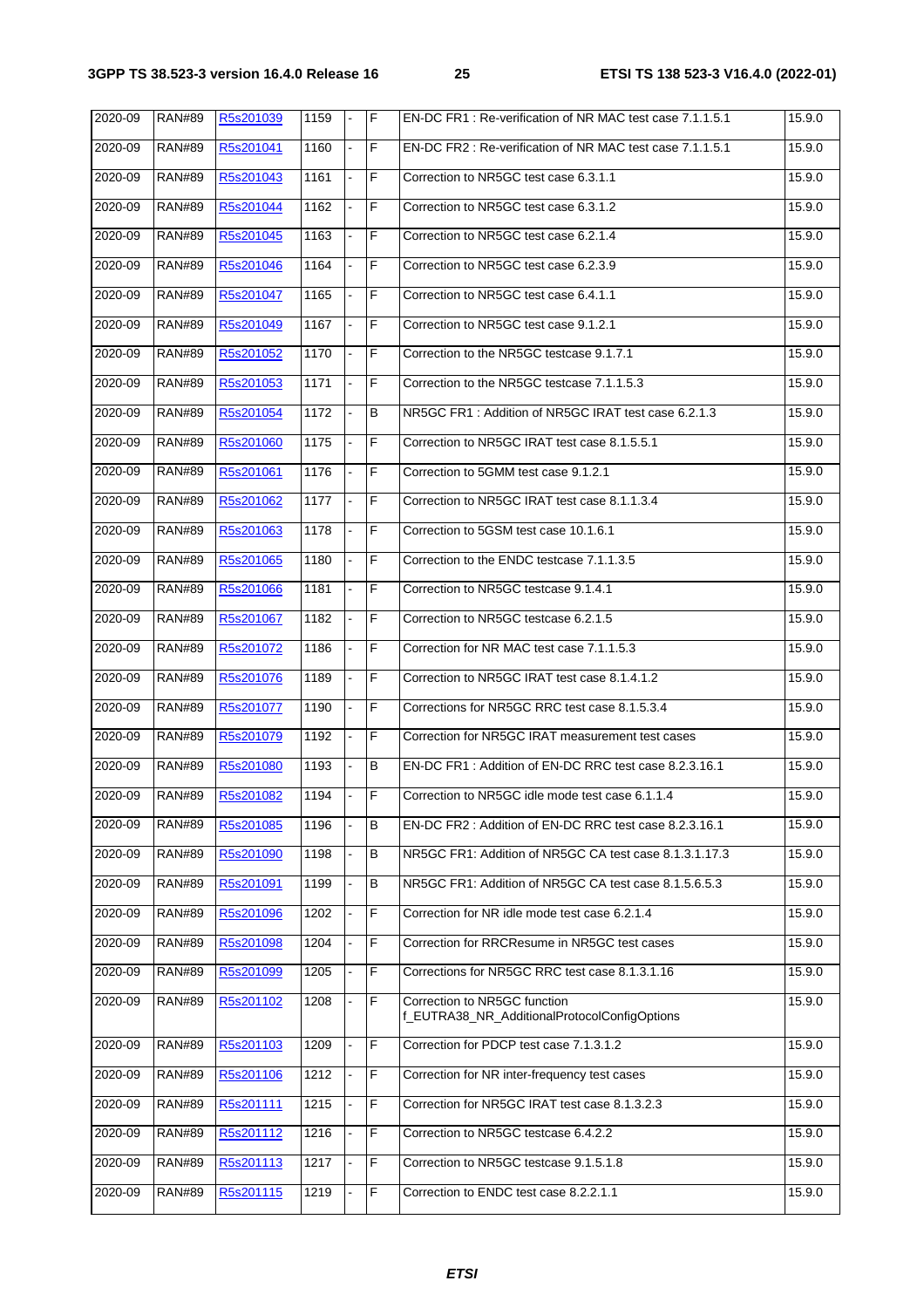| $2020 - 09$ | <b>RAN#89</b> | R5s201118 | 1222 | $\blacksquare$ | lF.            | Correction to NR Idle Mode test case 6.4.2.2                                                     | 15.9.0 |
|-------------|---------------|-----------|------|----------------|----------------|--------------------------------------------------------------------------------------------------|--------|
| 2020-09     | <b>RAN#89</b> | R5s201120 | 1224 | $\blacksquare$ | F              | Correction for NR Idle mode test case 6.1.1.1                                                    | 15.9.0 |
| 2020-09     | <b>RAN#89</b> | R5s201121 | 1225 |                | F              | Correction for PDU SESSION AUTHENTICATION COMMAND                                                | 15.9.0 |
| 2020-09     | <b>RAN#89</b> | R5s201124 | 1227 | ÷.             | F              | Correction to NR5GC test case 8.1.3.1.11 and 8.1.3.1.12                                          | 15.9.0 |
| 2020-09     | <b>RAN#89</b> | R5s201125 | 1228 |                | F              | Correction to NR5GC IRAT test case 8.1.3.2.4                                                     | 15.9.0 |
| 2020-09     | <b>RAN#89</b> | R5s201127 | 1230 |                | F              | Correction to the ENDC testcases 8.2.2.x.1 and 8.2.3.13.1                                        | 15.9.0 |
| 2020-09     | <b>RAN#89</b> | R5s201128 | 1231 |                | F              | Correction to NR5GC test case 9.1.1.6                                                            | 15.9.0 |
| 2020-09     | <b>RAN#89</b> | R5s201129 | 1232 | $\blacksquare$ | F              | Correction to NR5GC test case 9.1.7.2                                                            | 15.9.0 |
| 2020-09     | <b>RAN#89</b> | R5s201132 | 1236 |                | F              | Correction to function f_NR_UE_DeRegisterOnSwitchOff                                             | 15.9.0 |
| 2020-09     | <b>RAN#89</b> | R5s201134 | 1238 |                | F              | Correction to NR5GC test case 9.1.5.1.9                                                          | 15.9.0 |
| 2020-09     | <b>RAN#89</b> | R5s201136 | 1240 | $\blacksquare$ | B              | NR5GC FR1: Addition of NR5GC RRC test case 8.1.5.2.2                                             | 15.9.0 |
| 2020-09     | <b>RAN#89</b> | R5s201138 | 1241 |                | F              | Correction to NR5GC test case 9.1.5.1.9                                                          | 15.9.0 |
| 2020-09     | <b>RAN#89</b> | R5s201139 | 1242 |                | в              | Addition of NR5GC test case 6.1.2.21 in FR1                                                      | 15.9.0 |
| 2020-09     | <b>RAN#89</b> | R5s201141 | 1243 | $\blacksquare$ | F              | Correction to NR5GC test case 9.1.4.1                                                            | 15.9.0 |
| 2020-09     | <b>RAN#89</b> | R5s201142 | 1244 | ÷,             | F              | Correction to NR5GC testcase 9.1.5.1.3                                                           | 15.9.0 |
| 2020-09     | <b>RAN#89</b> | R5s201143 | 1245 |                | F              | Correction to NR5GC test case 9.1.7.1                                                            | 15.9.0 |
| 2020-09     | <b>RAN#89</b> | R5s201144 | 1246 |                | В              | NR5GC FR1: Addition of NR MAC test case 7.1.1.4.2.5                                              | 15.9.0 |
| 2020-09     | <b>RAN#89</b> | R5s201146 | 1247 |                | B              | NR5GC FR1: Addition of NR5GC RRC test case 8.1.2.1.5.1                                           | 15.9.0 |
| 2020-09     | <b>RAN#89</b> | R5s201148 | 1248 |                | В              | NR5GC FR1: Addition of NR5GC RRC test case 8.1.2.1.5.2                                           | 15.9.0 |
| 2020-09     | <b>RAN#89</b> | R5s201150 | 1249 | $\blacksquare$ | F              | Correction to NR5GC test case 7.1.1.1.1                                                          | 15.9.0 |
| 2020-09     | <b>RAN#89</b> | R5s201158 | 0901 | $\mathbf{1}$   | F              | Correction to NR5GC RRC test case 8.1.3.1.10                                                     | 15.9.0 |
| 2020-09     | <b>RAN#89</b> | R5s201159 | 0964 | $\mathbf{1}$   | F              | Correction to NR5GC IRAT test case 8.1.3.3.2                                                     | 15.9.0 |
| 2020-09     | <b>RAN#89</b> | R5s201160 | 0981 | $\mathbf{1}$   | B              | Addition of NR5GC test case 6.3.1.8 in FR1                                                       | 15.9.0 |
| 2020-09     | <b>RAN#89</b> | R5s201161 | 0982 | $\mathbf{1}$   | B              | Addition of NR5GC test case 11.3.4 in FR1                                                        | 15.9.0 |
| 2020-09     | <b>RAN#89</b> | R5s201162 | 0984 | 1              | B              | Addition of NR5GC test case 6.3.1.9 in FR1                                                       | 15.9.0 |
| 2020-09     | <b>RAN#89</b> | R5s201163 | 0988 | 1              | F              | Corrections for some NR5GC test cases when pc_NoOf_PDUs = 0<br>and pc_noOf_PDUsNewConnection > 0 | 15.9.0 |
| 2020-09     | <b>RAN#89</b> | R5s201164 | 1011 | $\mathbf{1}$   | B              | Addition of NR5GC test case 6.1.2.23 in FR1                                                      | 15.9.0 |
| 2020-09     | <b>RAN#89</b> | R5s201165 | 1013 | $\mathbf{1}$   | F              | Correction to 5GMM test case 9.1.5.1.11                                                          | 15.9.0 |
| 2020-09     | <b>RAN#89</b> | R5s201166 | 1022 | 1              | $\mathsf F$    | Correction to NR5GC test case 6.2.3.5                                                            | 15.9.0 |
| 2020-09     | <b>RAN#89</b> | R5s201167 | 1023 | $\mathbf{1}$   | $\mathsf F$    | Correction to function f_EUTRA38_NR_InitialRegistration                                          | 15.9.0 |
| 2020-09     | <b>RAN#89</b> | R5s201168 | 1025 | 1              | B              | Addition of NR5GC test case 7.1.1.5.3 in FR1                                                     | 15.9.0 |
| 2020-09     | <b>RAN#89</b> | R5s201169 | 1026 | $\mathbf{1}$   | В              | Addition of ENDC test case 7.1.1.5.3 in FR1                                                      | 15.9.0 |
| 2020-09     | <b>RAN#89</b> | R5s201170 | 1030 | $\mathbf{1}$   | $\, {\bf B}$   | Addition of NR5GC test case 8.1.3.1.11 in FR1                                                    | 15.9.0 |
| 2020-09     | <b>RAN#89</b> | R5s201171 | 1031 | $\mathbf{1}$   | $\overline{F}$ | Correction for AT command format for S-NSSAI                                                     | 15.9.0 |
| 2020-09     | <b>RAN#89</b> | R5s201173 | 1033 | 1              | В              | Addition of NR5GC IRAT test case 8.1.1.3.4 in FR1                                                | 15.9.0 |
| 2020-09     | <b>RAN#89</b> | R5s201174 | 1255 |                | $\mathsf F$    | Correction to ENDC testcase 8.2.2.9.1                                                            | 15.9.0 |
| 2020-09     | <b>RAN#89</b> | R5s201180 | 1034 | 1              | $\mathsf F$    | Correction to NR Idle Mode test case 6.1.1.1                                                     | 15.9.0 |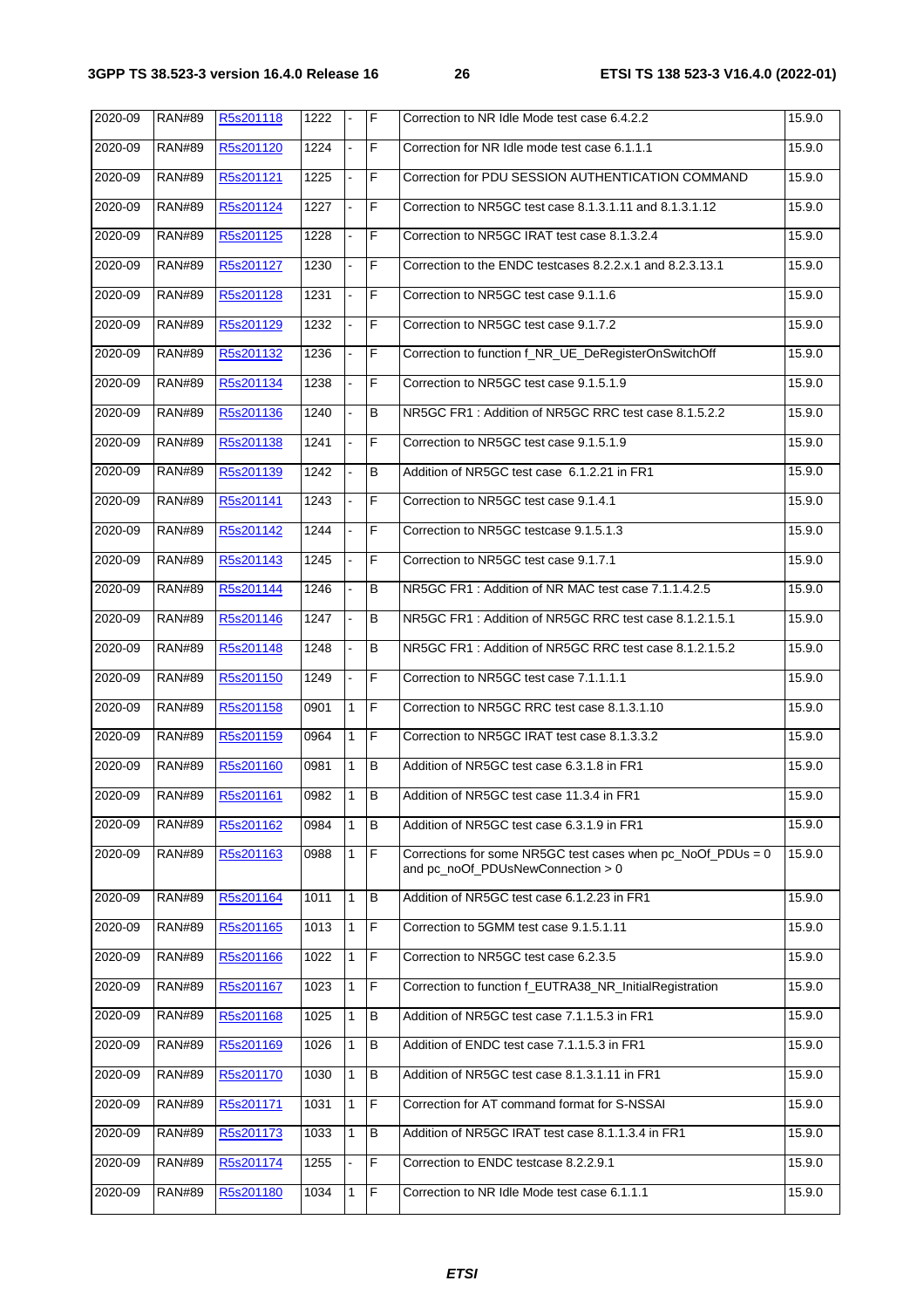| 2020-09 | <b>RAN#89</b> | R5s201181 | 1035 | $\mathbf{1}$ | F              | Correction to NR5GC testcase 6.2.3.6                        | 15.9.0 |
|---------|---------------|-----------|------|--------------|----------------|-------------------------------------------------------------|--------|
| 2020-09 | <b>RAN#89</b> | R5s201182 | 1039 | $\mathbf{1}$ | B              | Addition of NR5GC IRAT test case 8.1.4.2.2.1 in FR1         | 15.9.0 |
| 2020-09 | <b>RAN#89</b> | R5s201183 | 1041 | 1            | $\mathsf F$    | Correction to NR MAC test case 7.1.1.1.1a                   | 15.9.0 |
| 2020-09 | <b>RAN#89</b> | R5s201187 | 1260 | ä,           | F              | Correction to ENDC RLC Testcase 7.1.2.2.6                   | 15.9.0 |
| 2020-09 | <b>RAN#89</b> | R5s201188 | 1042 | $\mathbf{1}$ | F              | Correction to NR Idle mode test case 6.4.1.2                | 15.9.0 |
| 2020-09 | <b>RAN#89</b> | R5s201189 | 1045 | 1            | F              | Correction to search space config                           | 15.9.0 |
| 2020-09 | <b>RAN#89</b> | R5s201190 | 1048 | 1            | F              | Correction to selection expression                          | 15.9.0 |
| 2020-09 | <b>RAN#89</b> | R5s201191 | 1049 | 1            | $\mathsf F$    | Correction to 5GMM test case 9.1.4.1                        | 15.9.0 |
| 2020-09 | <b>RAN#89</b> | R5s201192 | 1050 | 1            | $\mathsf F$    | Correction for 5GMM test case 9.1.5.1.10                    | 15.9.0 |
| 2020-09 | <b>RAN#89</b> | R5s201193 | 1055 | $\mathbf{1}$ | F              | Correction to EN-DC RRC test cases 8.2.2.8.1 and 8.2.3.13.1 | 15.9.0 |
| 2020-09 | <b>RAN#89</b> | R5s201194 | 1058 | $\mathbf{1}$ | F              | Correction to NR5GC test case 10.1.2.2                      | 15.9.0 |
| 2020-09 | <b>RAN#89</b> | R5s201195 | 1059 | $\mathbf{1}$ | F              | Correction to NR5GC testcase 10.1.1.1                       | 15.9.0 |
| 2020-09 | <b>RAN#89</b> | R5s201196 | 1064 | 1            | F              | Correction to NR MAC test case 7.1.1.3.1                    | 15.9.0 |
| 2020-09 | <b>RAN#89</b> | R5s201197 | 1065 | $\mathbf{1}$ | $\mathsf F$    | Correction for NR MAC test case 7.1.1.3.5                   | 15.9.0 |
| 2020-09 | <b>RAN#89</b> | R5s201198 | 1070 | $\mathbf{1}$ | F              | Correction to NR5GC test case 9.1.6.1.3                     | 15.9.0 |
| 2020-09 | <b>RAN#89</b> | R5s201199 | 1071 | $\mathbf{1}$ | F              | Correction to NR5GC IRAT test case 8.1.4.2.1.1              | 15.9.0 |
| 2020-09 | <b>RAN#89</b> | R5s201200 | 1072 | $\mathbf{1}$ | F              | Correction to NR5GC IRAT test case 6.4.3.1                  | 15.9.0 |
| 2020-09 | <b>RAN#89</b> | R5s201201 | 1074 | 1            | $\mathsf F$    | Correction to the NR5GC test case 6.1.2.7                   | 15.9.0 |
| 2020-09 | <b>RAN#89</b> | R5s201202 | 1075 | $\mathbf{1}$ | $\mathsf F$    | Correction to the NR5GC test case 9.1.5.2.1                 | 15.9.0 |
| 2020-09 | <b>RAN#89</b> | R5s201203 | 1076 | 1            | F              | Correction to the NR5GC test case 9.1.5.2.2                 | 15.9.0 |
| 2020-09 | <b>RAN#89</b> | R5s201204 | 1077 | $\mathbf{1}$ | $\mathsf F$    | Correction to the NR5GC test case 6.1.2.8                   | 15.9.0 |
| 2020-09 | <b>RAN#89</b> | R5s201205 | 1084 | $\mathbf{1}$ | F              | Correction to NR5GC test case 9.1.5.2.4                     | 15.9.0 |
| 2020-09 | <b>RAN#89</b> | R5s201206 | 1086 | 1            | F              | Correction to function f_TC_9_1_2_x_Common                  | 15.9.0 |
| 2020-09 | <b>RAN#89</b> | R5s201207 | 1093 | $\mathbf{1}$ | $\overline{F}$ | Corrections for 5GMM test case 9.1.5.1.14                   | 15.9.0 |
| 2020-09 | <b>RAN#89</b> | R5s201208 | 1095 | 1            | $\mathsf F$    | Correction to 5GMM test case 9.1.5.1.1                      | 15.9.0 |
| 2020-09 | <b>RAN#89</b> | R5s201209 | 1096 | 1            | F              | Correction to NR5GC test case 9.1.2.x                       | 15.9.0 |
| 2020-09 | <b>RAN#89</b> | R5s201210 | 1097 | $\mathbf{1}$ | F              | Correction to NR5GC test case 9.1.6.1.2                     | 15.9.0 |
| 2020-09 | <b>RAN#89</b> | R5s201211 | 1098 | 1            | F              | Correction to NR5GC test case 8.1.4.2.1.1                   | 15.9.0 |
| 2020-09 | <b>RAN#89</b> | R5s201212 | 1099 | 1            | F              | Correction to the NR5GC testcase 6.1.2.2                    | 15.9.0 |
| 2020-09 | <b>RAN#89</b> | R5s201213 | 1101 | 1            | F              | Correction to the definition of NR_FrequencyBand_Type       | 15.9.0 |
| 2020-09 | <b>RAN#89</b> | R5s201214 | 1102 | 1            | F              | Correction to the function f_NR5GC_RRC_Idle_Steps5_9_AKA    | 15.9.0 |
| 2020-09 | <b>RAN#89</b> | R5s201215 | 1103 | 1            | F              | Correction to NR5GC test case 6.1.1.7                       | 15.9.0 |
| 2020-09 | <b>RAN#89</b> | R5s201216 | 1104 | 1            | F              | Correction to NR5GC test case 6.2.1.1                       | 15.9.0 |
| 2020-09 | <b>RAN#89</b> | R5s201217 | 1105 | 1            | F              | Correction to NR5GC test case 6.2.1.2                       | 15.9.0 |
| 2020-09 | <b>RAN#89</b> | R5s201219 | 1111 | 1            | В              | Addition of NR5GC IRAT test case 8.1.5.5.1 in FR1           | 15.9.0 |
| 2020-09 | <b>RAN#89</b> | R5s201221 | 1262 |              | B              | NR5GC FR1: Addition of NR5GC RRC test case 8.1.4.1.6        | 15.9.0 |
| 2020-09 | <b>RAN#89</b> | R5s201264 | 0996 | 1            | F              | Corrections for NR5GC IRAT test case 8.1.4.2.1.1            | 15.9.0 |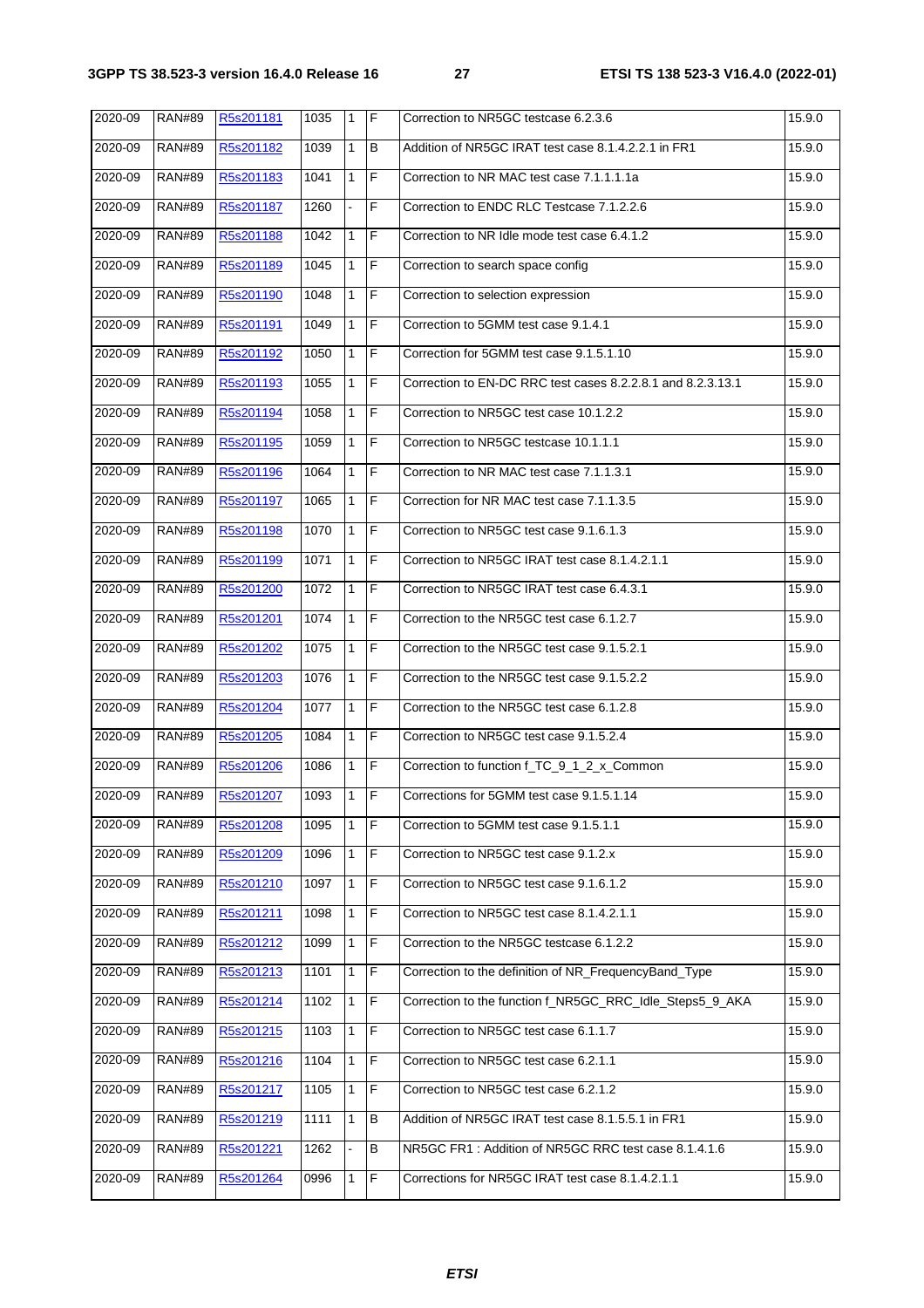| 2020-09 | <b>RAN#89</b> | R5s201265 | 1014 | $\overline{1}$ | B              | EN-DC FR2: Addition of NR MAC test case 7.1.1.5.1                                                  | 15.9.0  |
|---------|---------------|-----------|------|----------------|----------------|----------------------------------------------------------------------------------------------------|---------|
| 2020-09 | <b>RAN#89</b> | R5s201266 | 1015 | 1              | B              | EN-DC FR1: Addition of NR MAC test case 7.1.1.5.1                                                  | 15.9.0  |
| 2020-09 | <b>RAN#89</b> | R5s201267 | 1107 | 1              | F              | Correction to NR Idle mode test case 6.4.2.2                                                       | 15.9.0  |
| 2020-09 | <b>RAN#89</b> | R5s201268 | 1108 | $\mathbf{1}$   | $\overline{F}$ | Correction to NR5GC RRC test case 8.1.5.4.1                                                        | 15.9.0  |
| 2020-09 | <b>RAN#89</b> | R5s201269 | 1118 | $\mathbf{1}$   | F              | Correction to NR5GC testcase 10.1.6.1                                                              | 15.9.0  |
| 2020-09 | <b>RAN#89</b> | R5s201270 | 1119 | 1              | F              | Correction to NR5GC testcase 10.1.6.2                                                              | 15.9.0  |
| 2020-09 | <b>RAN#89</b> | R5s201271 | 1121 | $\mathbf{1}$   | F              | Correction to NR5GC test case 6.4.3.1                                                              | 15.9.0  |
| 2020-09 | <b>RAN#89</b> | R5s201272 | 1122 | 1              | В              | NR5GC FR1: Addition of NR MAC test case 7.1.1.5.1                                                  | 15.9.0  |
| 2020-09 | <b>RAN#89</b> | R5s201274 | 1123 | 1              | F              | Correction to the function f_NR_ENDC_ReConfigAM_UM                                                 | 15.9.0  |
| 2020-09 | <b>RAN#89</b> | R5s201275 | 0926 | 1              | $\mathsf F$    | Corrections for NR5GC IRAT common functions                                                        | 15.9.0  |
| 2020-09 | <b>RAN#89</b> | R5s201276 | 0944 | $\mathbf{1}$   | B              | NR5GC FR1: Addition of NR Idle Mode test case 6.1.2.11                                             | 15.9.0  |
| 2020-09 | <b>RAN#89</b> | R5s201277 | 1005 | 1              | B              | Addition of NR5GC test case 8.1.3.1.20 in FR1                                                      | 15.9.0  |
| 2020-09 | <b>RAN#89</b> | R5s201279 | 1018 | $\mathbf{1}$   | F              | Correction for NR MAC test case 7.1.1.2.1 in NR5GC operation                                       | 15.9.0  |
| 2020-09 | <b>RAN#89</b> | R5s201280 | 1019 | $\mathbf{1}$   | F              | Correction to NR Idle Mode test case 6.1.1.2                                                       | 15.9.0  |
| 2020-09 | <b>RAN#89</b> | R5s201281 | 1029 | 1              | В              | Addition of NR5GC test case 9.1.5.1.9 in FR1                                                       | 15.9.0  |
| 2020-09 | <b>RAN#89</b> | R5s201283 | 1036 | 1              | $\mathsf F$    | Correction to NR5GC testcase 7.1.1.1.2                                                             | 15.9.0  |
| 2020-09 | <b>RAN#89</b> | R5s201284 | 1037 | $\mathbf{1}$   | B              | Addition of NR5GC test case 8.1.3.1.12 in FR1                                                      | 15.9.0  |
| 2020-09 | <b>RAN#89</b> | R5s201285 | 1040 | 1              | $\, {\bf B}$   | Addition of NR5GC test case 6.2.1.5 in FR1                                                         | 15.9.0  |
| 2020-09 | <b>RAN#89</b> | R5s201289 | 1046 | 1              | B              | Addition of ENDC test case 7.1.1.5.2 in FR1                                                        | 15.9.0  |
| 2020-09 | <b>RAN#89</b> | R5s201290 | 1052 | $\mathbf{1}$   | F              | Correction for NR5GC IRAT test cases 8.1.3.2.3 and 8.1.3.2.4                                       | 15.9.0  |
| 2020-09 | <b>RAN#89</b> | R5s201291 | 1060 | 1              | B              | Addition of NR5GC test case 7.1.1.5.2 in FR1                                                       | 15.9.0  |
| 2020-09 | <b>RAN#89</b> | R5s201292 | 1061 | 1              | B              | Addition of NR5GC test case 7.1.1.5.4 in FR1                                                       | 15.9.0  |
| 2020-09 | <b>RAN#89</b> | R5s201293 | 1062 | 1              | B              | Addition of ENDC test case 7.1.1.5.4 in FR1                                                        | 15.9.0  |
| 2020-09 | <b>RAN#89</b> | R5s201294 | 1066 | $\mathbf{1}$   | IF             | Correction to NR5GC RRC test case 8.1.5.1.1                                                        | 15.9.0  |
| 2020-09 | <b>RAN#89</b> | R5s201295 | 1081 | 1              | B              | Addition of NR5GC test case 6.2.2.1 in FR1                                                         | 15.9.0  |
| 2020-09 | <b>RAN#89</b> | R5s201296 | 1082 | 1              | B              | Addition of NR5GC test case 6.2.2.2 in FR1                                                         | 15.9.0  |
| 2020-09 | <b>RAN#89</b> | R5s201297 | 1085 | 1              | F              | Correction to NR5GC test case 9.1.5.1.1                                                            | 15.9.0  |
| 2020-09 | <b>RAN#89</b> | R5s201298 | 1087 | 1              | F              | Correction to NR5GC testcase 10.1.1.2                                                              | 15.9.0  |
| 2020-09 | <b>RAN#89</b> | R5s201299 | 1100 | $\mathbf{1}$   | $\mathsf F$    | Correction to NR5GC test case 6.1.2.9                                                              | 15.9.0  |
| 2020-09 | <b>RAN#89</b> | R5s201300 | 1109 | 1              | F              | Corrections for NR5GC IRAT test cases                                                              | 15.9.0  |
| 2020-09 | <b>RAN#89</b> | R5s201301 | 1284 |                | $\overline{F}$ | Add new verified and e-mail agreed TTCN test cases in the TC lists<br>in 38.523-3 (prose), Annex A | 15.9.0  |
| 2020-09 | <b>RAN#89</b> | R5-204475 | 1233 | 1              | F              | 5G Test Models updates                                                                             | 15.9.0  |
| 2020-12 | <b>RAN#90</b> | R5s201346 | 1304 |                | B              | ENDC FR2: Addition of NR MAC test case 7.1.1.5.3                                                   | 15.10.0 |
| 2020-12 | <b>RAN#90</b> | R5s201350 | 1306 |                | $\overline{F}$ | Correction for NR PDCP test cases in EN-DC                                                         | 15.10.0 |
| 2020-12 | <b>RAN#90</b> | R5s201351 | 1307 |                | F              | Correction for NR band N257                                                                        | 15.10.0 |
| 2020-12 | <b>RAN#90</b> | R5s201354 | 1308 |                | $\mathsf F$    | Correction to the NR function f_EUTRA38_IRAT_Init                                                  | 15.10.0 |
| 2020-12 | <b>RAN#90</b> | R5s201355 | 1309 |                | F              | Correction to the NR function f_NR_GetSSB_ToMeasureSIB2                                            | 15.10.0 |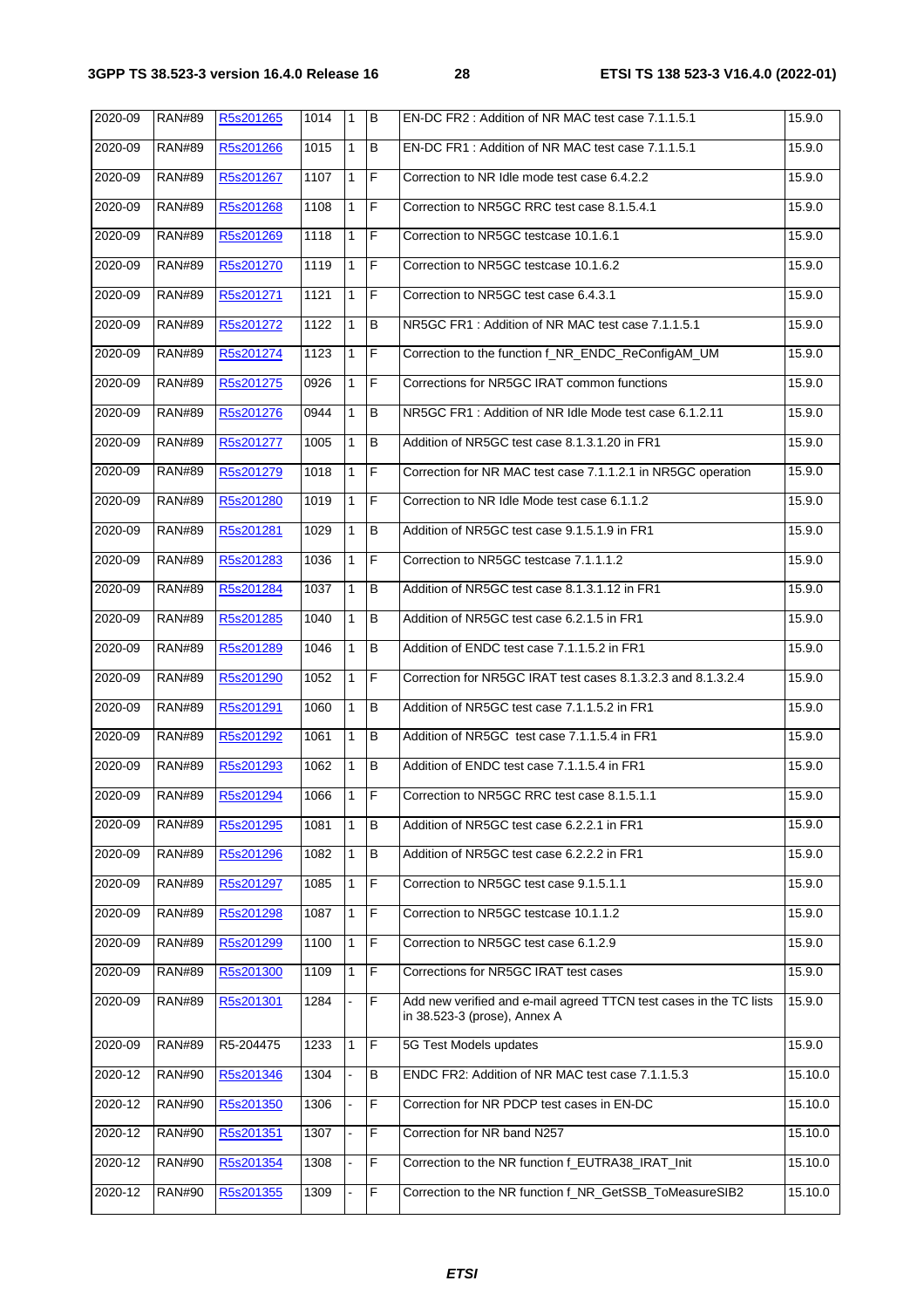| 2020-12     | <b>RAN#90</b> | R5s201356 | 1310 | $\blacksquare$ | F | Correction to NR5GC test case 9.1.5.1.3 in FR1                                            | 15.10.0 |
|-------------|---------------|-----------|------|----------------|---|-------------------------------------------------------------------------------------------|---------|
| 2020-12     | <b>RAN#90</b> | R5s201357 | 1311 |                | F | Correction to NR5GC test case 9.1.1.3 in FR1                                              | 15.10.0 |
| 2020-12     | <b>RAN#90</b> | R5s201358 | 1312 |                | F | Correction to multiple NR functions                                                       | 15.10.0 |
| 2020-12     | <b>RAN#90</b> | R5s201359 | 1313 | ä,             | F | Correction to NR5GC common function<br>f_NR_GetSCGConfigResume                            | 15.10.0 |
| 2020-12     | <b>RAN#90</b> | R5s201361 | 1315 |                | F | Correction to NR5GC Test cases related to Multiple QoS                                    | 15.10.0 |
| 2020-12     | <b>RAN#90</b> | R5s201362 | 1316 |                | F | Correction to NR5GC testcase 10.1.6.2                                                     | 15.10.0 |
| 2020-12     | <b>RAN#90</b> | R5s201363 | 1317 | ä,             | F | Correction to function f_EUTRA38_TAUReqFromN1                                             | 15.10.0 |
| 2020-12     | <b>RAN#90</b> | R5s201366 | 1318 |                | F | Correction to function f_NR_ReceiveMeasurementReports                                     | 15.10.0 |
| 2020-12     | <b>RAN#90</b> | R5s201367 | 1319 |                | F | Correction to NR SDAP testcases 7.1.4.1 and 7.1.4.2                                       | 15.10.0 |
| 2020-12     | <b>RAN#90</b> | R5s201368 | 1320 |                | F | Correction to NR Idle mode testcases                                                      | 15.10.0 |
| 2020-12     | <b>RAN#90</b> | R5s201370 | 1322 |                | F | Correction to test case applicability                                                     | 15.10.0 |
| 2020-12     | <b>RAN#90</b> | R5s201371 | 1323 |                | F | Corrections for 5GSM test case 10.1.1.1                                                   | 15.10.0 |
| 2020-12     | <b>RAN#90</b> | R5s201373 | 1325 |                | F | Corrections for EN-DC test cases with data path check                                     | 15.10.0 |
| 2020-12     | <b>RAN#90</b> | R5s201379 | 1327 |                | F | Correction to NR5GC testcase 10.1.6.1                                                     | 15.10.0 |
| 2020-12     | <b>RAN#90</b> | R5s201380 | 1328 |                | F | Correction to NR5GC Inter-RAT testcase 6.4.3.1                                            | 15.10.0 |
| 2020-12     | <b>RAN#90</b> | R5s201381 | 1329 |                | F | Correction to the NR5GC testcase 9.1.5.1.9                                                | 15.10.0 |
| 2020-12     | <b>RAN#90</b> | R5s201382 | 1330 | ÷,             | F | Correction to function f_Get_PDUSessionAuthenticationCmd                                  | 15.10.0 |
| 2020-12     | <b>RAN#90</b> | R5s201383 | 1331 |                | F | Correction to NR5GC testcase 9.3.1.3                                                      | 15.10.0 |
| 2020-12     | <b>RAN#90</b> | R5s201384 | 1332 |                | F | Correction to function<br>f_NG_SMS_AT_Config_WithPowering_EnterState_0B                   | 15.10.0 |
| 2020-12     | <b>RAN#90</b> | R5s201385 | 1333 | ÷,             | F | Correction to NR testcases 8.1.3.1.11, 8.1.3.1.12 and 8.1.3.1.15A                         | 15.10.0 |
| 2020-12     | <b>RAN#90</b> | R5s201389 | 1335 |                | F | Correction to the NR5GC testcase 6.2.3.3                                                  | 15.10.0 |
| 2020-12     | <b>RAN#90</b> | R5s201390 | 1336 | $\overline{a}$ | F | Correction to the NR5GC testcase 8.1.4.2.1.1                                              | 15.10.0 |
| 2020-12     | <b>RAN#90</b> | R5s201410 | 1337 |                | F | Correction to NR5GC testcase 9.1.1.1                                                      | 15.10.0 |
| 2020-12     | <b>RAN#90</b> | R5s201411 | 1338 |                | F | Correction to the NR5GC testcase 9.1.5.1.3a                                               | 15.10.0 |
| 2020-12     | <b>RAN#90</b> | R5s201412 | 1339 |                | F | Correction to NR5GC testcase 10.1.1.1                                                     | 15.10.0 |
| 2020-12     | <b>RAN#90</b> | R5s201416 | 1341 |                | F | Correction to NR5GC testcase 9.1.5.2.1                                                    | 15.10.0 |
| 2020-12     | <b>RAN#90</b> | R5s201418 | 1343 |                | F | Correction to NR5GC test case 6.3.1.9                                                     | 15.10.0 |
| 2020-12     | <b>RAN#90</b> | R5s201419 | 1344 |                | F | Correction to NR5GC IRAT test case 6.2.3.9                                                | 15.10.0 |
| 2020-12     | <b>RAN#90</b> | R5s201420 | 1345 |                | F | Correction to EN-DC RRC test case 8.2.3.3.1                                               | 15.10.0 |
| $2020 - 12$ | <b>RAN#90</b> | R5s201421 | 1346 |                | F | Correction to OffsetCarrierCORESET#0 for several NR bands for<br>frequencies in mid-range | 15.10.0 |
| 2020-12     | <b>RAN#90</b> | R5s201422 | 1347 |                | F | Correction to NR5GC test case 6.1.2.13                                                    | 15.10.0 |
| 2020-12     | <b>RAN#90</b> | R5s201423 | 1348 |                | F | Correction to NR5GC test case 6.1.2.19                                                    | 15.10.0 |
| 2020-12     | <b>RAN#90</b> | R5s201424 | 1349 |                | F | Correction to NR5GC test case 9.1.4.1                                                     | 15.10.0 |
| 2020-12     | <b>RAN#90</b> | R5s201434 | 1351 |                | F | Correction to NR RLC testcase 7.1.2.3.8                                                   | 15.10.0 |
| 2020-12     | <b>RAN#90</b> | R5s201435 | 1352 |                | F | Correction to EN-DC RRC test case 8.2.2.6.1                                               | 15.10.0 |
| 2020-12     | <b>RAN#90</b> | R5s201436 | 1353 |                | F | Correction to NR MAC test case 7.1.1.5.2                                                  | 15.10.0 |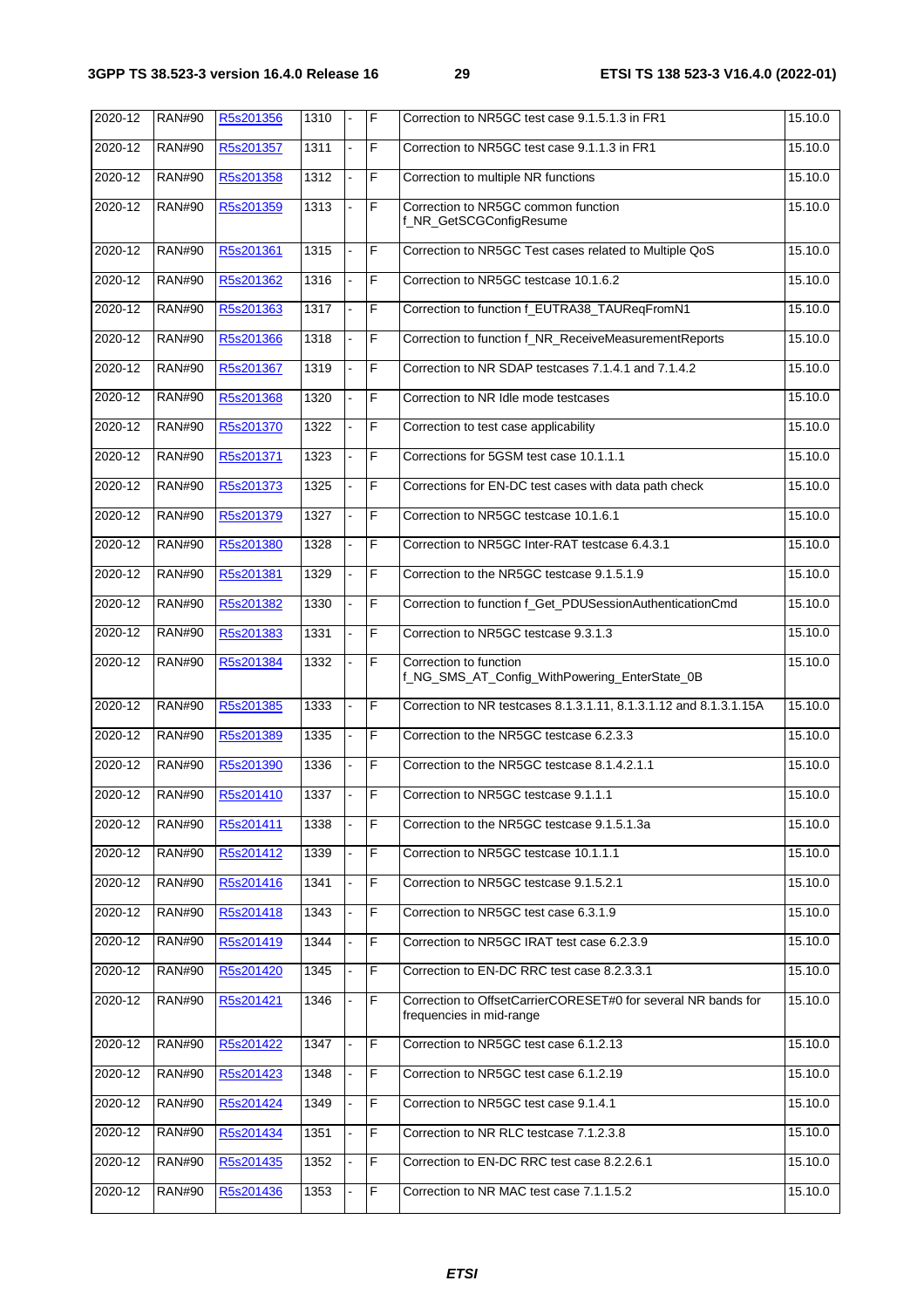| $2020 - 12$ | <b>RAN#90</b> | R5s201437 | 1354 | $\blacksquare$ | F | Correction to NR MAC test case 7.1.1.5.4                                  | 15.10.0 |
|-------------|---------------|-----------|------|----------------|---|---------------------------------------------------------------------------|---------|
| 2020-12     | <b>RAN#90</b> | R5s201442 | 1355 | ÷.             | F | Correction to NR5GC test case 6.3.1.5                                     | 15.10.0 |
| 2020-12     | <b>RAN#90</b> | R5s201443 | 1356 |                | F | Correction to NR5GC test case 9.1.5.2.9                                   | 15.10.0 |
| 2020-12     | <b>RAN#90</b> | R5s201444 | 1357 | ÷.             | F | Correction to NR5GC test case 6.1.1.2                                     | 15.10.0 |
| 2020-12     | <b>RAN#90</b> | R5s201450 | 1360 |                | B | Addition of NR5GC test case 8.1.3.1.23 in FR1                             | 15.10.0 |
| 2020-12     | <b>RAN#90</b> | R5s201453 | 1365 |                | F | Correction to function fl_NR_ENDC_UECapabilityTransfer                    | 15.10.0 |
| 2020-12     | <b>RAN#90</b> | R5s201454 | 1366 |                | F | Correction to NR5GC test case 7.1.1.1.2                                   | 15.10.0 |
| 2020-12     | <b>RAN#90</b> | R5s201457 | 1368 | ÷,             | B | Addition of NR5GC test case 7.1.1.9.1 in FR1                              | 15.10.0 |
| 2020-12     | <b>RAN#90</b> | R5s201461 | 1370 |                | F | Correction to NR5GC RRC test case 8.1.1.4.1                               | 15.10.0 |
| 2020-12     | <b>RAN#90</b> | R5s201463 | 1372 |                | F | Corrections for NR5GC CA test cases                                       | 15.10.0 |
| 2020-12     | <b>RAN#90</b> | R5s201464 | 1373 | ä,             | F | Correction for EN-DC RRC test case 8.2.2.1.1                              | 15.10.0 |
| 2020-12     | <b>RAN#90</b> | R5s201469 | 1378 |                | F | Correction to NR MAC test case 7.1.1.1.1a                                 | 15.10.0 |
| 2020-12     | <b>RAN#90</b> | R5s201472 | 1381 |                | F | Correction to NR5GC idle mode test case 6.1.2.14                          | 15.10.0 |
| 2020-12     | <b>RAN#90</b> | R5s201474 | 1383 | $\blacksquare$ | F | Corrections to NR5GC RRC test cases 8.1.3.1.x                             | 15.10.0 |
| 2020-12     | <b>RAN#90</b> | R5s201475 | 1384 |                | F | Correction to NR5GC RRC test case 8.1.1.3.3                               | 15.10.0 |
| 2020-12     | <b>RAN#90</b> | R5s201477 | 1386 |                | F | Correction to EN-DC RRC test case 8.2.2.8.1                               | 15.10.0 |
| 2020-12     | <b>RAN#90</b> | R5s201479 | 1388 | ÷.             | B | EN-DC FR1: Addition of NR MAC test case 7.1.1.4.2.3                       | 15.10.0 |
| 2020-12     | <b>RAN#90</b> | R5s201481 | 1390 |                | F | Correction to NR MAC test case 7.1.1.5.1                                  | 15.10.0 |
| 2020-12     | <b>RAN#90</b> | R5s201512 | 1408 |                | F | Correction to NR5GC test case 7.1.1.2.4                                   | 15.10.0 |
| 2020-12     | <b>RAN#90</b> | R5s201513 | 1409 | $\blacksquare$ | F | Correction to NR5GC testcase 6.1.2.2                                      | 15.10.0 |
| 2020-12     | <b>RAN#90</b> | R5s201515 | 1411 |                | В | ENDC FR1: Addition of Inter band CA RRC test case 8.2.4.3.1.3             | 15.10.0 |
| 2020-12     | <b>RAN#90</b> | R5s201526 | 1417 |                | F | Summary of regression errors for NR5GC ATS in 20wk43 IWD                  | 15.10.0 |
| 2020-12     | <b>RAN#90</b> | R5s201527 | 1418 |                | F | Correction to NR5GC test case 6.2.3.2                                     | 15.10.0 |
| 2020-12     | <b>RAN#90</b> | R5s201528 | 1419 |                | F | Correction to function f_NR5GC_RRC_Idle_Steps16_20                        | 15.10.0 |
| 2020-12     | <b>RAN#90</b> | R5s201530 | 1420 |                | F | Correction to NR5GC testcase 7.1.2.3.5 and 7.1.2.3.5a                     | 15.10.0 |
| 2020-12     | <b>RAN#90</b> | R5s201531 | 1421 |                | F | Correction to template cr_NG_GMM_CapAny for 20wk43 IWD                    | 15.10.0 |
| 2020-12     | <b>RAN#90</b> | R5s201532 | 1422 |                | F | Correction to f_NR5GC_PDUSessionEstablishment_InnerLoop for<br>20wk43 IWD | 15.10.0 |
| 2020-12     | <b>RAN#90</b> | R5s201546 | 1435 |                | F | Correction for EN-DC test cases in postamble                              | 15.10.0 |
| 2020-12     | <b>RAN#90</b> | R5s201555 | 1043 | 1              | F | Correction to NR5GC testcase 9.1.5.1.10                                   | 15.10.0 |
| 2020-12     | <b>RAN#90</b> | R5s201556 | 1051 | 1              | F | Correction to 5GMM test case 9.1.5.1.13                                   | 15.10.0 |
| 2020-12     | <b>RAN#90</b> | R5s201557 | 1130 | 1              | F | Correction to 5GMM test case 9.3.1.2                                      | 15.10.0 |
| 2020-12     | <b>RAN#90</b> | R5s201558 | 1148 | 1              | F | Correction to NR5GC test case 8.1.1.3.4                                   | 15.10.0 |
| 2020-12     | <b>RAN#90</b> | R5s201559 | 1166 | 1              | F | Correction to NR5GC test case 9.1.5.1.3                                   | 15.10.0 |
| 2020-12     | <b>RAN#90</b> | R5s201560 | 1173 | 1              | B | Addition of NR5GC test case 6.3.1.5 in FR1                                | 15.10.0 |
| 2020-12     | <b>RAN#90</b> | R5s201561 | 1184 | 1              | F | Corrections for EN-DC RRC test case 8.2.2.6.1                             | 15.10.0 |
| 2020-12     | <b>RAN#90</b> | R5s201562 | 1188 | 1              | F | Correction to 5GMM test case 9.1.8.1                                      | 15.10.0 |
| 2020-12     | <b>RAN#90</b> | R5s201563 | 1191 | 1              | F | Corrections for NR5GC IRAT test case 8.1.4.2.2.1                          | 15.10.0 |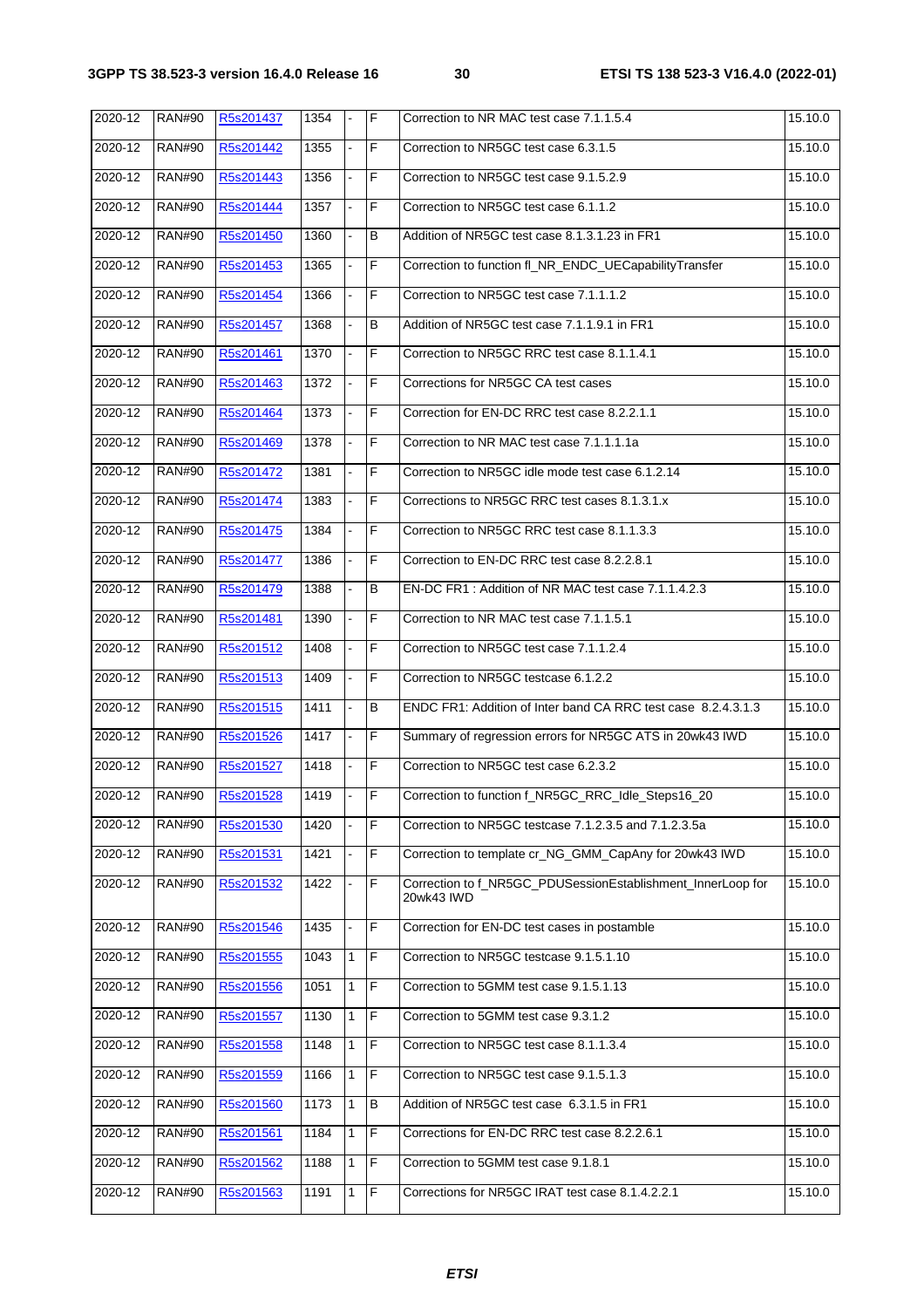| 2020-12 | <b>RAN#90</b> | R5s201564 | 1200 | $\vert$ 1    | F              | Correction for NR5GC IRAT test cases                                                             | 15.10.0 |
|---------|---------------|-----------|------|--------------|----------------|--------------------------------------------------------------------------------------------------|---------|
| 2020-12 | <b>RAN#90</b> | R5s201566 | 1201 | $\mathbf{1}$ | F              | Correction for NR5GC IRAT test cases                                                             | 15.10.0 |
| 2020-12 | <b>RAN#90</b> | R5s201567 | 1207 | 1            | F              | Correction for 5GMM test case 9.1.5.1.9                                                          | 15.10.0 |
| 2020-12 | <b>RAN#90</b> | R5s201568 | 1210 | 1            | B              | EN-DC FR2 : Addition of NR MAC test case 7.1.1.5.2                                               | 15.10.0 |
| 2020-12 | <b>RAN#90</b> | R5s201569 | 1211 | $\mathbf{1}$ | B              | EN-DC FR2: Addition of NR MAC test case 7.1.1.5.4                                                | 15.10.0 |
| 2020-12 | <b>RAN#90</b> | R5s201570 | 1237 | 1            | F              | Correction to the PDU Session Establishment Accept message                                       | 15.10.0 |
| 2020-12 | <b>RAN#90</b> | R5s201571 | 1239 | 1            | F              | Correction to ENDC test case 8.2.2.6.1                                                           | 15.10.0 |
| 2020-12 | <b>RAN#90</b> | R5s201572 | 1251 | $\mathbf{1}$ | F              | Corrections to NR5GC SoR test case 6.3.1.9                                                       | 15.10.0 |
| 2020-12 | <b>RAN#90</b> | R5s201573 | 1252 | $\mathbf{1}$ | F              | Correction to the NR5GC testcase 8.1.3.1.12                                                      | 15.10.0 |
| 2020-12 | <b>RAN#90</b> | R5s201574 | 1253 | $\mathbf{1}$ | B              | NR5GC FR1: Addition of Intra-band non Contiguous NR RRC CA<br>test case 8.1.3.1.18.3             | 15.10.0 |
| 2020-12 | <b>RAN#90</b> | R5s201575 | 1258 | $\mathbf{1}$ | B              | Addition of NR5GC test case 9.1.8.2 in FR1                                                       | 15.10.0 |
| 2020-12 | <b>RAN#90</b> | R5s201577 | 1261 | 1            | F              | Correction to the ENDC Test cases 8.2.3.16.1 and 8.2.2.1.1                                       | 15.10.0 |
| 2020-12 | <b>RAN#90</b> | R5s201578 | 1263 | $\mathbf{1}$ | F              | Correction to the NR5GC EAP common part                                                          | 15.10.0 |
| 2020-12 | <b>RAN#90</b> | R5s201579 | 1264 | $\mathbf{1}$ | F              | Correction to NR5GC testcase 9.1.5.1.3                                                           | 15.10.0 |
| 2020-12 | <b>RAN#90</b> | R5s201580 | 1266 | $\mathbf{1}$ | F              | Correction to NR5GC testcase 9.1.3.1                                                             | 15.10.0 |
| 2020-12 | <b>RAN#90</b> | R5s201581 | 1267 | 1            | F              | Correction to the NR5GC testcase 10.1.4.1                                                        | 15.10.0 |
| 2020-12 | <b>RAN#90</b> | R5s201582 | 1269 | $\mathbf{1}$ | B              | ENDC FR2: Addition of NR RRC test case 8.2.6.2.1                                                 | 15.10.0 |
| 2020-12 | <b>RAN#90</b> | R5s201584 | 1276 | $\mathbf{1}$ | F              | Correction to NR5GC testcase 9.1.8.1                                                             | 15.10.0 |
| 2020-12 | <b>RAN#90</b> | R5s201592 | 1283 | $\mathbf{1}$ | F              | Correction to the NR5GC testcase 7.1.1.2.3                                                       | 15.10.0 |
| 2020-12 | <b>RAN#90</b> | R5s201593 | 1285 | $\mathbf{1}$ | F              | Correction to common functions for ENDC RRC test case 8.2.1.1.1<br>and NR5GC test case 8.1.5.1.1 | 15.10.0 |
| 2020-12 | <b>RAN#90</b> | R5s201594 | 1286 | $\mathbf{1}$ | F              | Correction to the NR5GC testcase 8.1.4.1.2                                                       | 15.10.0 |
| 2020-12 | <b>RAN#90</b> | R5s201595 | 1287 | $\mathbf{1}$ | F              | Correction to 5GSM test case 10.1.4.1                                                            | 15.10.0 |
| 2020-12 | <b>RAN#90</b> | R5s201596 | 1288 | $\mathbf{1}$ | F              | Correction to NR5GC idle mode test case 6.1.2.23                                                 | 15.10.0 |
| 2020-12 | <b>RAN#90</b> | R5s201597 | 1289 | $\mathbf{1}$ | F              | Correction to NR5GC idle mode test case 6.4.1.1                                                  | 15.10.0 |
| 2020-12 | <b>RAN#90</b> | R5s201601 | 1293 | 1            | F              | Correction ENDC MAC testcase 7.1.1.1.2                                                           | 15.10.0 |
| 2020-12 | <b>RAN#90</b> | R5s201603 | 1294 | 1            | F              | Correction to the UE capability transfer testcases 8.2.1.1.1 and<br>8.1.5.1.1                    | 15.10.0 |
| 2020-12 | <b>RAN#90</b> | R5s201604 | 1297 | $\mathbf{1}$ | $\mathsf F$    | Correction to the NR5GC CA testcase 8.1.2.1.5.1                                                  | 15.10.0 |
| 2020-12 | <b>RAN#90</b> | R5s201605 | 1298 | $\mathbf{1}$ | F              | Correction to the NR function<br>f_Get_NG_PDUSessionEstablishmentAccept                          | 15.10.0 |
| 2020-12 | <b>RAN#90</b> | R5s201606 | 1301 | $\mathbf{1}$ | $\overline{F}$ | Correction to ENDC testcase 7.1.2.3.11                                                           | 15.10.0 |
| 2020-12 | <b>RAN#90</b> | R5s201623 | 1278 | $\mathbf{1}$ | B              | NR5GC FR1: Addition of NR RRC CA test case 8.1.4.1.7.1                                           | 15.10.0 |
| 2020-12 | <b>RAN#90</b> | R5s201624 | 1279 | 1            | B              | NR5GC FR1: Addition of NR RRC CA test case 8.1.4.1.7.2                                           | 15.10.0 |
| 2020-12 | <b>RAN#90</b> | R5s201625 | 1280 | 1            | F              | Correction to ENDC testcase 8.2.6.2.1                                                            | 15.10.0 |
| 2020-12 | <b>RAN#90</b> | R5s201627 | 1292 | 1            | В              | EN-DC FR1 : Addition of RRC test case 8.2.4.3.1.1                                                | 15.10.0 |
| 2020-12 | <b>RAN#90</b> | R5s201628 | 1299 | 1            | F              | Correction to NR RLC testcases 7.1.2.3.7 and 7.1.2.3.8                                           | 15.10.0 |
| 2020-12 | <b>RAN#90</b> | R5s201636 | 1235 | 1            | F              | Correction to NR5GC testcase 10.1.3.2                                                            | 15.10.0 |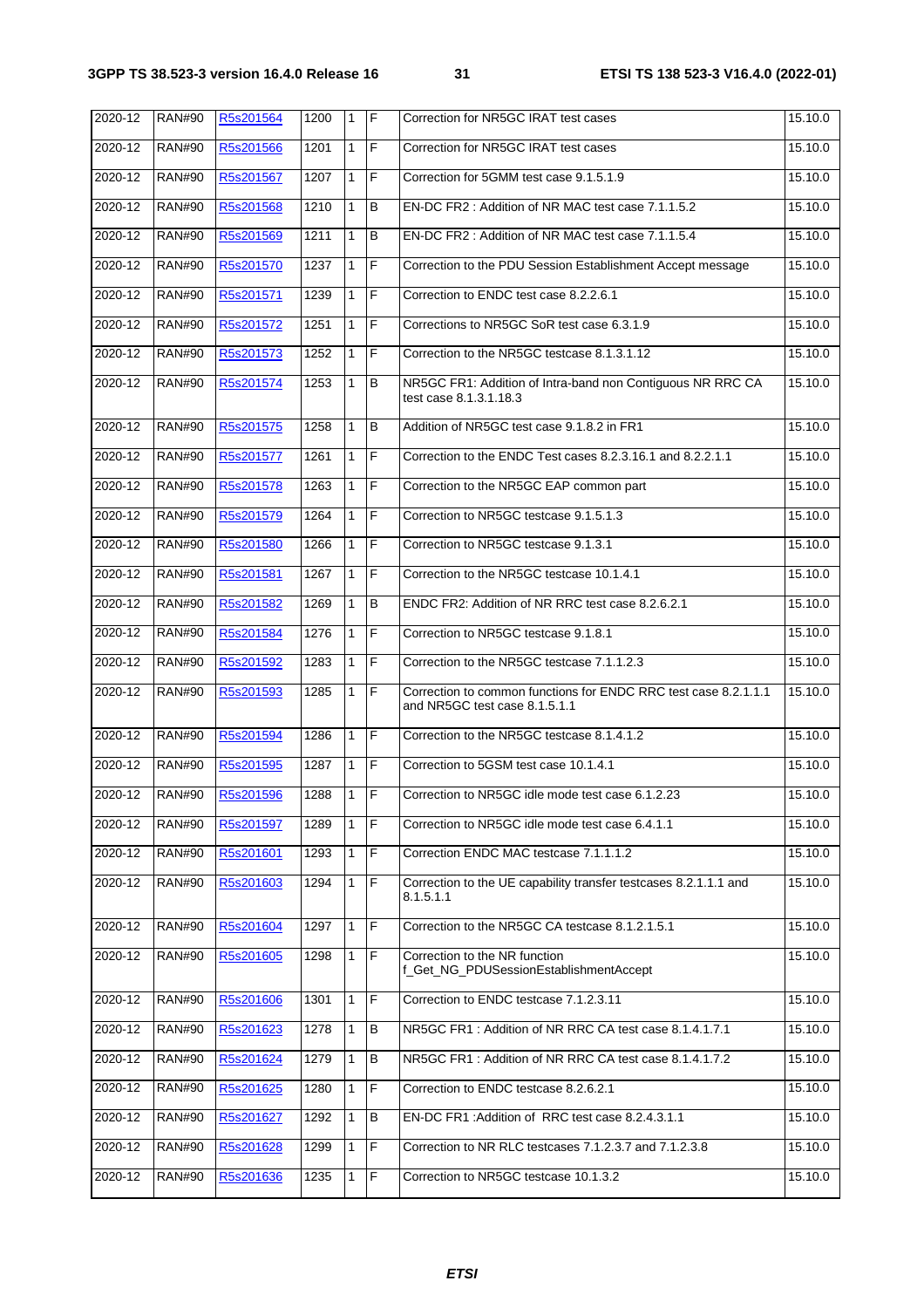| 2020-12     | <b>RAN#90</b> | R5s201646 | 1452 |                | F              | Add new verified and e-mail agreed TTCN test cases in the TC lists<br>in 38.523-3 (prose), Annex A | 15.10.0 |
|-------------|---------------|-----------|------|----------------|----------------|----------------------------------------------------------------------------------------------------|---------|
| 2020-12     | <b>RAN#90</b> | R5-206369 | 1362 | $\mathbf{1}$   | $\blacksquare$ | 5G Test Models updates                                                                             | 15.10.0 |
| 2020-12     | <b>RAN#90</b> | R5s201387 | 1334 | -              | F              | Rel-16 Sep'20 baseline upgrade for 5GS Test Suites                                                 | 16.0.0  |
| 2021-03     | <b>RAN#91</b> | R5-210355 | 1570 |                | F              | Guidelines on test execution for bands n14 and n53                                                 | 16.1.0  |
| 2021-03     | <b>RAN#91</b> | R5-211417 | 1568 | 1              | F              | 5G Test Models updates                                                                             | 16.1.0  |
| 2021-03     | <b>RAN#91</b> | R5s210042 | 1484 | $\overline{a}$ | F              | Correction for NR5GC idle mode test case 6.4.1.2                                                   | 16.1.0  |
| $2021 - 03$ | <b>RAN#91</b> | R5s210043 | 1485 |                | $\overline{F}$ | Correction for NR5GC IRAT test cases 6.2.2.1 and 6.2.3.3                                           | 16.1.0  |
| 2021-03     | <b>RAN#91</b> | R5s210044 | 1486 |                | F              | Correction for NR5GC RRC test case 8.1.3.3.2                                                       | 16.1.0  |
| 2021-03     | <b>RAN#91</b> | R5s210049 | 1491 | ÷.             | F              | Correction for NR5GC idle mode test case 6.3.1.7                                                   | 16.1.0  |
| 2021-03     | <b>RAN#91</b> | R5s210051 | 1493 |                | F              | Correction for NR RRC test case 8.1.1.2.3                                                          | 16.1.0  |
| 2021-03     | <b>RAN#91</b> | R5s210057 | 1497 |                | F              | Correction for NR5GC idle mode test case 6.2.1.4                                                   | 16.1.0  |
| 2021-03     | <b>RAN#91</b> | R5s210058 | 1498 | L.             | F              | Correction for NR5GC RRC test case 8.1.4.1.2                                                       | 16.1.0  |
| 2021-03     | <b>RAN#91</b> | R5s210059 | 1499 |                | F              | Correction for NR RRC Deregistration test cases                                                    | 16.1.0  |
| 2021-03     | <b>RAN#91</b> | R5s210065 | 1502 |                | F              | Correction to ENDC testcase 7.1.3.5.2                                                              | 16.1.0  |
| 2021-03     | <b>RAN#91</b> | R5s210066 | 1503 |                | B              | Addition of NR5GC test case 7.1.1.7.1.1 in FR1                                                     | 16.1.0  |
| 2021-03     | <b>RAN#91</b> | R5s210068 | 1504 |                | B              | Addition of NR5GC test case 7.1.1.7.1.2 in FR1                                                     | 16.1.0  |
| 2021-03     | <b>RAN#91</b> | R5s210070 | 1505 |                | B              | Addition of ENDC test case 7.1.1.7.1.1 in FR1                                                      | 16.1.0  |
| 2021-03     | <b>RAN#91</b> | R5s210072 | 1506 |                | F              | Correction to NR5GC test case 6.1.2.19                                                             | 16.1.0  |
| 2021-03     | <b>RAN#91</b> | R5s210073 | 1507 | L.             | F              | Correction to function f_NR5GC_ModifyPDUSession_AddVoice                                           | 16.1.0  |
| 2021-03     | <b>RAN#91</b> | R5s210074 | 1508 |                | F              | Correction to f_BuildDefaultQoSRules                                                               | 16.1.0  |
| 2021-03     | <b>RAN#91</b> | R5s210075 | 1509 |                | F              | Correction to CA configurations for CA_n260G                                                       | 16.1.0  |
| 2021-03     | <b>RAN#91</b> | R5s210077 | 1511 | -              | F              | Correction for NR5GC IRAT test cases                                                               | 16.1.0  |
| 2021-03     | <b>RAN#91</b> | R5s210078 | 1512 |                | F              | Correction for 5GMM test case 9.3.1.2                                                              | 16.1.0  |
| 2021-03     | <b>RAN#91</b> | R5s210079 | 1513 |                | $\mathsf F$    | Correction for NR5GC RRC CA test cases 8.1.4.1.7.1 and<br>8.1.4.1.7.2                              | 16.1.0  |
| 2021-03     | <b>RAN#91</b> | R5s210082 | 1516 | ÷,             | F              | Correction to NR PDCP test case 7.1.3.5.3                                                          | 16.1.0  |
| 2021-03     | <b>RAN#91</b> | R5s210083 | 1517 |                | F              | Corrections for ENDC RRC test case 8.2.2.3.1                                                       | 16.1.0  |
| 2021-03     | <b>RAN#91</b> | R5s210084 | 1518 |                | F              | Correction for NR5GC idle extension procedure                                                      | 16.1.0  |
| 2021-03     | <b>RAN#91</b> | R5s210085 | 1519 |                | F              | Corrections for NR5GC idle mode test cases                                                         | 16.1.0  |
| 2021-03     | <b>RAN#91</b> | R5s210087 | 1521 |                | F              | Correction to NR MAC test case 7.1.1.3.3                                                           | 16.1.0  |
| 2021-03     | <b>RAN#91</b> | R5s210088 | 1522 |                | F              | Correction to NR MAC test case 7.1.1.1.1a                                                          | 16.1.0  |
| 2021-03     | <b>RAN#91</b> | R5s210089 | 1523 |                | F              | Correction to ENDC RRC test case 8.2.4.3.1.1                                                       | 16.1.0  |
| 2021-03     | <b>RAN#91</b> | R5s210092 | 1526 |                | F              | Correction to NR5GC idle mode test case 6.4.2.1                                                    | 16.1.0  |
| 2021-03     | <b>RAN#91</b> | R5s210093 | 1527 |                | F              | Corrections to NR RLC test case 7.1.2.3.5                                                          | 16.1.0  |
| 2021-03     | <b>RAN#91</b> | R5s210094 | 1528 |                | F              | Correction to NR idle mode test case 6.4.1.1                                                       | 16.1.0  |
| 2021-03     | <b>RAN#91</b> | R5s210103 | 1531 |                | F              | Correction to f_EUTRA38_TAUReqFromN1                                                               | 16.1.0  |
| 2021-03     | <b>RAN#91</b> | R5s210104 | 1532 |                | F              | Correction to function f_NR_GetHighestBandwidthFrequency                                           | 16.1.0  |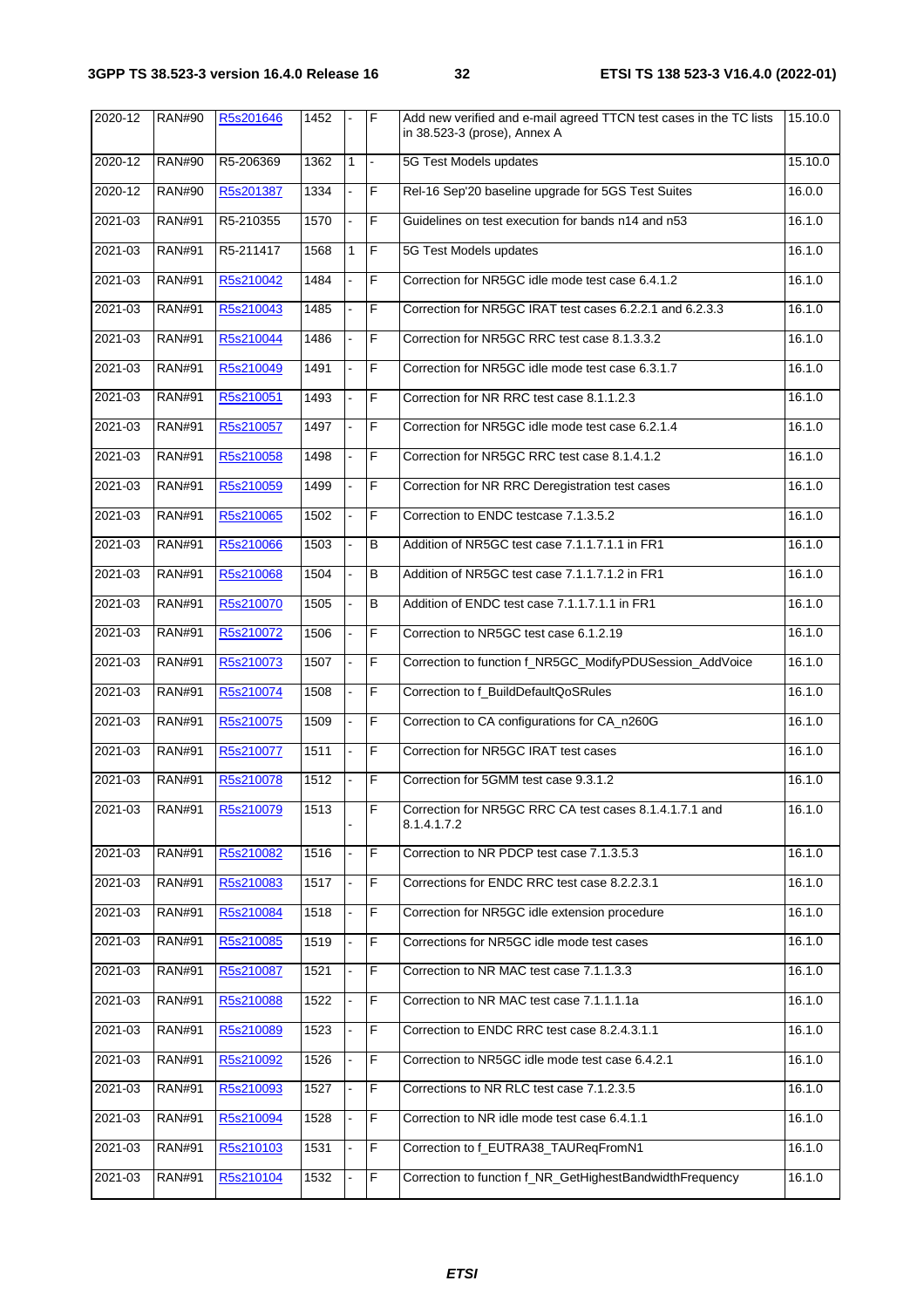| 2021-03 | <b>RAN#91</b> | R5s210110 | 1538 | $\blacksquare$ | F              | Correction for 5GSM test case 10.1.1.1                              | 16.1.0 |
|---------|---------------|-----------|------|----------------|----------------|---------------------------------------------------------------------|--------|
| 2021-03 | <b>RAN#91</b> | R5s210111 | 1539 |                | F              | Correction to NR5GC testcase 9.1.1.2                                | 16.1.0 |
| 2021-03 | <b>RAN#91</b> | R5s210116 | 1543 |                | F              | Correction for NR5GC multilayer test case 11.3.4                    | 16.1.0 |
| 2021-03 | <b>RAN#91</b> | R5s210123 | 1545 | ä,             | F              | Correction to NR5GC test case 9.1.5.1.8                             | 16.1.0 |
| 2021-03 | <b>RAN#91</b> | R5s210128 | 1546 |                | F              | Correction to ENDC test case 8.2.2.3.1                              | 16.1.0 |
| 2021-03 | <b>RAN#91</b> | R5s210129 | 1547 |                | F              | Correction to function f_NR_GetSSB_ToMeasure                        | 16.1.0 |
| 2021-03 | <b>RAN#91</b> | R5s210130 | 1548 |                | F              | Correction function f_NG_GetDNN                                     | 16.1.0 |
| 2021-03 | <b>RAN#91</b> | R5s210134 | 1550 |                | F              | Correction to NR5GC testcase 9.1.5.1.3                              | 16.1.0 |
| 2021-03 | <b>RAN#91</b> | R5s210135 | 1551 |                | F              | Correction to NR5GC test case 8.1.4.1.2                             | 16.1.0 |
| 2021-03 | <b>RAN#91</b> | R5s210138 | 1552 | $\overline{a}$ | F              | Correction to NR5GC test case 7.1.1.9.1                             | 16.1.0 |
| 2021-03 | <b>RAN#91</b> | R5s210143 | 1554 |                | F              | Correction for NR5GC RRC PWS test cases                             | 16.1.0 |
| 2021-03 | <b>RAN#91</b> | R5s210145 | 1555 |                | F              | Correction to NR5GC test case 9.1.5.1.9                             | 16.1.0 |
| 2021-03 | <b>RAN#91</b> | R5s210147 | 1557 | $\blacksquare$ | F              | Correction to NR5GC test case 7.1.1.2.1 and 7.1.1.3.1               | 16.1.0 |
| 2021-03 | <b>RAN#91</b> | R5s210148 | 1558 |                | F              | Correction to function<br>f_NR5GC_PDUSessionEstablishment_InnerLoop | 16.1.0 |
| 2021-03 | <b>RAN#91</b> | R5s210153 | 1560 |                | F              | Correction to EAP authentication calculation                        | 16.1.0 |
| 2021-03 | <b>RAN#91</b> | R5s210157 | 1564 | ÷,             | F              | Correction for NR5GC IRAT test cases                                | 16.1.0 |
| 2021-03 | <b>RAN#91</b> | R5s210159 | 1565 | ÷,             | F              | Correction to NR5GC testcase 9.1.7.2                                | 16.1.0 |
| 2021-03 | <b>RAN#91</b> | R5s210160 | 1566 |                | F              | Correction to ENDC test case 8.2.4.3.1.3                            | 16.1.0 |
| 2021-03 | <b>RAN#91</b> | R5s210161 | 1567 | ÷.             | F              | Correction function f_EUTRA38_MultiPDN_GetAPN                       | 16.1.0 |
| 2021-03 | <b>RAN#91</b> | R5s210162 | 1569 | ä,             | B              | Addition of NR5GC test case 8.1.4.1.5 in FR1                        | 16.1.0 |
| 2021-03 | <b>RAN#91</b> | R5s210164 | 1571 |                | F              | Correction to function f_NR5GC_RRC_Idle_Steps5_9_AKA                | 16.1.0 |
| 2021-03 | <b>RAN#91</b> | R5s210166 | 1572 |                | F              | Correction to NR5GC testcase 9.1.1.1                                | 16.1.0 |
| 2021-03 | <b>RAN#91</b> | R5s210167 | 1573 |                | F              | Correction to NR5GC test case 8.1.1.3.4                             | 16.1.0 |
| 2021-03 | <b>RAN#91</b> | R5s210168 | 1574 |                | IF             | Correction to NR5GC test case 6.1.1.4                               | 16.1.0 |
| 2021-03 | <b>RAN#91</b> | R5s210171 | 1223 | 1              | F              | Correction to NR testcase 7.1.2.3.3                                 | 16.1.0 |
| 2021-03 | <b>RAN#91</b> | R5s210172 | 1277 | 1              | $\mathsf F$    | Correction to function f_NR_RRCReconfigExistingDRBs                 | 16.1.0 |
| 2021-03 | <b>RAN#91</b> | R5s210173 | 1305 | 1              | $\overline{B}$ | EN-DC FR1 : Addition of RRC test case 8.2.2.3.1                     | 16.1.0 |
| 2021-03 | <b>RAN#91</b> | R5s210175 | 1321 | $\overline{2}$ | $\mathsf F$    | Correction to function f_NR5GC_PDUSessionEstablishment              | 16.1.0 |
| 2021-03 | <b>RAN#91</b> | R5s210176 | 1340 | 1              | F              | Correction to NR5GC testcase 9.3.1.2                                | 16.1.0 |
| 2021-03 | <b>RAN#91</b> | R5s210178 | 1367 | 1              | В              | Addition of NR5GC test case 6.3.1.7 in FR1                          | 16.1.0 |
| 2021-03 | <b>RAN#91</b> | R5s210179 | 1374 | $\mathbf{1}$   | F              | Correction for NR5GC IRAT test cases 8.1.1.3.4                      | 16.1.0 |
| 2021-03 | <b>RAN#91</b> | R5s210180 | 1375 | 1              | F              | Correction to NR5GC IRAT test case 6.2.3.9                          | 16.1.0 |
| 2021-03 | <b>RAN#91</b> | R5s210181 | 1376 | $\mathbf{1}$   | F              | Corrections for NR5GC IRAT test case 8.1.4.2.2.1                    | 16.1.0 |
| 2021-03 | <b>RAN#91</b> | R5s210182 | 1379 | 1              | F              | Correction to NR5GC IRAT test case 6.2.1.4                          | 16.1.0 |
| 2021-03 | <b>RAN#91</b> | R5s210183 | 1380 | 1              | $\overline{F}$ | Correction to EN-DC RRC test case 8.2.4.1.1.x                       | 16.1.0 |
| 2021-03 | <b>RAN#91</b> | R5s210184 | 1392 | 1              | F              | Correction to 5GMM test case 9.1.1.2                                | 16.1.0 |
| 2021-03 | <b>RAN#91</b> | R5s210185 | 1393 | 1              | $\mathsf F$    | Correction to NR PDCP test case 7.1.3.4.1                           | 16.1.0 |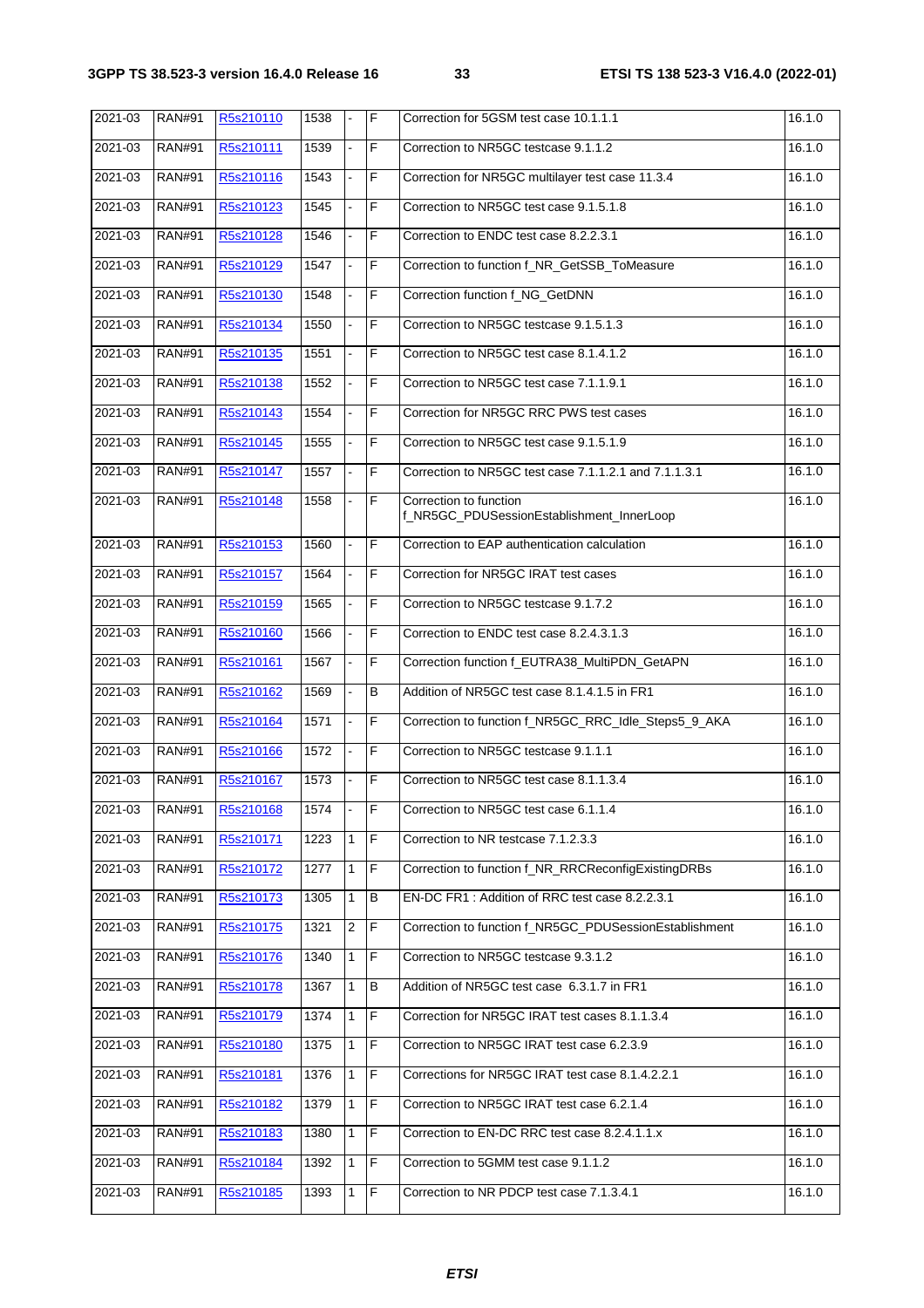| 2021-03 | <b>RAN#91</b> | R5s210186 | 1395 | $\mathbf{1}$ | IF  | Correction to 5GMM test case 9.1.5.1.1                                     | 16.1.0 |
|---------|---------------|-----------|------|--------------|-----|----------------------------------------------------------------------------|--------|
| 2021-03 | <b>RAN#91</b> | R5s210187 | 1577 |              | F   | Correction to ENDC testcase 8.2.2.1.1                                      | 16.1.0 |
| 2021-03 | <b>RAN#91</b> | R5s210188 | 1396 | $\mathbf{1}$ | IF  | Correction to NR RLC test case 7.1.2.3.5                                   | 16.1.0 |
| 2021-03 | <b>RAN#91</b> | R5s210190 | 1398 | 1            | F   | Correction to 5GMM test case 9.1.7.2                                       | 16.1.0 |
| 2021-03 | <b>RAN#91</b> | R5s210191 | 1399 | 1            | F   | Correction for NR MAC test case 7.1.1.5.2                                  | 16.1.0 |
| 2021-03 | <b>RAN#91</b> | R5s210192 | 1401 | 1            | B   | EN-DC FR1: Addition of NR MAC test case 7.1.1.5.5                          | 16.1.0 |
| 2021-03 | <b>RAN#91</b> | R5s210193 | 1403 | 1            | B   | EN-DC FR2: Addition of NR MAC test case 7.1.1.5.5                          | 16.1.0 |
| 2021-03 | <b>RAN#91</b> | R5s210194 | 1405 | $\mathbf{1}$ | F   | Correction to NR5GC SDAP test cases and RRC test case 8.1.5.4.1            | 16.1.0 |
| 2021-03 | <b>RAN#91</b> | R5s210195 | 1406 | $\mathbf{1}$ | F   | Correction to NR5GC idle more test case 6.3.1.7                            | 16.1.0 |
| 2021-03 | <b>RAN#91</b> | R5s210196 | 1410 | $\mathbf{1}$ | lF. | Correction to ENDC RLC testcase 7.1.2.3.6                                  | 16.1.0 |
| 2021-03 | <b>RAN#91</b> | R5s210197 | 1412 | $\mathbf{1}$ | F   | Correction to NR MAC test case 7.1.1.5.4                                   | 16.1.0 |
| 2021-03 | <b>RAN#91</b> | R5s210198 | 1413 | $\mathbf{1}$ | F   | Correction for template cs_NR_SS_SpCellConfig                              | 16.1.0 |
| 2021-03 | <b>RAN#91</b> | R5s210199 | 1415 | 1            | B   | Addition of NR5GC test case 7.1.1.10.1 in FR1                              | 16.1.0 |
| 2021-03 | <b>RAN#91</b> | R5s210200 | 1423 | $\mathbf{1}$ | F   | Correction for NR5GC IRAT test cases                                       | 16.1.0 |
| 2021-03 | <b>RAN#91</b> | R5s210201 | 1425 | $\mathbf{1}$ | F   | Correction for NR MAC test case 7.1.1.5.1                                  | 16.1.0 |
| 2021-03 | <b>RAN#91</b> | R5s210202 | 1426 | $\mathbf{1}$ | F   | Correction for 5GMM test case 9.1.4.1                                      | 16.1.0 |
| 2021-03 | <b>RAN#91</b> | R5s210203 | 1434 | $\mathbf{1}$ | F   | Corrections for NR PDCP integrity and ciphering test cases                 | 16.1.0 |
| 2021-03 | <b>RAN#91</b> | R5s210204 | 1438 | $\mathbf{1}$ | F   | Correction to f_Check_NG_PDUSessionModificationReq in 20wk43<br><b>IWD</b> | 16.1.0 |
| 2021-03 | <b>RAN#91</b> | R5s210205 | 1439 | $\mathbf{1}$ | IF  | Correction to NR5GC testcases 10.1.6.1 and 10.1.6.2 for 20wk43<br>IWD.     | 16.1.0 |
| 2021-03 | <b>RAN#91</b> | R5s210206 | 1441 | $\mathbf{1}$ | IF. | Correction to function f_NR_InitAS_KeyChaining_SKgNB                       | 16.1.0 |
| 2021-03 | <b>RAN#91</b> | R5s210209 | 1442 | $\mathbf{1}$ | IF  | Correction to NR5GC test case 9.1.5.1.9                                    | 16.1.0 |
| 2021-03 | <b>RAN#91</b> | R5s210210 | 1445 | $\mathbf{1}$ | F   | Correction to NR5GC test case 9.1.5.1.12                                   | 16.1.0 |
| 2021-03 | <b>RAN#91</b> | R5s210211 | 1446 | 1            | F   | Correction to NR MAC test case 7.1.1.3.3                                   | 16.1.0 |
| 2021-03 | <b>RAN#91</b> | R5s210221 | 1449 | 1            | B   | Addition of NR5GC test case 7.1.1.5.5 in FR1                               | 16.1.0 |
| 2021-03 | <b>RAN#91</b> | R5s210222 | 1451 | 1            | F   | Correction to NR PDCP integrity test cases                                 | 16.1.0 |
| 2021-03 | <b>RAN#91</b> | R5s210226 | 1453 | 1            | F   | Correction to NR5GC test case 8.1.4.2.2.1                                  | 16.1.0 |
| 2021-03 | <b>RAN#91</b> | R5s210230 | 1454 | 1            | F   | Correction to NR5GC test case 10.1.3.2                                     | 16.1.0 |
| 2021-03 | <b>RAN#91</b> | R5s210234 | 1580 |              | F   | Correction to function f_Get_NG_DLNASTransport                             | 16.1.0 |
| 2021-03 | <b>RAN#91</b> | R5s210235 | 1581 |              | F   | Correction to function fl_TC_9_1_1_3_6_Body                                | 16.1.0 |
| 2021-03 | <b>RAN#91</b> | R5s210238 | 1583 |              | F   | Correction to ENDC test case 10.2.2.1                                      | 16.1.0 |
| 2021-03 | <b>RAN#91</b> | R5s210243 | 1588 |              | B   | NR5GC FR1: Addition of NR5GC RRC test case 8.1.1.2.4                       | 16.1.0 |
| 2021-03 | <b>RAN#91</b> | R5s210253 | 1589 | -            | F   | Correction to function f_NR5GC_CellInfo_SetSIB3_start                      | 16.1.0 |
| 2021-03 | <b>RAN#91</b> | R5s210254 | 1459 | $\mathbf{1}$ | F   | Correction to function f_NR_TestcaselsL2Testcase in 20wk50                 | 16.1.0 |
| 2021-03 | <b>RAN#91</b> | R5s210255 | 1460 | 1            | F   | Correction to function f_GetPDN_DNNTypeFromAPN in 20wk50                   | 16.1.0 |
| 2021-03 | <b>RAN#91</b> | R5s210256 | 1461 | $\mathbf{1}$ | F   | Correction to NR5GC IRAT test case 6.2.1.5                                 | 16.1.0 |
| 2021-03 | <b>RAN#91</b> | R5s210257 | 1472 | 1            | F   | Correction to NR5GC idle mode test case 6.3.1.9                            | 16.1.0 |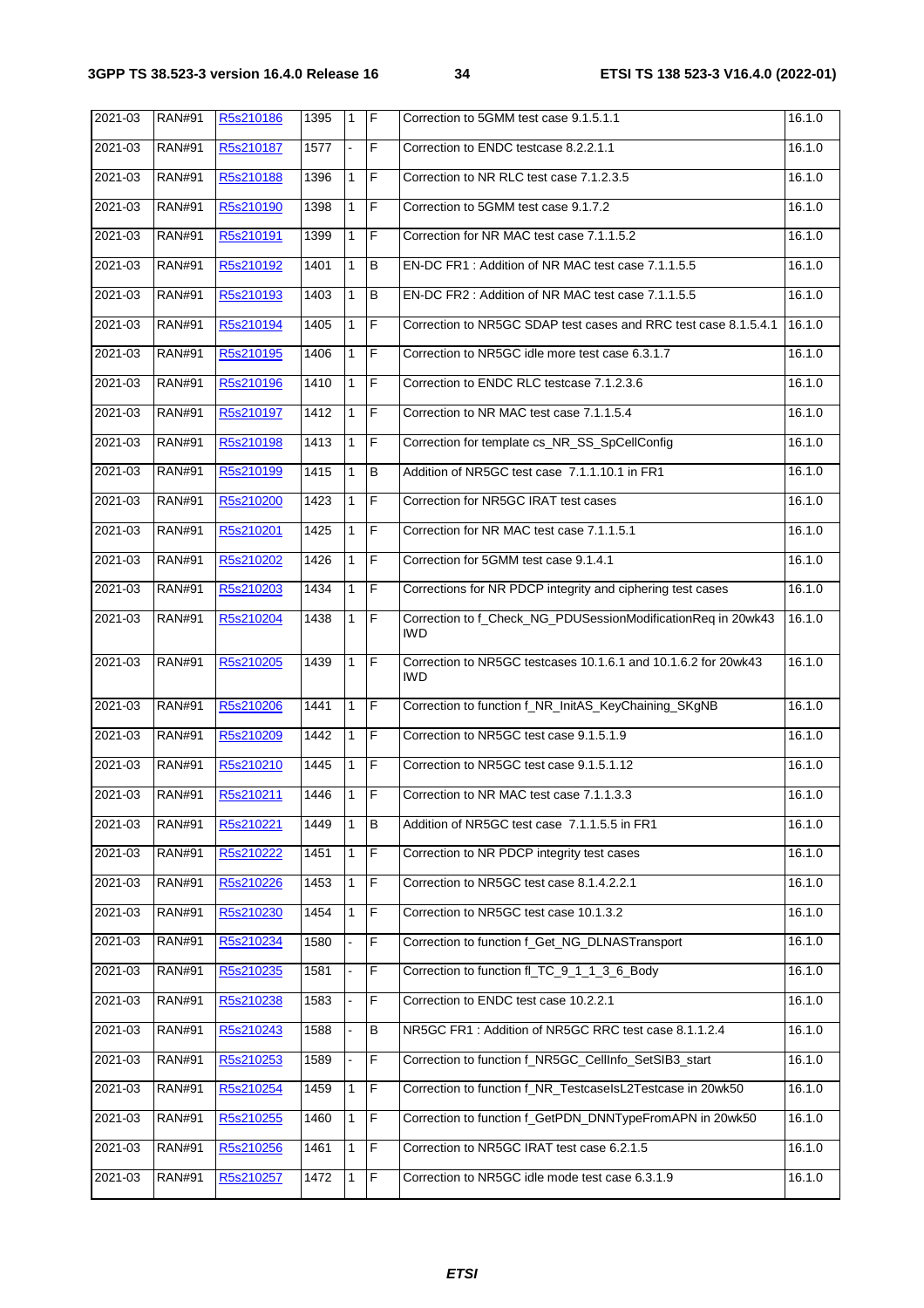| 2021-03     | <b>RAN#91</b> | R5s210258 | 1475 | $\mathbf{1}$ | ΙF             | Correction to NR MAC testcase 7.1.1.1.2                                                            | 16.1.0 |
|-------------|---------------|-----------|------|--------------|----------------|----------------------------------------------------------------------------------------------------|--------|
| 2021-03     | <b>RAN#91</b> | R5s210259 | 1476 | $\mathbf{1}$ | F              | Correction for NR RLC test case 7.1.2.3.8 in EN-DC                                                 | 16.1.0 |
| 2021-03     | <b>RAN#91</b> | R5s210260 | 1477 | 1            | F              | Correction to ENDC Integrity protection test cases 7.1.3.2.x                                       | 16.1.0 |
| 2021-03     | <b>RAN#91</b> | R5s210261 | 1478 | 1            | $\overline{F}$ | Correction for NR PDCP test case 7.1.3.4.1 in EN-DC                                                | 16.1.0 |
| 2021-03     | <b>RAN#91</b> | R5s210263 | 1590 |              | F              | Correction to cads_NR_CellConfig_C_RNTI_REQ                                                        | 16.1.0 |
| 2021-03     | <b>RAN#91</b> | R5s210265 | 1591 |              | F              | Correction to<br>f_EUTRA38_BuildEUTRA_RadioResourceConfigDedicated                                 | 16.1.0 |
| 2021-03     | <b>RAN#91</b> | R5s210267 | 1592 |              | F              | Correction to f_NG_GetPDNAddress                                                                   | 16.1.0 |
| 2021-03     | <b>RAN#91</b> | R5s210271 | 1594 |              | F              | Correction to NR5GC test case 8.1.3.1.23                                                           | 16.1.0 |
| 2021-03     | <b>RAN#91</b> | R5s210275 | 1595 |              | $\overline{F}$ | Correction to NR PDCP test 7.1.3.5.2                                                               | 16.1.0 |
| 2021-03     | <b>RAN#91</b> | R5s210276 | 1596 |              | F              | Correction to NR5GC testcase 6.2.3.4                                                               | 16.1.0 |
| 2021-03     | <b>RAN#91</b> | R5s210277 | 1597 |              | F              | Correction to the function f_ReconfigureDRBs                                                       | 16.1.0 |
| 2021-03     | <b>RAN#91</b> | R5s210282 | 1598 |              | F              | Correction to NR5GC test case 7.1.3.4.1                                                            | 16.1.0 |
| 2021-03     | <b>RAN#91</b> | R5s210283 | 1599 |              | B              | EN-DC FR1: Addition of EN-DC RRC test case 8.2.2.2.1                                               | 16.1.0 |
| 2021-03     | <b>RAN#91</b> | R5s210312 | 1443 | $\mathbf{1}$ | F              | Correction to NR5GC test case 8.1.3.2.2                                                            | 16.1.0 |
| 2021-03     | <b>RAN#91</b> | R5s210314 | 1462 | $\mathbf{1}$ | F              | Correction to NR5GC IRAT test case 8.1.4.2.1.1                                                     | 16.1.0 |
| 2021-03     | <b>RAN#91</b> | R5s210316 | 1457 | 1            | B              | EN-DC FR1: Addition of NR MAC test case 7.1.1.4.2.5                                                | 16.1.0 |
| 2021-03     | <b>RAN#91</b> | R5s210319 | 1614 | ä,           | F              | Add new verified and e-mail agreed TTCN test cases in the TC lists<br>in 38.523-3 (prose), Annex A | 16.1.0 |
| $2021 - 06$ | <b>RAN#92</b> | R5-213516 | 1717 | $\mathbf{1}$ | F              | 5G Test Models updates                                                                             | 16.2.0 |
| 2021-06     | <b>RAN#92</b> | R5s210389 | 1646 |              | F              | Correction for NR5GC CA inter-cell handover procedure                                              | 16.2.0 |
| 2021-06     | <b>RAN#92</b> | R5s210390 | 1647 |              | B              | Addition of NR5GC Idle mode test case 6.1.1.6 in FR1                                               | 16.2.0 |
| 2021-06     | <b>RAN#92</b> | R5s210395 | 1648 |              | F              | Correction to the function f_NR_PDCP_SDU_GetList                                                   | 16.2.0 |
| 2021-06     | <b>RAN#92</b> | R5s210396 | 1649 |              | $\overline{F}$ | Correction to cads_NR_UplinkBWP_ConfigCommon_REQ                                                   | 16.2.0 |
| 2021-06     | <b>RAN#92</b> | R5s210402 | 1650 |              | F              | Correction for NR5GC IRAT test case 8.1.4.2.1.1                                                    | 16.2.0 |
| 2021-06     | <b>RAN#92</b> | R5s210403 | 1651 |              | F              | Correction for NR 5GC IRAT test case 6.2.3.4                                                       | 16.2.0 |
| 2021-06     | <b>RAN#92</b> | R5s210404 | 1652 |              | F              | Correction for NR system information modification functions                                        | 16.2.0 |
| 2021-06     | <b>RAN#92</b> | R5s210405 | 1653 |              | F              | Correction for NR idle mode test case 6.3.1.9                                                      | 16.2.0 |
| 2021-06     | <b>RAN#92</b> | R5s210406 | 1654 |              | F              | Correction for NR5GC RRC test case 8.1.1.3.2                                                       | 16.2.0 |
| 2021-06     | <b>RAN#92</b> | R5s210407 | 1655 |              | F              | Correction for NR5GC common function                                                               | 16.2.0 |
| 2021-06     | <b>RAN#92</b> | R5s210408 | 1656 |              | F              | Corrections for NR5GC IRAT test cases                                                              | 16.2.0 |
| 2021-06     | <b>RAN#92</b> | R5s210409 | 1657 |              | F              | Correction for NR idle mode test case 6.4.3.1                                                      | 16.2.0 |
| 2021-06     | <b>RAN#92</b> | R5s210410 | 1658 |              | F              | Correction for NR5GC IRAT test case 6.2.1.2                                                        | 16.2.0 |
| 2021-06     | <b>RAN#92</b> | R5s210412 | 1660 |              | F              | Correction for NR5GC IRAT test case 8.1.4.2.2.1                                                    | 16.2.0 |
| 2021-06     | <b>RAN#92</b> | R5s210414 | 1661 |              | F              | Re-verification of NR5GC IRAT test case 11.1.1                                                     | 16.2.0 |
| 2021-06     | <b>RAN#92</b> | R5s210417 | 1663 |              | F              | Correction to function f_GetPDN_DNNTypeFromAPN                                                     | 16.2.0 |
| 2021-06     | <b>RAN#92</b> | R5s210422 | 1664 |              | F              | Correction to a_ApplicationCtrl                                                                    | 16.2.0 |
| 2021-06     | <b>RAN#92</b> | R5s210426 | 1666 |              | F              | Correction for NR MAC test case 7.1.1.2.3                                                          | 16.2.0 |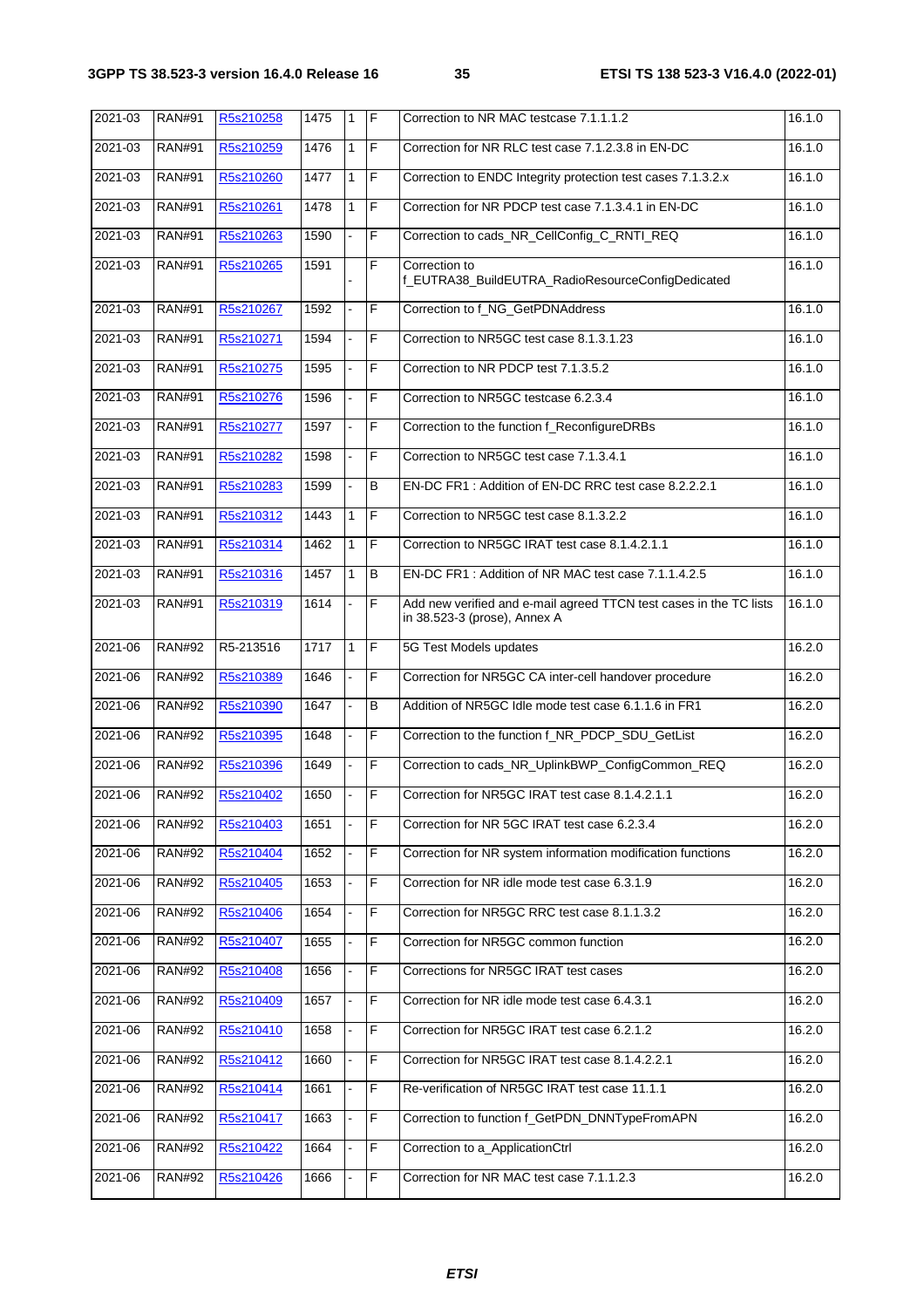| 2021-06     | <b>RAN#92</b> | R5s210427 | 1667 | $\overline{a}$ | $\mathsf F$    | Correction for NR MAC test case 7.1.1.2.4                                                                | 16.2.0 |
|-------------|---------------|-----------|------|----------------|----------------|----------------------------------------------------------------------------------------------------------|--------|
| 2021-06     | <b>RAN#92</b> | R5s210428 | 1668 |                | F              | Correction for NR idle mode test case 6.1.1.3                                                            | 16.2.0 |
| 2021-06     | <b>RAN#92</b> | R5s210431 | 1670 |                | F              | Correction for 5GMM test case 9.1.5.1.3                                                                  | 16.2.0 |
| 2021-06     | <b>RAN#92</b> | R5s210432 | 1671 | ä,             | $\overline{F}$ | Correction for 5GMMtest cases 9.1.8.1 and 9.1.8.2                                                        | 16.2.0 |
| 2021-06     | <b>RAN#92</b> | R5s210433 | 1672 |                | $\overline{F}$ | Correction for NR idle mode test case 6.2.3.11                                                           | 16.2.0 |
| 2021-06     | <b>RAN#92</b> | R5s210434 | 1673 |                | F              | Correction for NR MAC test cases                                                                         | 16.2.0 |
| 2021-06     | <b>RAN#92</b> | R5s210435 | 1674 | $\blacksquare$ | F              | Correction for NR5GC measurement test cases                                                              | 16.2.0 |
| 2021-06     | <b>RAN#92</b> | R5s210438 | 1676 |                | F              | Correction for NR MAC test case 7.1.1.10.1                                                               | 16.2.0 |
| 2021-06     | <b>RAN#92</b> | R5s210439 | 1677 |                | F              | Correction for EN-DC RRC test case 8.2.2.3.1                                                             | 16.2.0 |
| 2021-06     | <b>RAN#92</b> | R5s210440 | 1678 | ä,             | F              | Correction for NR idle mode test case 6.1.2.8                                                            | 16.2.0 |
| 2021-06     | <b>RAN#92</b> | R5s210444 | 1679 |                | $\overline{F}$ | Rel-16 Mar'21 partial baseline upgrade for 5GS TTCN-3 Test Suites                                        | 16.2.0 |
| 2021-06     | <b>RAN#92</b> | R5s210445 | 1680 |                | F              | Correction for NR idle mode test case 6.2.3.6                                                            | 16.2.0 |
| 2021-06     | <b>RAN#92</b> | R5s210446 | 1681 | $\frac{1}{2}$  | F              | Correction for 5GMM test case 9.3.1.2                                                                    | 16.2.0 |
| 2021-06     | <b>RAN#92</b> | R5s210449 | 1684 |                | F              | Correction to NR idle mode test case 6.1.1.4                                                             | 16.2.0 |
| 2021-06     | <b>RAN#92</b> | R5s210453 | 1686 |                | F              | Corrections for EN-DC RRC test case 8.2.4.3.1.1                                                          | 16.2.0 |
| 2021-06     | <b>RAN#92</b> | R5s210454 | 1687 |                | F              | Correction for NR idle mode test case 6.4.1.1                                                            | 16.2.0 |
| 2021-06     | <b>RAN#92</b> | R5s210456 | 1689 |                | B              | Addition of NR5GC test case 8.1.5.6.1 in FR1                                                             | 16.2.0 |
| 2021-06     | <b>RAN#92</b> | R5s210463 | 1692 |                | F              | Correction to NR5GC testcase 7.1.4.1                                                                     | 16.2.0 |
| 2021-06     | <b>RAN#92</b> | R5s210471 | 1694 | ÷,             | F              | Correction to function fl QoS MaximumBitRateExtd 2                                                       | 16.2.0 |
| 2021-06     | <b>RAN#92</b> | R5s210475 | 1696 |                | F              | Re-verification of NR5GC IRAT test case 11.1.3                                                           | 16.2.0 |
| 2021-06     | <b>RAN#92</b> | R5s210476 | 1697 |                | F              | Correction to NR testcases 7.1.3.1.2.NR5GC and 7.1.3.1.2.ENDC                                            | 16.2.0 |
| 2021-06     | <b>RAN#92</b> | R5s210478 | 1699 | ÷,             | B              | Addition of NR5GC EPS fall back test case 11.1.4 in FR1                                                  | 16.2.0 |
| 2021-06     | <b>RAN#92</b> | R5s210480 | 1700 | L.             | $\overline{F}$ | Correction to functions f_NR5GC_ModifyPDUSession_AddVoice<br>and f_NR5GC_ModifyPDUSession_RemoveIMSVoice | 16.2.0 |
| 2021-06     | <b>RAN#92</b> | R5s210483 | 1702 |                | F              | Correction to function f_TC_7_1_1_3_3_NR5GC                                                              | 16.2.0 |
| 2021-06     | <b>RAN#92</b> | R5s210485 | 1704 | ÷,             | F              | Correction to NR5GC testcase 6.3.1.5                                                                     | 16.2.0 |
| 2021-06     | <b>RAN#92</b> | R5s210501 | 1707 |                | F              | Correction to the NR5GC Testcase 6.4.2.2                                                                 | 16.2.0 |
| 2021-06     | <b>RAN#92</b> | R5s210503 | 1708 |                | B              | NR5GC FR1: Addition of 5GMM test case 9.1.5.1.15                                                         | 16.2.0 |
| 2021-06     | <b>RAN#92</b> | R5s210509 | 1710 |                | F              | Correction to the UE capability transfer testcases 8.2.1.1.1 and<br>8.1.5.1.1                            | 16.2.0 |
| 2021-06     | <b>RAN#92</b> | R5s210520 | 1715 |                | F              | Correction to NR5GC testcase 6.2.3.8                                                                     | 16.2.0 |
| 2021-06     | <b>RAN#92</b> | R5s210523 | 1718 |                | F              | Correction to NR5GC RRC test case 8.1.3.1.18.x                                                           | 16.2.0 |
| $2021 - 06$ | <b>RAN#92</b> | R5s210524 | 1719 |                | F              | Correction to NR idle mode test case 6.1.2.2                                                             | 16.2.0 |
| 2021-06     | <b>RAN#92</b> | R5s210528 | 1088 | 1              | B              | EN-DC FR1: Addition of NR RLC test case 7.1.2.3.4                                                        | 16.2.0 |
| 2021-06     | <b>RAN#92</b> | R5s210529 | 1259 | 1              | В              | EN-DC FR2: Addition of NR RLC test case 7.1.2.3.4                                                        | 16.2.0 |
| 2021-06     | <b>RAN#92</b> | R5s210530 | 1295 | 1              | B              | Addition of NR5GC test case 7.1.2.3.4 in FR1                                                             | 16.2.0 |
| 2021-06     | <b>RAN#92</b> | R5s210531 | 1456 | $\mathbf{1}$   | F              | Correction to NR5GC test case 9.1.5.1.3                                                                  | 16.2.0 |
| 2021-06     | <b>RAN#92</b> | R5s210532 | 1488 | 1              | F              | Correction to NR MAC test case 7.1.1.1.2                                                                 | 16.2.0 |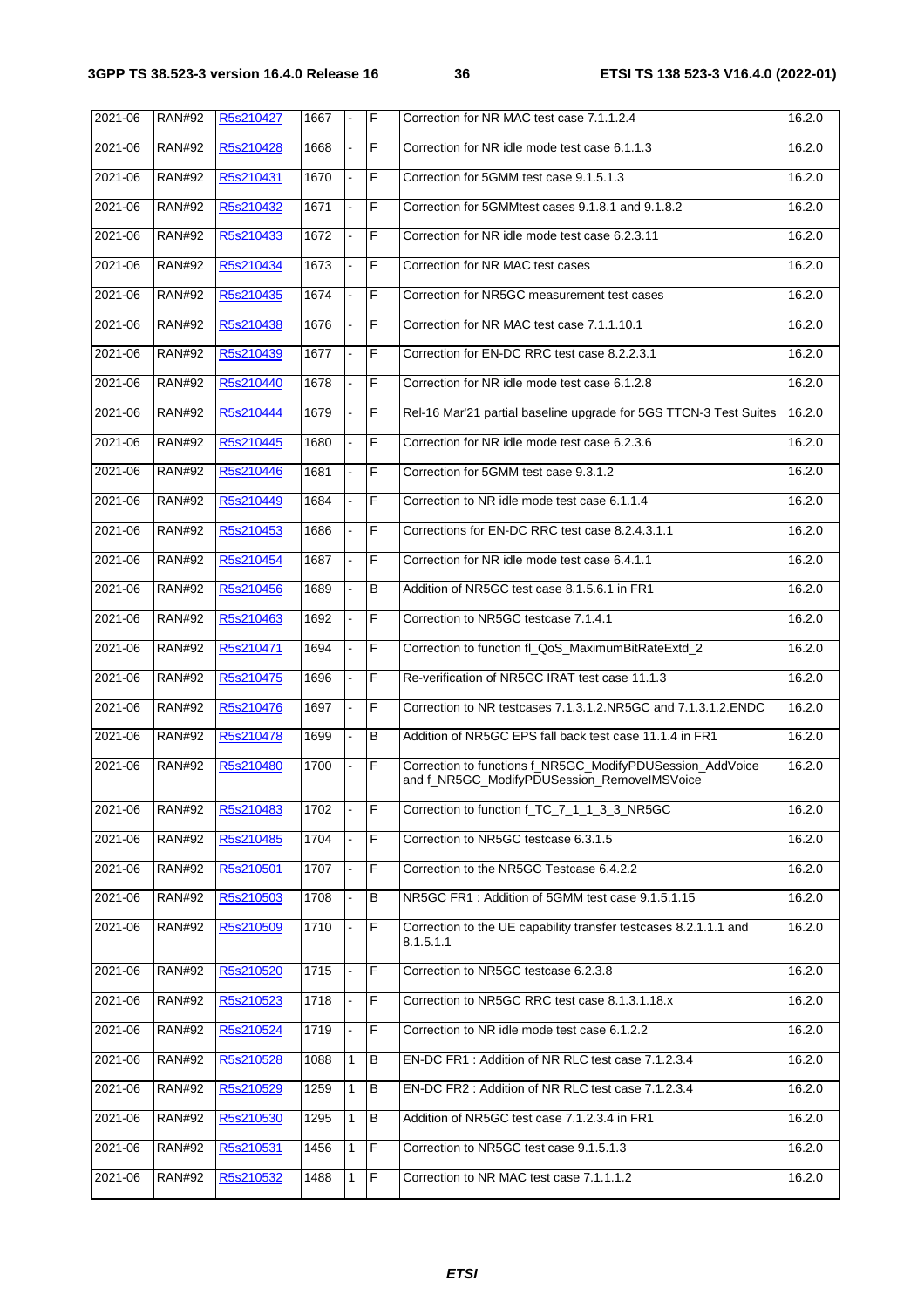| 2021-06     | <b>RAN#92</b> | R5s210533 | 1494 | $\mathbf{1}$   | IF.            | EN-DC FR1: Re-verification of NR RLC test case 7.1.2.3.4          | 16.2.0 |
|-------------|---------------|-----------|------|----------------|----------------|-------------------------------------------------------------------|--------|
| 2021-06     | <b>RAN#92</b> | R5s210534 | 1495 | $\mathbf{1}$   | F              | EN-DC FR2: Re-verification of NR RLC test case 7.1.2.3.4          | 16.2.0 |
| 2021-06     | <b>RAN#92</b> | R5s210535 | 1524 | 1              | F              | Correction to NR MAC test case 7.1.1.10.1                         | 16.2.0 |
| 2021-06     | <b>RAN#92</b> | R5s210536 | 1525 | $\mathbf{1}$   | $\overline{F}$ | Correction to NR MAC test case 7.1.1.1.6                          | 16.2.0 |
| 2021-06     | <b>RAN#92</b> | R5s210537 | 1536 | 1              | F              | Corrections for NR MAC test cases 7.1.1.2.3 and 7.1.1.2.4         | 16.2.0 |
| 2021-06     | <b>RAN#92</b> | R5s210538 | 1544 | 1              | F              | NR5GC FR1: Re-verification of NR RLC test case 7.1.2.3.4          | 16.2.0 |
| 2021-06     | <b>RAN#92</b> | R5s210539 | 1578 | 1              | F              | Correction NR5GC test case 6.1.2.14                               | 16.2.0 |
| 2021-06     | <b>RAN#92</b> | R5s210540 | 1582 | $\mathbf{1}$   | F              | Correction to NR5GC testcase 6.3.1.7                              | 16.2.0 |
| 2021-06     | <b>RAN#92</b> | R5s210541 | 1587 | 1              | F              | Correction for NR common function f_NR_InitDL_BWPs()              | 16.2.0 |
| 2021-06     | <b>RAN#92</b> | R5s210543 | 1593 | $\mathbf{1}$   | F              | Encoding enhancement for better TTCN logging                      | 16.2.0 |
| 2021-06     | <b>RAN#92</b> | R5s210547 | 1604 | 1              | F              | Correction to function<br>f_MTC_IMS_CreateMapAndConnectPTCs_NR5GC | 16.2.0 |
| $2021 - 06$ | <b>RAN#92</b> | R5s210548 | 1607 | 1              | F              | Correction to the Mapped EPS Parameter                            | 16.2.0 |
| 2021-06     | <b>RAN#92</b> | R5s210550 | 1611 | $\mathbf{1}$   | B              | NR5GC FR1: Addition of NR5GC multilayer test case 11.3.9          | 16.2.0 |
| 2021-06     | <b>RAN#92</b> | R5s210551 | 1612 | $\mathbf{1}$   | F              | Correction to NR5GC test case 8.1.1.4.1                           | 16.2.0 |
| 2021-06     | <b>RAN#92</b> | R5s210552 | 1613 | 1              | E              | Correction to function f_NR_RRC_SetupRequest_Common               | 16.2.0 |
| 2021-06     | <b>RAN#92</b> | R5s210556 | 1619 | 1              | B              | Addition of NR5GC test case 7.1.1.3.8.1 in FR1                    | 16.2.0 |
| 2021-06     | <b>RAN#92</b> | R5s210557 | 1620 | 1              | В              | Addition of NR5GC test case 7.1.1.3.8.2 in FR1                    | 16.2.0 |
| 2021-06     | <b>RAN#92</b> | R5s210558 | 1621 | $\mathbf{1}$   | F              | Correction to NR5GC test case 6.3.1.5                             | 16.2.0 |
| 2021-06     | <b>RAN#92</b> | R5s210560 | 1624 | 1              | B              | Addition of NR5GC test case 8.1.2.1.4 in FR1                      | 16.2.0 |
| 2021-06     | <b>RAN#92</b> | R5s210561 | 1625 | $\mathbf{1}$   | B              | Addition of NR5GC CA test case 8.1.4.1.8.1 in FR1                 | 16.2.0 |
| 2021-06     | <b>RAN#92</b> | R5s210562 | 1626 | $\mathbf{1}$   | B              | Addition of NR5GC CA test case 8.1.4.1.8.2 in FR1                 | 16.2.0 |
| 2021-06     | <b>RAN#92</b> | R5s210564 | 1629 | 1              | B              | NR5GC FR1: Addition of NR IRAT test case 6.2.3.11                 | 16.2.0 |
| 2021-06     | <b>RAN#92</b> | R5s210565 | 1631 | 1              | $\mathsf F$    | Correction for 5GMM test case 9.3.1.2                             | 16.2.0 |
| 2021-06     | <b>RAN#92</b> | R5s210566 | 1633 | $\overline{1}$ | IF.            | Correction to function fl_NR_InitialiseSiScheduling               | 16.2.0 |
| 2021-06     | <b>RAN#92</b> | R5s210567 | 1634 | 1              | E              | Correction to NR5GC testcase 9.1.5.1.3                            | 16.2.0 |
| 2021-06     | <b>RAN#92</b> | R5s210568 | 1635 | $\overline{2}$ | $\mathsf F$    | Correction for function f_NR5GC_ModifyPDUSession_AddVoice()       | 16.2.0 |
| 2021-06     | <b>RAN#92</b> | R5s210570 | 1638 | 1              | $\mathsf F$    | Summary of regression errors in 21wk12 TTCN for NR testcases      | 16.2.0 |
| 2021-06     | <b>RAN#92</b> | R5s210571 | 1639 | 1              | $\mathsf F$    | Correction to Multiple ENDC Measurement testcases                 | 16.2.0 |
| 2021-06     | <b>RAN#92</b> | R5s210572 | 1640 | 1              | F              | Correction to NR5GC testcase 9.1.5.2.8                            | 16.2.0 |
| 2021-06     | <b>RAN#92</b> | R5s210574 | 1724 |                | F              | Correction for NR5GC RRC test case 8.1.4.1.8.1                    | 16.2.0 |
| 2021-06     | <b>RAN#92</b> | R5s210575 | 1725 |                | F              | Correction to NR Idle Mode test case 6.4.2.1                      | 16.2.0 |
| 2021-06     | <b>RAN#92</b> | R5s210576 | 1726 |                | F              | Correction to the NR5GC Testcase 6.3.1.1                          | 16.2.0 |
| 2021-06     | <b>RAN#92</b> | R5s210577 | 1727 |                | $\mathsf F$    | Correction to NR5GC testcase 9.1.5.1.3                            | 16.2.0 |
| 2021-06     | <b>RAN#92</b> | R5s210578 | 1729 |                | F              | Correction to the function f_NR_SendRRCResume_Def                 | 16.2.0 |
| 2021-06     | <b>RAN#92</b> | R5s210581 | 1732 |                | F              | Correction to f_TC_6_4_2_1_NR5GC_TestBody                         | 16.2.0 |
| 2021-06     | <b>RAN#92</b> | R5s210582 | 1733 |                | $\mathsf F$    | Correction to function f_TC_7_1_1_5_5_NR_TestBody                 | 16.2.0 |
| 2021-06     | <b>RAN#92</b> | R5s210594 | 1738 |                | $\mathsf F$    | Correction to NR5GC MAC DRX test cases                            | 16.2.0 |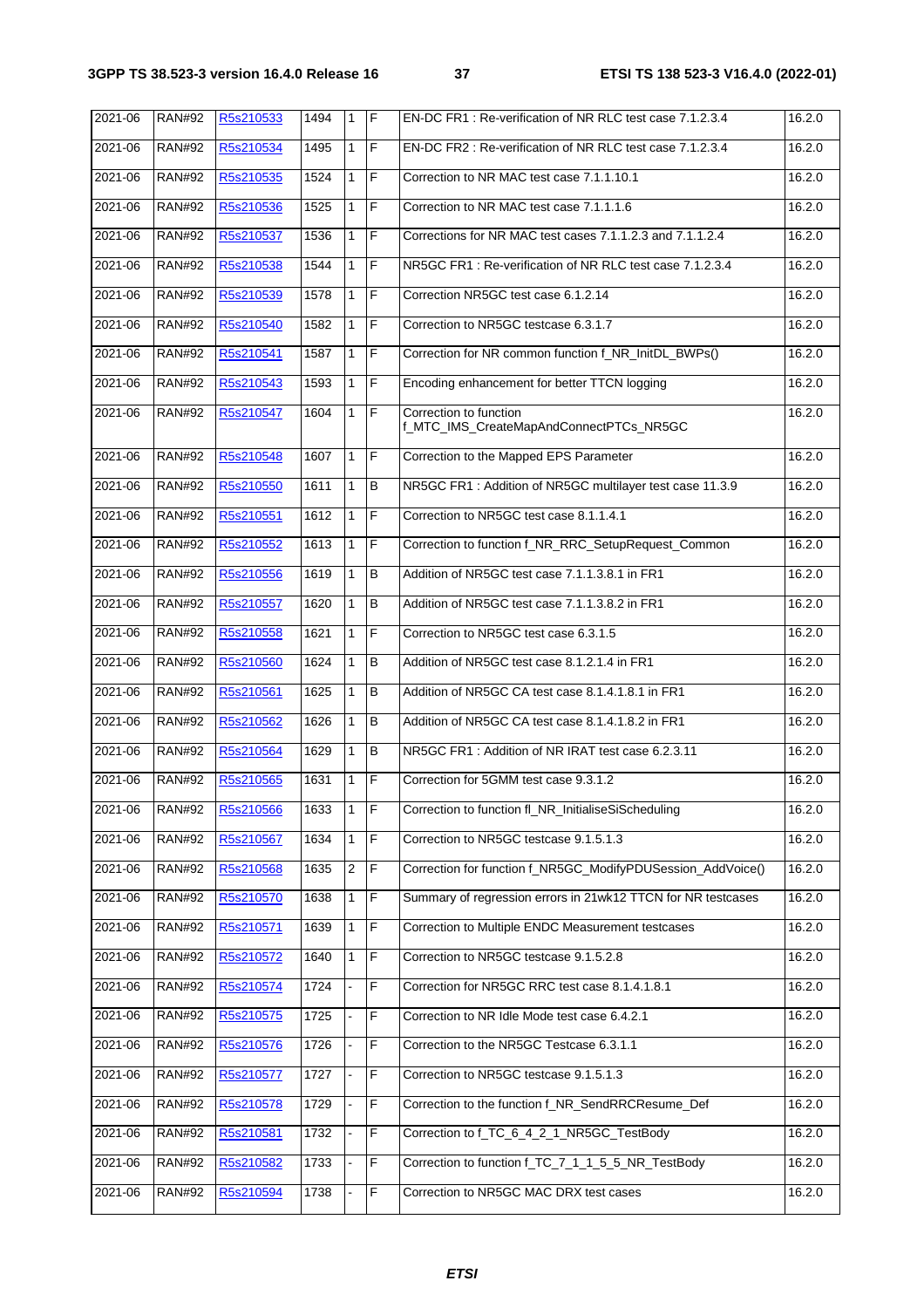| $2021 - 06$ | <b>RAN#92</b> | R5s210595 | 1739 | $\blacksquare$ | E              | Correction to NR5GC RRC test case 8.1.1.2.4                                                        | 16.2.0 |
|-------------|---------------|-----------|------|----------------|----------------|----------------------------------------------------------------------------------------------------|--------|
| 2021-06     | <b>RAN#92</b> | R5s210598 | 1742 |                | F              | Correction to the function<br>f_GetTestcaseAttrib_EarlyContentionResolution                        | 16.2.0 |
| 2021-06     | <b>RAN#92</b> | R5s210602 | 1745 |                | F              | Correction for NR5GC RRC test case 8.1.3.3.2                                                       | 16.2.0 |
| 2021-06     | <b>RAN#92</b> | R5s210605 | 1747 | ÷              | F              | Correction to the testcase 6.4.2.2.NR5GC                                                           | 16.2.0 |
| 2021-06     | <b>RAN#92</b> | R5s210638 | 1559 | 1              | B              | Addition of NR5GC EPS fall back test case 11.1.1 in FR1                                            | 16.2.0 |
| 2021-06     | <b>RAN#92</b> | R5s210639 | 1609 | $\mathbf{1}$   | B              | Addition of NR5GC EPS fall back test case 11.1.3 in FR1                                            | 16.2.0 |
| 2021-06     | <b>RAN#92</b> | R5s210640 | 1623 | $\mathbf{1}$   | F              | Correction to ENDC test case 10.2.2.1                                                              | 16.2.0 |
| 2021-06     | <b>RAN#92</b> | R5s210641 | 1636 | $\mathbf{1}$   | $\overline{F}$ | Correction to NR5GC testcase 8.1.5.4.1                                                             | 16.2.0 |
| 2021-06     | <b>RAN#92</b> | R5s210643 | 1605 | $\mathbf{1}$   | F              | Correction to the function f_NR_CheckDataPath_CA                                                   | 16.2.0 |
| 2021-06     | <b>RAN#92</b> | R5s210646 | 1628 | $\mathbf{1}$   | B              | NR5GC FR1: Addition of NR IRAT test case 6.2.3.10                                                  | 16.2.0 |
| 2021-06     | <b>RAN#92</b> | R5s210648 | 1764 |                | F              | Add new verified and e-mail agreed TTCN test cases in the TC lists<br>in 38.523-3 (prose), Annex A | 16.2.0 |
| 2021-09     | <b>RAN#93</b> | R5-214620 | 1856 |                | F              | 5G Rel-15 Test Models updates                                                                      | 16.3.0 |
| 2021-09     | <b>RAN#93</b> | R5-214621 | 1857 | ÷              | F              | Addition of NR/UTRAN Inter-RAT Test Model                                                          | 16.3.0 |
| 2021-09     | <b>RAN#93</b> | R5s210716 | 1790 | ä,             | B              | Addition of NR-DC test case 8.2.2.4.2 in FR1+FR2                                                   | 16.3.0 |
| 2021-09     | <b>RAN#93</b> | R5s210719 | 1792 |                | F              | Correction for NR PDCP test case 7.1.3.4.1                                                         | 16.3.0 |
| 2021-09     | <b>RAN#93</b> | R5s210722 | 1794 |                | F              | Correction for NR5GC mulitlayer test case 11.1.4                                                   | 16.3.0 |
| 2021-09     | <b>RAN#93</b> | R5s210725 | 1797 | ä,             | $\overline{F}$ | Correction for NR MAC test case 7.1.1.2.1                                                          | 16.3.0 |
| 2021-09     | <b>RAN#93</b> | R5s210727 | 1798 |                | $\overline{F}$ | Correction for NR MAC CA test cases 7.1.1.7.1.x                                                    | 16.3.0 |
| 2021-09     | <b>RAN#93</b> | R5s210729 | 1800 |                | F              | Correction for some NR5GC test cases with IMS enabled                                              | 16.3.0 |
| 2021-09     | <b>RAN#93</b> | R5s210730 | 1801 | $\blacksquare$ | F              | Correction for EN-DC RRC test case 8.2.2.2.1                                                       | 16.3.0 |
| 2021-09     | <b>RAN#93</b> | R5s210731 | 1802 |                | F              | Correction for NR5GC multilayer test case 11.3.7                                                   | 16.3.0 |
| 2021-09     | <b>RAN#93</b> | R5s210735 | 1803 |                | F              | Correction for ENDC RRC test case 8.2.6.2.1                                                        | 16.3.0 |
| 2021-09     | <b>RAN#93</b> | R5s210736 | 1804 | $\blacksquare$ | F              | Correction for NR idle mode test case 6.1.2.8                                                      | 16.3.0 |
| 2021-09     | <b>RAN#93</b> | R5s210737 | 1805 |                | В              | Addition of NR5GC test case 9.1.2.1 in FR2                                                         | 16.3.0 |
| 2021-09     | <b>RAN#93</b> | R5s210739 | 1806 |                | B              | Addition of NR5GC test case 9.1.2.2 in FR2                                                         | 16.3.0 |
| 2021-09     | <b>RAN#93</b> | R5s210741 | 1807 |                | В              | Addition of NR5GC test case 9.1.2.3 in FR2                                                         | 16.3.0 |
| 2021-09     | <b>RAN#93</b> | R5s210743 | 1808 |                | В              | Addition of NR5GC test case 9.1.2.4 in FR2                                                         | 16.3.0 |
| 2021-09     | <b>RAN#93</b> | R5s210745 | 1809 |                | B              | Addition of NR5GC test case 9.1.2.5 in FR2                                                         | 16.3.0 |
| 2021-09     | <b>RAN#93</b> | R5s210747 | 1810 |                | B              | Addition of NR5GC test case 9.1.2.6 in FR2                                                         | 16.3.0 |
| 2021-09     | <b>RAN#93</b> | R5s210749 | 1811 |                | В              | Addition of NR5GC test case 9.1.2.7 in FR2                                                         | 16.3.0 |
| 2021-09     | <b>RAN#93</b> | R5s210751 | 1812 |                | В              | Addition of NR5GC test case 9.1.2.8 in FR2                                                         | 16.3.0 |
| 2021-09     | <b>RAN#93</b> | R5s210753 | 1813 |                | В              | Addition of NR5GC test case 9.1.3.1 in FR2                                                         | 16.3.0 |
| 2021-09     | <b>RAN#93</b> | R5s210757 | 1815 |                | F              | Correction to NR5GC multilayer test case 11.3.2                                                    | 16.3.0 |
| 2021-09     | <b>RAN#93</b> | R5s210758 | 1816 |                | F              | Correction to EN-DC RRC CA test case 8.2.4.3.1.1                                                   | 16.3.0 |
| 2021-09     | <b>RAN#93</b> | R5s210760 | 1817 |                | $\, {\bf B}$   | Addition of NR CA test case 8.1.2.1.5.3 in FR1                                                     | 16.3.0 |
| 2021-09     | <b>RAN#93</b> | R5s210763 | 1818 |                | B              | Addition of NR5GC test case 9.1.1.1 in FR2                                                         | 16.3.0 |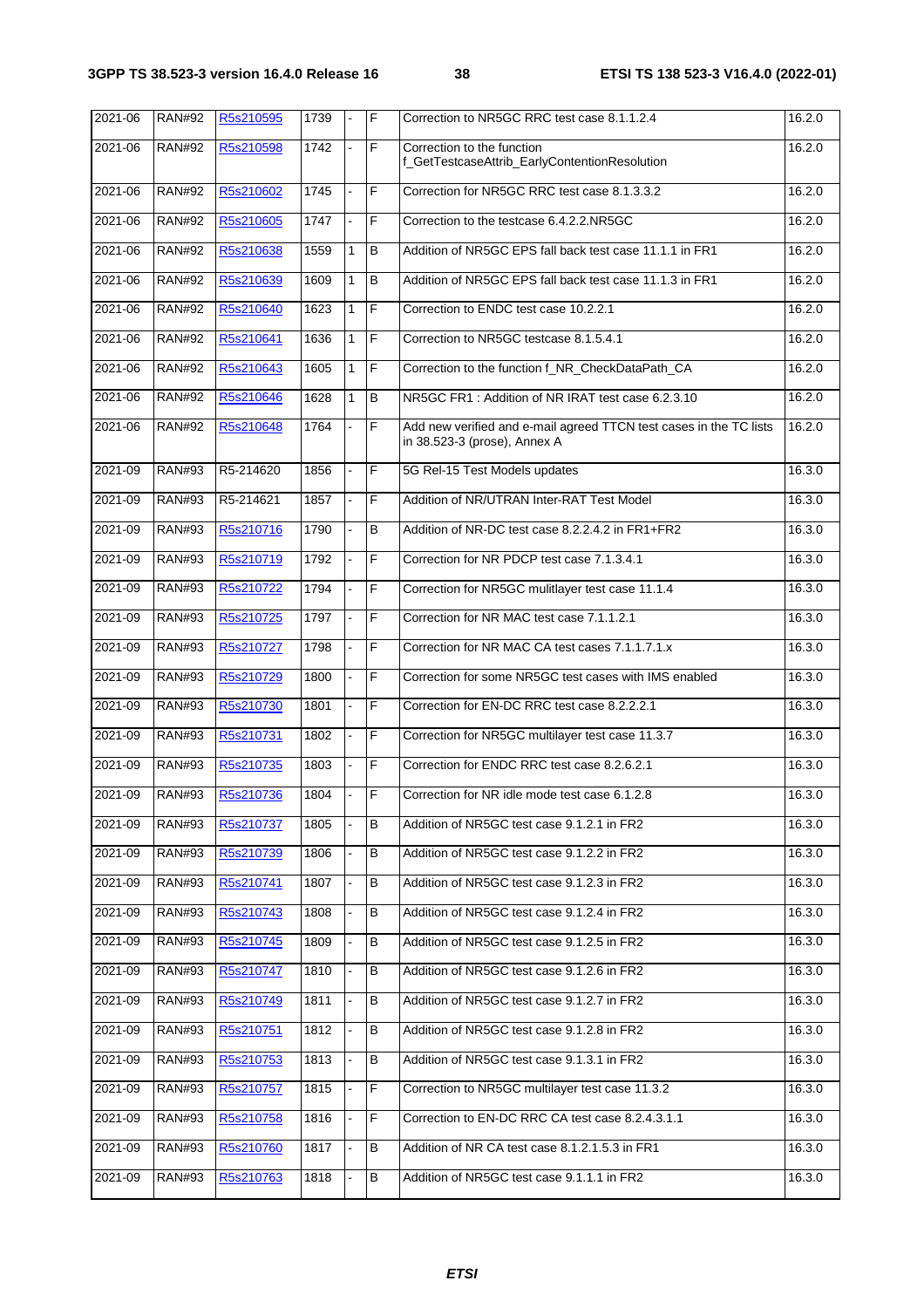| 2021-09 | <b>RAN#93</b> | R5s210765 | 1819 | B       | Addition of NR5GC test case 9.1.1.2 in FR2                                               | 16.3.0 |
|---------|---------------|-----------|------|---------|------------------------------------------------------------------------------------------|--------|
| 2021-09 | <b>RAN#93</b> | R5s210770 | 1822 | F       | Correction to NR5GC testcase 11.4.6                                                      | 16.3.0 |
| 2021-09 | <b>RAN#93</b> | R5s210771 | 1823 | F       | Correction to function f_NR5GC_EmergencyCallPDUSession                                   | 16.3.0 |
| 2021-09 | <b>RAN#93</b> | R5s210774 | 1825 | B       | Addition of NR-DC test case 8.2.5.1.2 in FR1+FR2                                         | 16.3.0 |
| 2021-09 | <b>RAN#93</b> | R5s210776 | 1826 | B       | Addition of NR-DC test case 8.2.5.2.2 in FR1+FR2                                         | 16.3.0 |
| 2021-09 | <b>RAN#93</b> | R5s210778 | 1827 | F       | Correction to NR RLC test csase 7.1.2.3.5                                                | 16.3.0 |
| 2021-09 | <b>RAN#93</b> | R5s210786 | 1830 | F       | Correction to NG NAS template                                                            | 16.3.0 |
| 2021-09 | <b>RAN#93</b> | R5s210787 | 1831 | F       | Correction for NR PDCP test case 7.1.3.5.1                                               | 16.3.0 |
| 2021-09 | <b>RAN#93</b> | R5s210797 | 1834 | F       | Correction to NR test cases 9.1.5.2.2, 9.1.5.1.1 and 11.3.9 for guard<br>timer extension | 16.3.0 |
| 2021-09 | <b>RAN#93</b> | R5s210804 | 1838 | F       | Correction to NR5GC testcase 11.3.2                                                      | 16.3.0 |
| 2021-09 | <b>RAN#93</b> | R5s210808 | 1841 | B       | NR5GC FR1 : Addition of NR5GC multilayer test case 11.4.4                                | 16.3.0 |
| 2021-09 | <b>RAN#93</b> | R5s210810 | 1842 | в       | NR5GC FR1: Addition of NR5GC multilayer test case 11.4.8                                 | 16.3.0 |
| 2021-09 | <b>RAN#93</b> | R5s210816 | 1844 | $\sf B$ | Addition of NR5GC testcase 9.1.5.2.8 in FR2                                              | 16.3.0 |
| 2021-09 | <b>RAN#93</b> | R5s210818 | 1845 | B       | Addition of NR5GC testcase 9.1.5.2.7 in FR2                                              | 16.3.0 |
| 2021-09 | <b>RAN#93</b> | R5s210820 | 1846 | F       | Correction to NR5GC testcase 9.1.5.1.10 in FR1                                           | 16.3.0 |
| 2021-09 | <b>RAN#93</b> | R5s210821 | 1847 | B       | Addition of NR5GC testcase 9.1.5.2.2 in FR2                                              | 16.3.0 |
| 2021-09 | <b>RAN#93</b> | R5s210823 | 1848 | B       | Addition of NR5GC testcase 9.1.1.4 in FR2                                                | 16.3.0 |
| 2021-09 | <b>RAN#93</b> | R5s210826 | 1849 | B       | Addition of NR5GC testcase 9.1.5.1.5 in FR2                                              | 16.3.0 |
| 2021-09 | <b>RAN#93</b> | R5s210828 | 1850 | B       | Addition of NR5GC testcase 10.1.1.1 in FR2                                               | 16.3.0 |
| 2021-09 | <b>RAN#93</b> | R5s210830 | 1851 | B       | Addition of NR5GC testcase 6.1.2.15 in FR2                                               | 16.3.0 |
| 2021-09 | <b>RAN#93</b> | R5s210832 | 1852 | B       | Addition of NR5GC testcase 9.1.5.1.6 in FR2                                              | 16.3.0 |
| 2021-09 | <b>RAN#93</b> | R5s210836 | 1854 | $\sf B$ | Addition of NR5GC testcase 9.1.5.1.15 in FR2                                             | 16.3.0 |
| 2021-09 | <b>RAN#93</b> | R5s210838 | 1855 | F       | Correction to NR test case 7.1.3.4.1                                                     | 16.3.0 |
| 2021-09 | RAN#93        | R5s210842 | 1860 | ΙB      | Addition of NR5GC test case 8.1.5.8.2.1 in FR1                                           | 16.3.0 |
| 2021-09 | <b>RAN#93</b> | R5s210844 | 1861 | В       | Addition of NR5GC test case 8.1.5.8.2.2 in FR1                                           | 16.3.0 |
| 2021-09 | <b>RAN#93</b> | R5s210846 | 1862 | F       | Correction to ENDC testcases 8.2.4.3.1.1 and 8.2.4.3.1.3                                 | 16.3.0 |
| 2021-09 | <b>RAN#93</b> | R5s210847 | 1863 | В       | NR5GC FR1: Addition of NR5GC R16 SON-MDT test case<br>8.1.6.1.4.1                        | 16.3.0 |
| 2021-09 | <b>RAN#93</b> | R5s210855 | 1864 | В       | ENDC FR2: Addition of ENDC NR MAC test case 7.1.1.7.1.1                                  | 16.3.0 |
| 2021-09 | <b>RAN#93</b> | R5s210857 | 1865 | В       | ENDC FR1: Addition of ENDC NR MAC test case 7.1.1.7.1.2                                  | 16.3.0 |
| 2021-09 | <b>RAN#93</b> | R5s210860 | 1867 | F       | Correction to NR testcase 7.1.1.3.2                                                      | 16.3.0 |
| 2021-09 | <b>RAN#93</b> | R5s210862 | 1869 | F       | Correction to NR5GC testcase 7.1.1.3.5                                                   | 16.3.0 |
| 2021-09 | <b>RAN#93</b> | R5s210865 | 1871 | F       | Correction to NR5GC testcase 7.1.1.7.1.2                                                 | 16.3.0 |
| 2021-09 | <b>RAN#93</b> | R5s210872 | 1877 | F       | Correction to NR testcase 8.1.5.4.1                                                      | 16.3.0 |
| 2021-09 | <b>RAN#93</b> | R5s210873 | 1878 | В       | NR5GC FR1: Addition of NR5GC RRC test case 8.1.6.1.4.4                                   | 16.3.0 |
| 2021-09 | <b>RAN#93</b> | R5s210883 | 1881 | F       | Correction to ENDC MAC testcase 7.1.1.3.7                                                | 16.3.0 |
| 2021-09 | <b>RAN#93</b> | R5s210886 | 1884 | F       | Correction to NR testcases 7.1.2.3.5 and 7.1.2.3.5a                                      | 16.3.0 |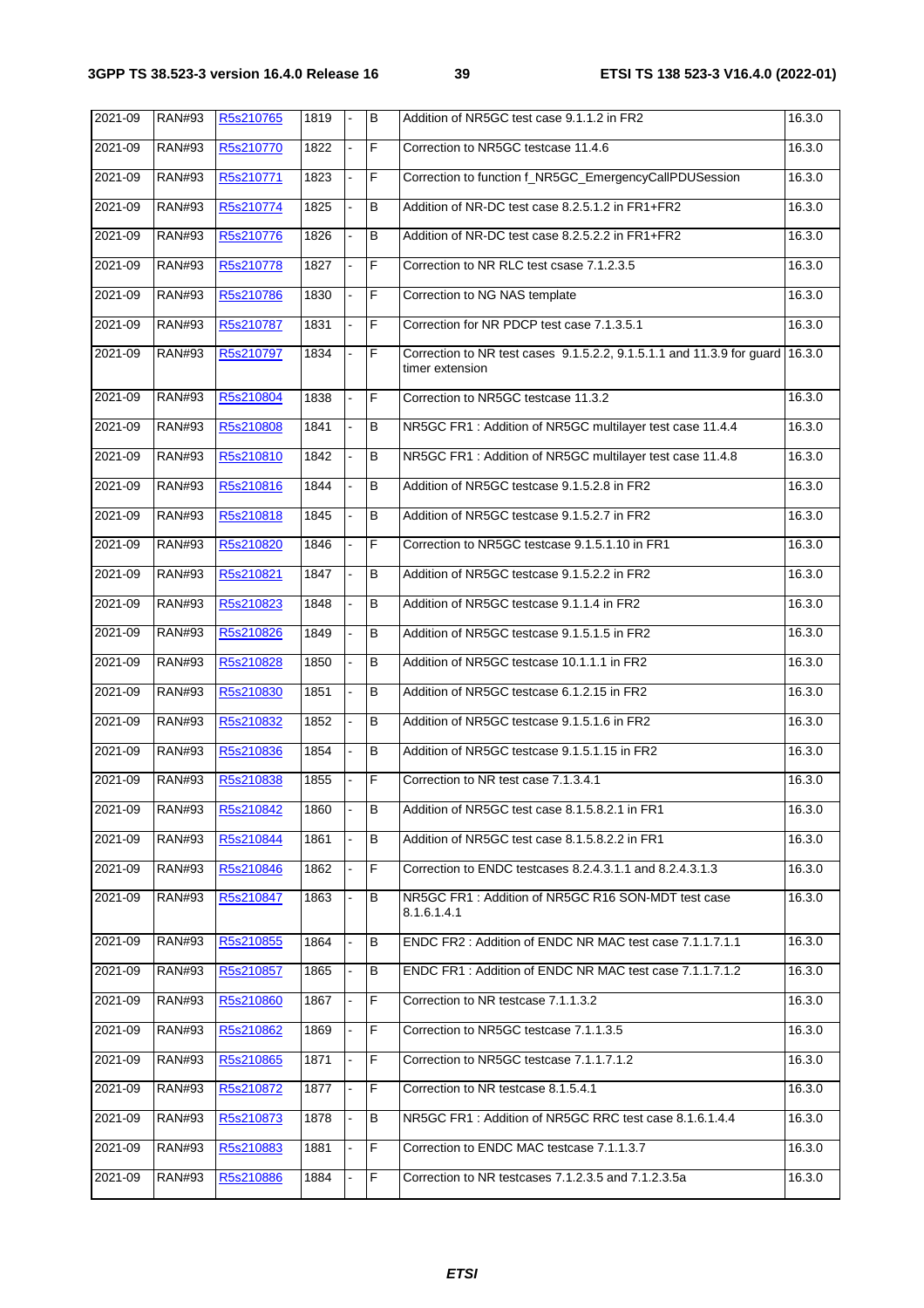| 2021-09 | <b>RAN#93</b> | R5s210891 | 1886 | $\blacksquare$ | $\mathsf F$    | Corrections for NR-DC test cases                                             | 16.3.0 |
|---------|---------------|-----------|------|----------------|----------------|------------------------------------------------------------------------------|--------|
| 2021-09 | <b>RAN#93</b> | R5s210892 | 1887 |                | F              | Correction of NR5GC test case 6.4.1.2                                        | 16.3.0 |
| 2021-09 | <b>RAN#93</b> | R5s210893 | 1888 |                | F              | Correction to NR5GC testcase 7.1.1.7.1.1 in FR1                              | 16.3.0 |
| 2021-09 | <b>RAN#93</b> | R5s210894 | 1889 |                | B              | EN-DC FR1: Addition of NR MAC test case 7.1.1.3.8.1                          | 16.3.0 |
| 2021-09 | <b>RAN#93</b> | R5s210896 | 1890 |                | F              | Correction to NR5GC testcase 7.1.1.9.1                                       | 16.3.0 |
| 2021-09 | <b>RAN#93</b> | R5s210898 | 1644 | 1              | E              | Correction for IMS voice call procedures                                     | 16.3.0 |
| 2021-09 | <b>RAN#93</b> | R5s210900 | 1675 | 1              | F              | Correction for 5GSM test case 10.1.4.1                                       | 16.3.0 |
| 2021-09 | <b>RAN#93</b> | R5s210901 | 1714 | 1              | B              | NR5GC FR1 : Addition of NR5GC multilayer test case 11.4.3                    | 16.3.0 |
| 2021-09 | <b>RAN#93</b> | R5s210902 | 1721 | 1              | F              | Correction to NR handover function                                           | 16.3.0 |
| 2021-09 | <b>RAN#93</b> | R5s210903 | 1730 | $\mathbf{1}$   | F              | Correction to NR testcase 7.1.3.1.2 (ENDC and NR5GC)                         | 16.3.0 |
| 2021-09 | <b>RAN#93</b> | R5s210904 | 1731 | $\mathbf{1}$   | $\overline{F}$ | Correction for NR idle mode test case 6.2.3.5                                | 16.3.0 |
| 2021-09 | <b>RAN#93</b> | R5s210905 | 1740 | $\mathbf{1}$   | E              | Correction for NR idle mode test case 6.1.1.1                                | 16.3.0 |
| 2021-09 | <b>RAN#93</b> | R5s210906 | 1746 | 1              | B              | NR5GC FR1: Addition of NR5GC multilayer test case 11.4.7                     | 16.3.0 |
| 2021-09 | <b>RAN#93</b> | R5s210908 | 1748 | $\mathbf{1}$   | F              | Correction to NR5GC testcase 11.3.4                                          | 16.3.0 |
| 2021-09 | <b>RAN#93</b> | R5s210909 | 1749 | 1              | F              | Correction to NR5GC testcase 9.1.5.1.3                                       | 16.3.0 |
| 2021-09 | <b>RAN#93</b> | R5s210911 | 1751 | 1              | F              | Correction to NR5GC testcase 7.1.1.5.2                                       | 16.3.0 |
| 2021-09 | <b>RAN#93</b> | R5s210912 | 1752 | $\mathbf{1}$   | $\overline{F}$ | Correction to ENDC test case 8.2.2.6.1                                       | 16.3.0 |
| 2021-09 | <b>RAN#93</b> | R5s210913 | 1753 | $\mathbf{1}$   | F              | Correction to the NR5GC Testcase 6.3.1.2                                     | 16.3.0 |
| 2021-09 | <b>RAN#93</b> | R5s210914 | 1754 | $\mathbf{1}$   | E              | Corrections for NR MAC testcase 7.1.1.1.1a                                   | 16.3.0 |
| 2021-09 | <b>RAN#93</b> | R5s210916 | 1755 | 1              | B              | Addition of NR5GC test case 11.1.7 in FR1                                    | 16.3.0 |
| 2021-09 | <b>RAN#93</b> | R5s210917 | 1756 | 1              | B              | Addition of NR5GC test case 11.3.2 in FR1                                    | 16.3.0 |
| 2021-09 | <b>RAN#93</b> | R5s210921 | 1759 | 1              | B              | NR5GC FR1 : Addition of NR5GC multilayer test case 11.3.8                    | 16.3.0 |
| 2021-09 | <b>RAN#93</b> | R5s210924 | 1761 | $\mathbf{1}$   | $\, {\bf B}$   | Addition of NR5GC multilayer test case 11.4.6                                | 16.3.0 |
| 2021-09 | <b>RAN#93</b> | R5s210925 | 1763 | 1              | F              | Corrections for ENDC testcase 8.2.2.2.1                                      | 16.3.0 |
| 2021-09 | <b>RAN#93</b> | R5s210929 | 1767 | 1              | F              | Corrections for NR5GC SOR TCs                                                | 16.3.0 |
| 2021-09 | <b>RAN#93</b> | R5s210930 | 1771 | 1              | F              | Corrections for NR MAC testcase 7.1.1.7.1.1                                  | 16.3.0 |
| 2021-09 | <b>RAN#93</b> | R5s210931 | 1773 | 1              | F              | Correction to function fl_NR5GC_QoSFlowsLength                               | 16.3.0 |
| 2021-09 | <b>RAN#93</b> | R5s210932 | 1775 | 1              | F              | Correction to NR test cases 7.1.3.5.1 and 7.1.3.5.4                          | 16.3.0 |
| 2021-09 | <b>RAN#93</b> | R5s210933 | 1776 | 1              | F              | Correction to NR test cases 7.1.2.3.3, 7.1.2.3.4, 7.1.3.1.1 and<br>7.1.3.1.2 | 16.3.0 |
| 2021-09 | <b>RAN#93</b> | R5s210936 | 1777 | 1              | F              | Correction to function f_TC_7_1_1_5_5_NR_TestBody                            | 16.3.0 |
| 2021-09 | <b>RAN#93</b> | R5s210938 | 1778 | 1              | F              | Correction to function f_NR_CheckDataPath_CA                                 | 16.3.0 |
| 2021-09 | <b>RAN#93</b> | R5s210939 | 1781 | 1              | $\mathsf F$    | Correction for NR5GC IRAT test cases                                         | 16.3.0 |
| 2021-09 | <b>RAN#93</b> | R5s210941 | 1784 | 1              | $\mathsf F$    | Corrections for NR MAC testcase 7.1.1.1.2                                    | 16.3.0 |
| 2021-09 | <b>RAN#93</b> | R5s210946 | 1787 | 1              | F              | Correction for NR5GC RRC test cases 8.1.4.1.8.x                              | 16.3.0 |
| 2021-09 | <b>RAN#93</b> | R5s210954 | 1665 | 1              | B              | NR5GC FR1: Addition of NR5GC multilayer test case 11.3.7                     | 16.3.0 |
| 2021-09 | <b>RAN#93</b> | R5s210958 | 1783 | 1              | $\mathsf F$    | Correction for NR5GC RRC test case 8.1.1.4.1                                 | 16.3.0 |
| 2021-09 | <b>RAN#93</b> | R5s210960 | 1789 | 1              | F              | Correction for NR5GC RRC test case 8.1.1.2.1                                 | 16.3.0 |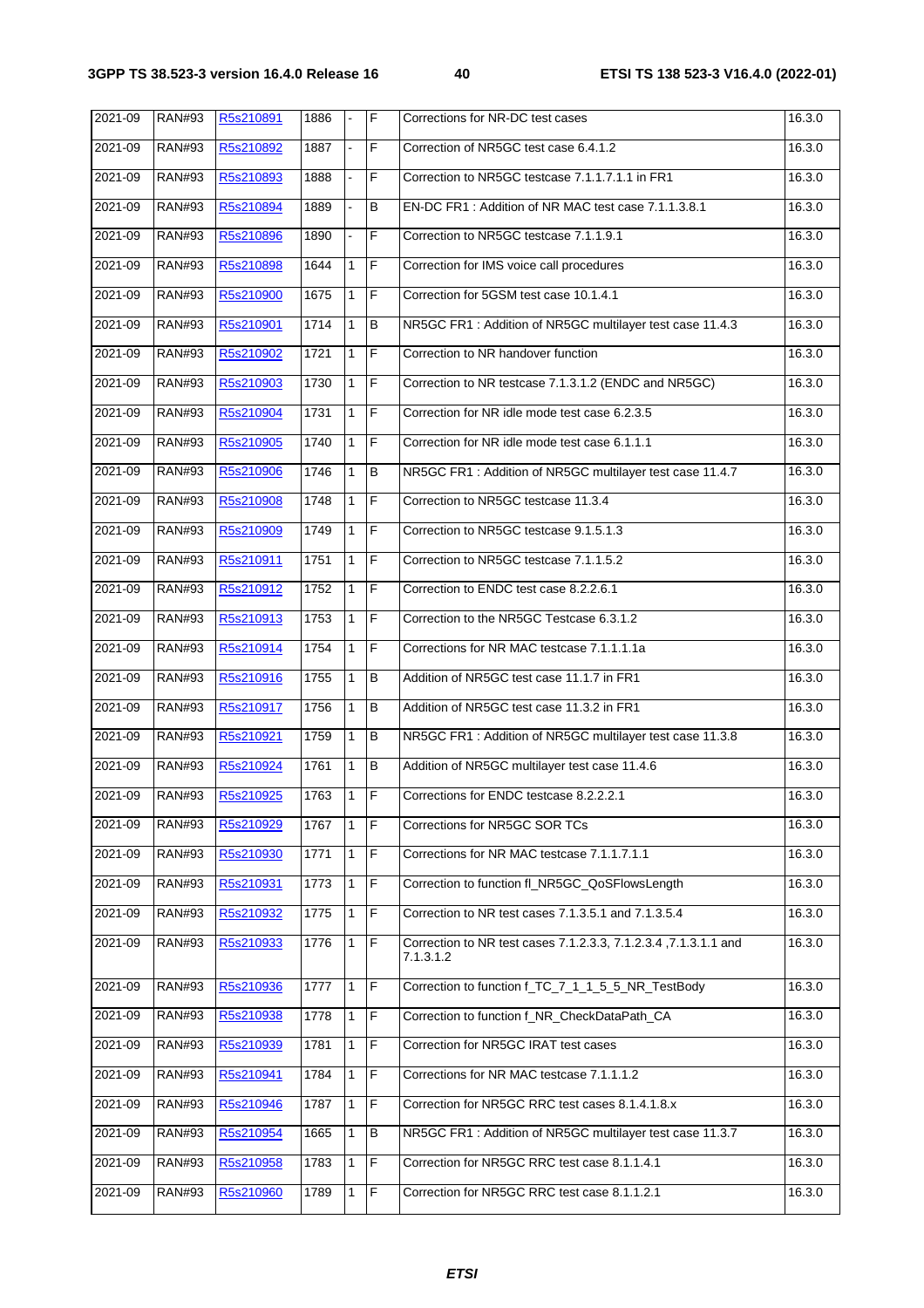| 2021-09 | <b>RAN#93</b> | R5s211172 | 1765 | F  | Correction to NR5GC testcase 11.3.9                                                                   | 16.3.0 |
|---------|---------------|-----------|------|----|-------------------------------------------------------------------------------------------------------|--------|
| 2021-09 | <b>RAN#93</b> | R5s211173 | 1772 | B  | Addition of NR5GC test case 11.3.6 in FR1                                                             | 16.3.0 |
| 2021-09 | <b>RAN#93</b> | R5s211174 | 1774 | F  | Correction to NR5GC IRAT functions                                                                    | 16.3.0 |
| 2021-09 | <b>RAN#93</b> | R5s211175 | 2003 | ١F | Add new verified and e-mail agreed TTCN test cases in the TC lists                                    | 16.3.0 |
|         |               |           |      |    | in 38.523-3 (prose), Annex A                                                                          |        |
| 2021-12 | <b>RAN#94</b> | R5-217157 | 2168 | F  | Removal of technical content in 38.523-3 v16.3.0 and substitution<br>with pointer to the next Release | 16.4.0 |